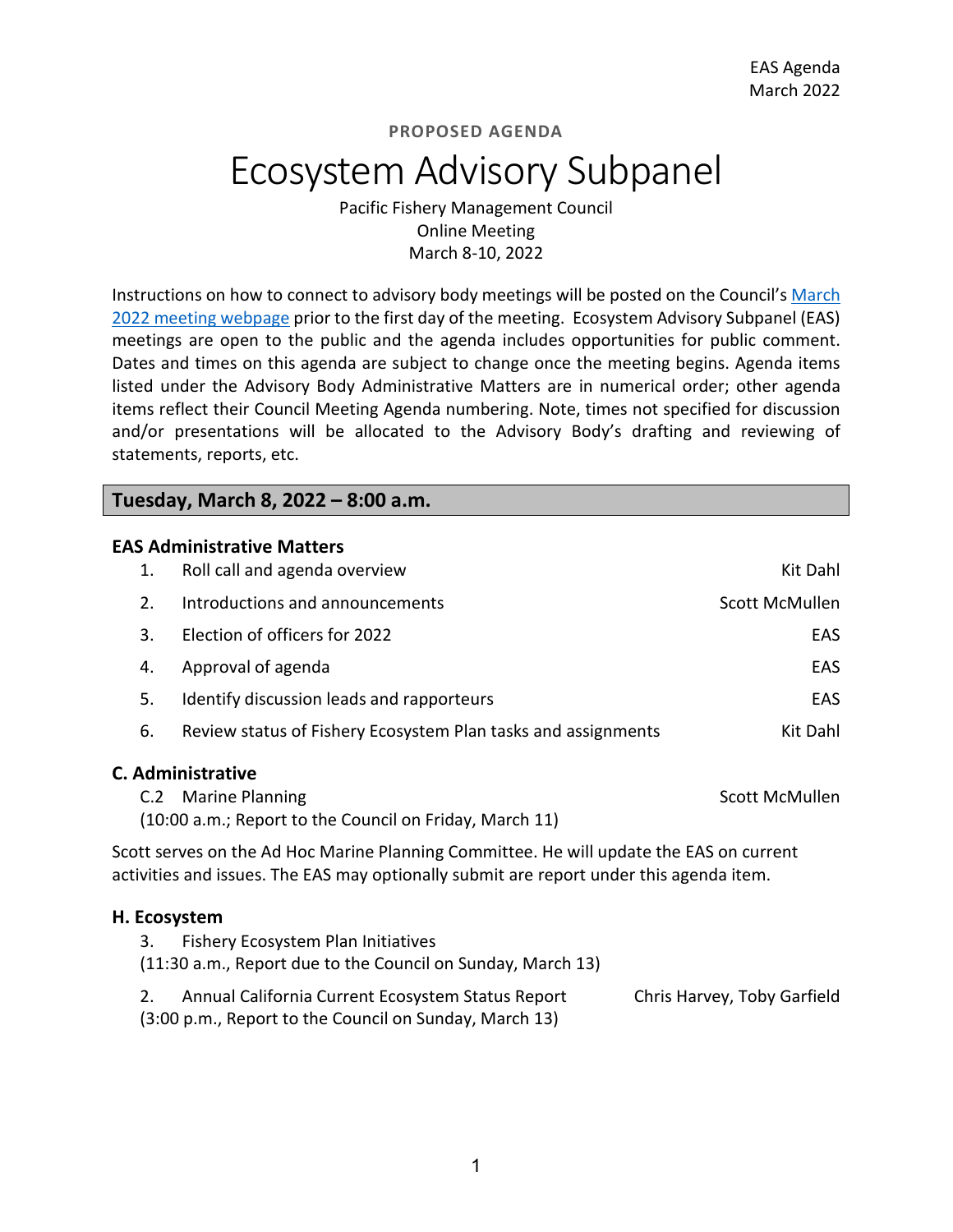Join Ecosystem Workgroup (EWG) for briefing from California Current Integrated Ecosystem Assessment Team leads to discuss contents of the 2021-2022 annual report. Note that they will be presenting the report in a webinar on March 2. EAS members are encouraged to attend that webinar in preparation for any discussion.

> Public Comment Period 3:30 p.m. or following Agenda Item H.3

# **Wednesday, March 9, 2022 – 8:00 a.m.**

#### **H. Ecosystem**

1. Fishery Ecosystem Plan 5-Year Review Final Action

(9:00 a.m., Report due to the Council on Friday, March 11)

## **C. Administrative**

7. Future Council Meeting Agenda and Workload Planning (10:30 a.m., Report due to the Council on Monday, March 14)

> Public Comment Period 11:30 a.m. or following Agenda Item H.3

## **EAS Administrative Matters**

7. Join EWG "open house" (1:30-2:30 p.m.)

The EAS has the option to break from its meeting and join the EWG "open house" when members of other advisory bodies can discuss ecosystem agenda items with the EWG.

# **Thursday, March 10, 2022 – 8:00 a.m.**

## **EAS Administrative Matters**

8. Finalize reports

## **ADJOURN**

PFMC 02/09/22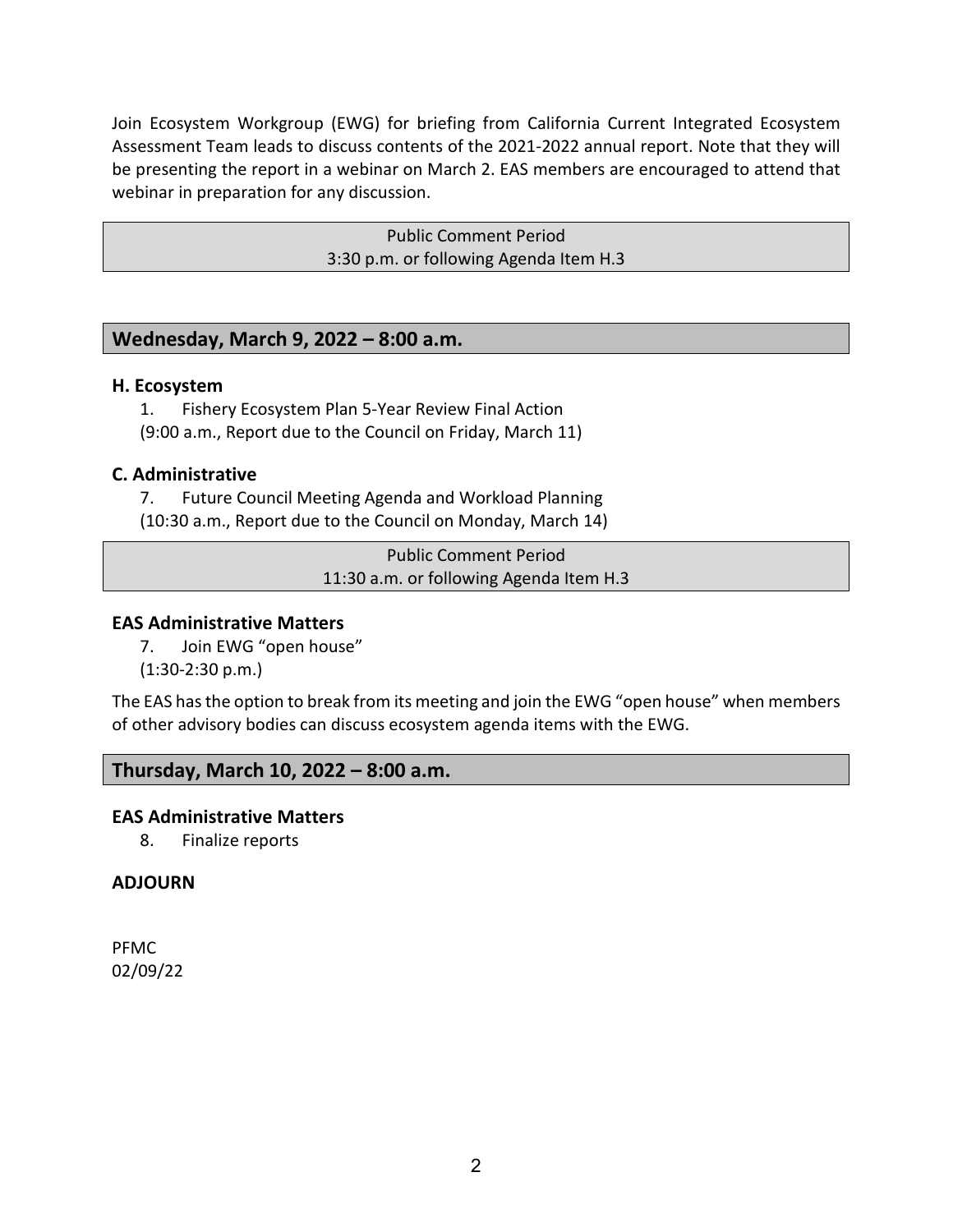# Enforcement Consultants

Pacific Fishery Management Council Online Meeting March 8-12, 2022

Instructions for how to connect to Advisory Body webinars will be posted on the Council'[s March](https://www.pcouncil.org/council_meeting/march-8-14-2022-council-meeting/) 2022 [Meeting webpage](https://www.pcouncil.org/council_meeting/march-8-14-2022-council-meeting/) prior to the first day of the meeting.

The main work session for the Enforcement Consultants (EC) will occur 9 a.m. Tuesday morning, March 8. Additionally, the EC may convene on an ad hoc basis at other times during the Council meeting (March 9-13), as the need arises. Ad hoc sessions will be posted on the [Council meeting](https://www.pcouncil.org/council_meeting/march-8-14-2022-council-meeting/)  [webpage](https://www.pcouncil.org/council_meeting/march-8-14-2022-council-meeting/) as soon as they are scheduled. Dates and times on this agenda are subject to change once the meeting begins.

EC meetings are open to the public, and public comments will be taken as noted in the agenda. Agenda items listed under the Enforcement Consultant Administrative and Other Matters are in numerical order; other agenda items reflect their Council Meeting Agenda numbering.

# **Tuesday, March 8, 2022 – 9 a.m. (Main Work Session)**

## Enforcement Consultant Administrative and Other Matters

- 1. Roll Call, Introductions, Chair Remarks and Announcements, etc. Greg Busch
- 2. Meeting Information and Agenda Overview Jum Seger Jum Seger
- 

3. Approve Agenda **Enforcement Consultants** 

## Council Agenda Items for Possible Comment

There may or may not be enforcement issues associated with all of the following items. Items on the Council Agenda, but not listed here, may also be considered during the Enforcement Consultants meeting.

- F. Pacific Halibut Management
	- F.1 Annual International Pacific Halibut Commission (IPHC) Meeting Report **Council Action:** Consider IPHC Meeting Reports; Provide Guidance as Appropriate
	- F.2 Incidental Catch Recommendations: Options for Salmon Troll and Final Action on Recommendations for Fixed Gear Sablefish Fisheries

**Council Action:** Recommend Inseason Changes to April/May 2022 Retention Limits in the Salmon Troll Fishery, as Necessary; Adopt Public Review Options for Retention in 2022 and April/May 2023 Salmon Troll Fishery; Adopt Final Retention Limits for 2022 Fixed Gear Sablefish Fishery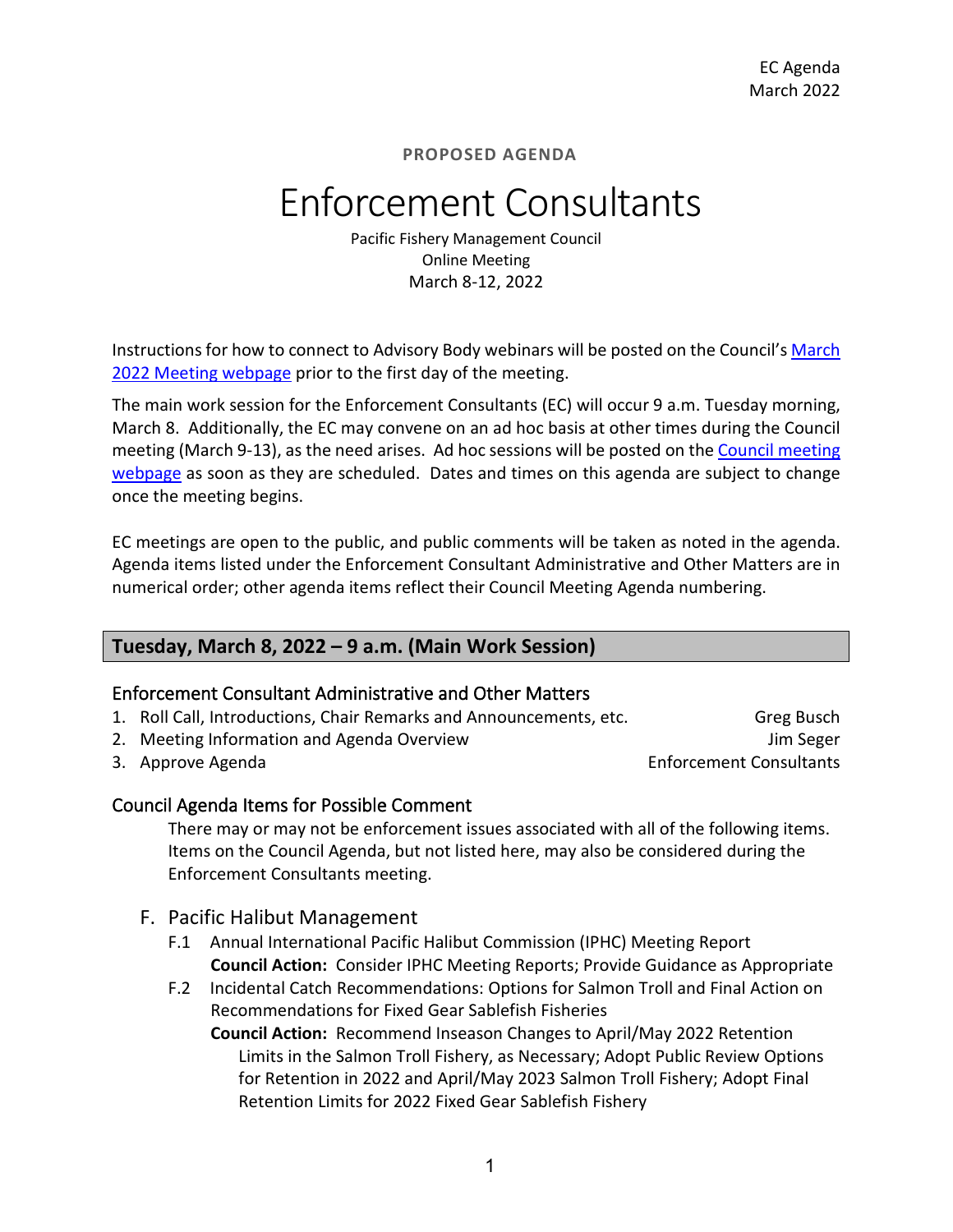- D. Salmon Management
	- D.3 Identify Management Objectives and Preliminary Definition of 2022 Management Alternatives

**Council Action:** Adopt Council Recommendations for Initial Management Measure Alternatives for Salmon Technical Team Collation and Consider Inseason Adjustments to Fisheries Prior to May 16, 2022.

- E. Groundfish Management
	- E.2 Pacific Whiting Utilization Final Action **Council Action:** Adopt a Final Preferred Alternative, as Appropriate
	- E.4 Limited Entry Fixed Gear Catch Share Program Review

**Council Action:** Adopt the Program Review Document for Public Review and Provide Guidance on the Review Process, Including Whether to Concurrently Develop New Management Measures, as Appropriate

- E.5 Fixed Gear Logbooks Final Action **Council Action:** Adopt Final Council Recommendations to Clarify Logbook Requirements, as Appropriate
- D. Salmon Management (continued)
	- D.4 Recommendations for 2022 Management Alternative Analysis **Council Direction** to the Salmon Technical Team and Salmon Advisory Subpanel on Alternative Development and Analysis
- H. Ecosystem Management
	- H.1 Fishery Ecosystem Plan (FEP) Five-Year Review Final Action **Council Action:** Review the Final Draft Revised Fishery Ecosystem Plan and Provide Guidance on its Finalization
- C. Administrative Matters
	- C.2 Marine Planning

**Council Action:** Review Recent Activity, Consider Draft Policy Documents and Provide Guidance on Format, Content and a Schedule for Future Council Engagement

- E. Groundfish Management (continued)
	- E.6 Workload and New Management Measure Priorities **Council Action:** Review the List of Proposed Projects, Amendments, and New Management Measures; Consider Overall Workload and Provide Guidance on Priorities and Schedules
	- E.7 Inseason Adjustments

**Council Action:** Adopt Final Inseason Adjustments for 2022, as Necessary, to Achieve but Not Exceed Annual Catch Limits and Other Management **Objectives** 

- D. Salmon Management (continued)
	- D.5 Further Direction for 2022 Management Alternatives **Further Council Guidance and Direction** as Necessary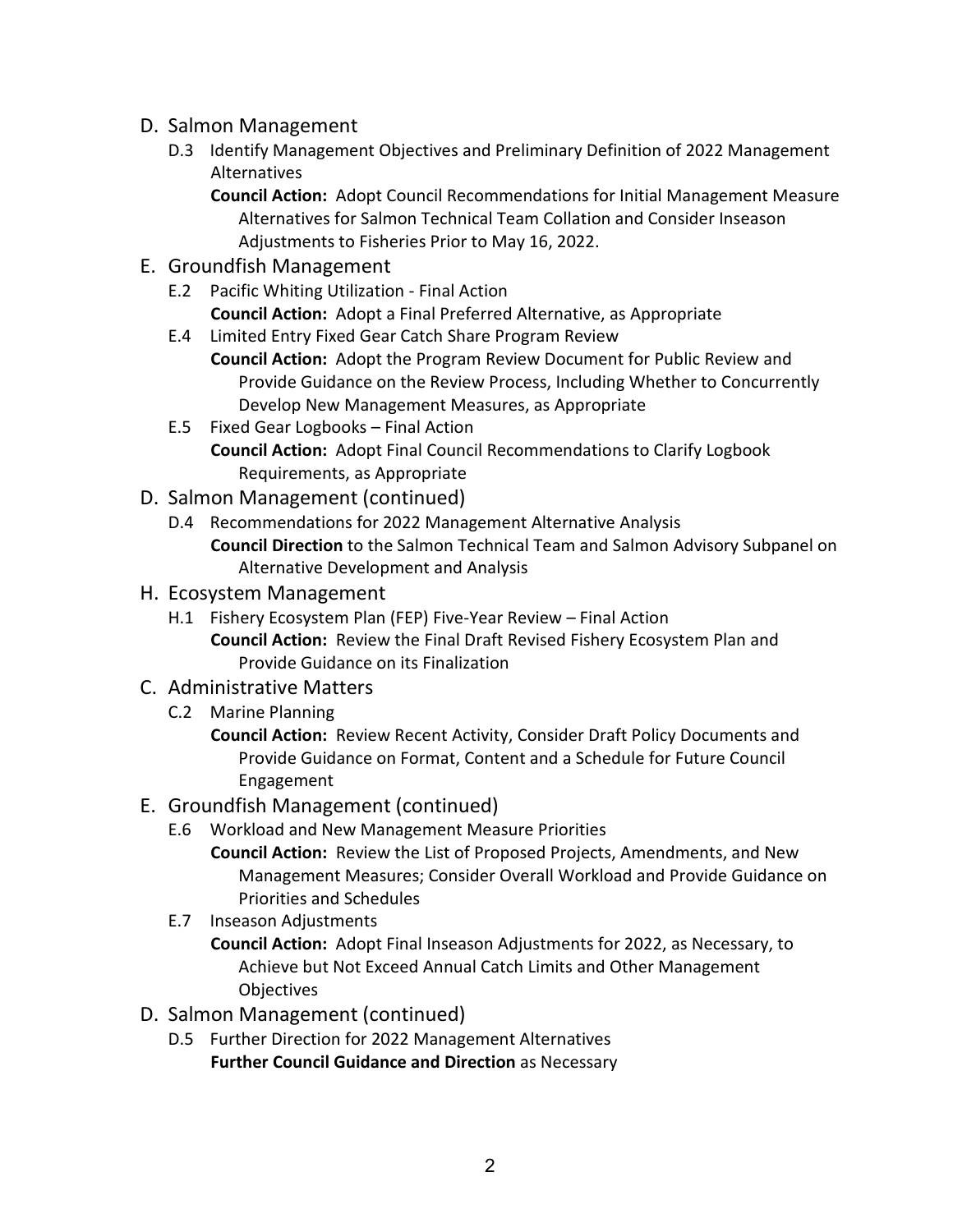- E. Groundfish Management (continued)
	- E.9 Update on 2023-2024 Harvest Specifications and Management Measures **Council Action:** Review Preliminary Preferred Alternative Harvest Specifications, the Range of Management Measure Alternatives and Draft Analyses; Provide Guidance as Necessary
- D. Salmon Management (continued)
	- D.6 Further Direction for 2022 Management Alternatives **Further Council Guidance and Direction** as Necessary
- H. Ecosystem Management (continued)
	- H.3 Review of Fishery Ecosystem Plan Initiatives
		- **Council Action:** Consider Proposed Revisions to Fishery Ecosystem Plan Appendix A and Provide Guidance, Determine Whether to Begin Work on an Initiative in the Coming Year Including Process and Schedule, and Identify any Other New Activities Flowing from the Climate and Communities Initiative
- D. Salmon Management (continued)
	- D.7 Adopt 2021 Management Alternatives for Public Review **Council Action:** Adopt Ocean Salmon Management Alternatives for Public Review
- C. Administrative Matters (continued)
	- C.7 Future Council Meeting Agenda and Workload Planning **Council Discussion and Guidance** on Future Meeting and Workload Planning

## PUBLIC COMMENT

There will be one public comment period each session, which will occur after the EC completes its initial discussions and prior to finalization of its decisions for the session.

# Enforcement Consultant Administrative and Other Matters (continued)

- 4. Enforcement Corner
- 5. Other

# **Wednesday, March 9, 2022 through Sunday March 13, 2022**

Meet as necessary (see Council meeting webpage for dates and times).

# ADJOURN

PFMC 02/10/22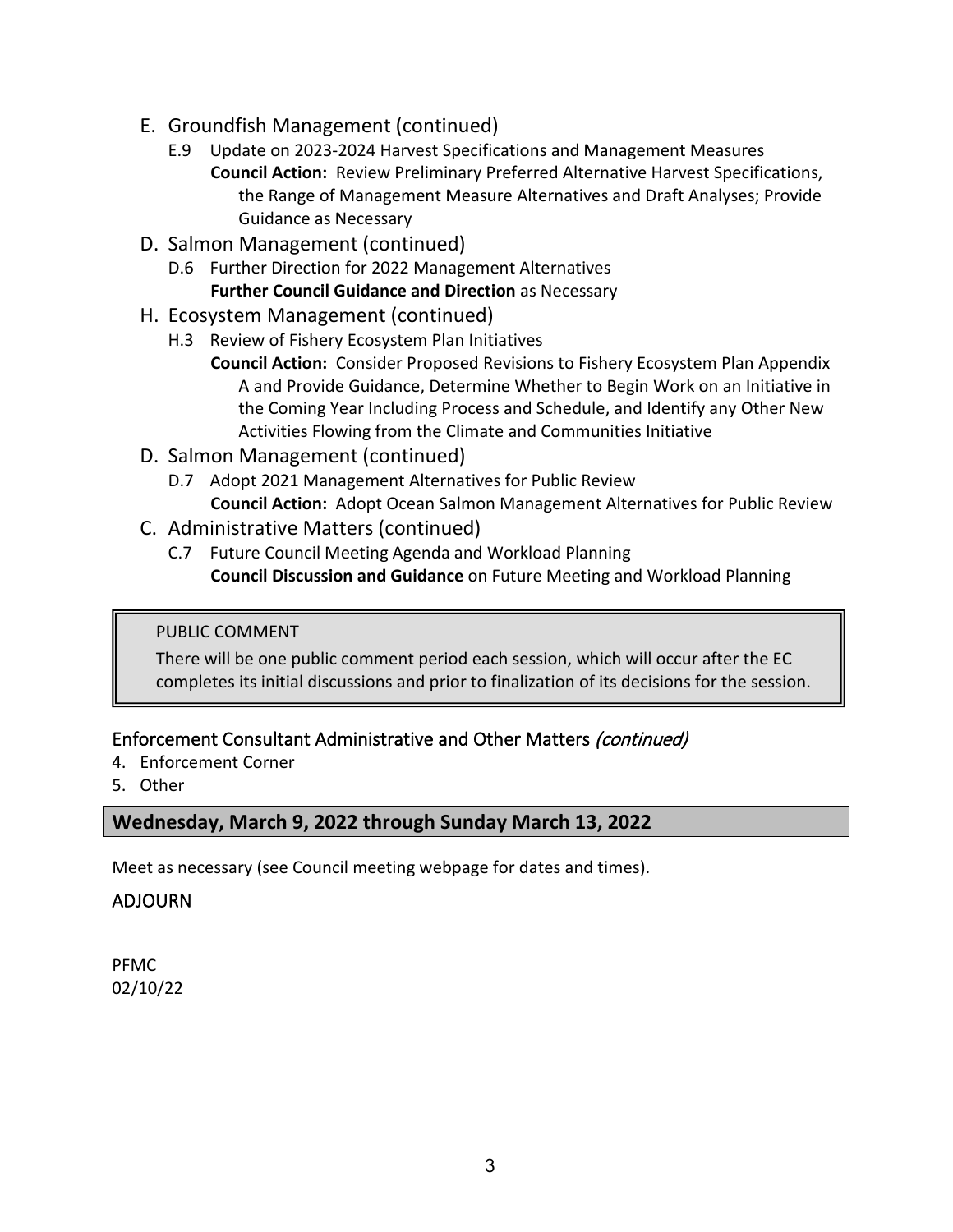# Ad Hoc Ecosystem Workgroup

Pacific Fishery Management Council Online Meeting March 8-19 2022

Instructions on how to connect to advisory body meetings will be posted on the Council's [March](https://www.pcouncil.org/council_meeting/march-8-14-2022-council-meeting/)  [2022 meeting webpage](https://www.pcouncil.org/council_meeting/march-8-14-2022-council-meeting/) prior to the first day of the meeting. Ad Hoc Ecosystem Workgroup (EWG) meetings are open to the public and the agenda includes opportunities for public comment. Dates and times on this agenda are subject to change once the meeting begins. Agenda items listed under the Advisory Body Administrative Matters are in numerical order; other agenda items reflect their Council Meeting Agenda numbering. Note, times not specified for discussion and/or presentations will be allocated to the Advisory Body's drafting and reviewing of statements, reports, etc.

#### **Tuesday, March 8, 2022 – 9:00 a.m.**

| <b>EWG Administrative Matters</b> |                                 |                  |  |
|-----------------------------------|---------------------------------|------------------|--|
|                                   | Roll call and agenda overview   | Kit Dahl         |  |
|                                   | Introductions and announcements | Yvonne deReynier |  |
| 3.                                | Approval of agenda              | EWG              |  |
| 4                                 | Election of officers for 2022   | EWG              |  |
|                                   |                                 |                  |  |

#### **C. Administrative**

| C.2 Marine Planning                                     | Yvonne deReynier |
|---------------------------------------------------------|------------------|
| (10:30 a.m.; Report to the Council on Friday, March 11) |                  |

Yvonne serves on the Marine Planning Committee and will report out on their deliberations and current marine planning issues. Note that the EWG submitted a report under this agenda item in the advance briefing book on the guidance document on agency activities in the California Current Ecosystem, which succeeds Chapter 5 in the Fishery Ecosystem Plan.

#### **H. Ecosystem**

- 3. Fishery Ecosystem Plan Initiatives
- (11:30 a.m., Report due to the Council on Sunday, March 13)
- 2. Annual California Current Ecosystem Status Report Chris Harvey, Toby Garfield (3:00 p.m., Report to the Council on Sunday, March 13)

Ecosystem Advisory Subpanel members to join EWG for briefing and discussion.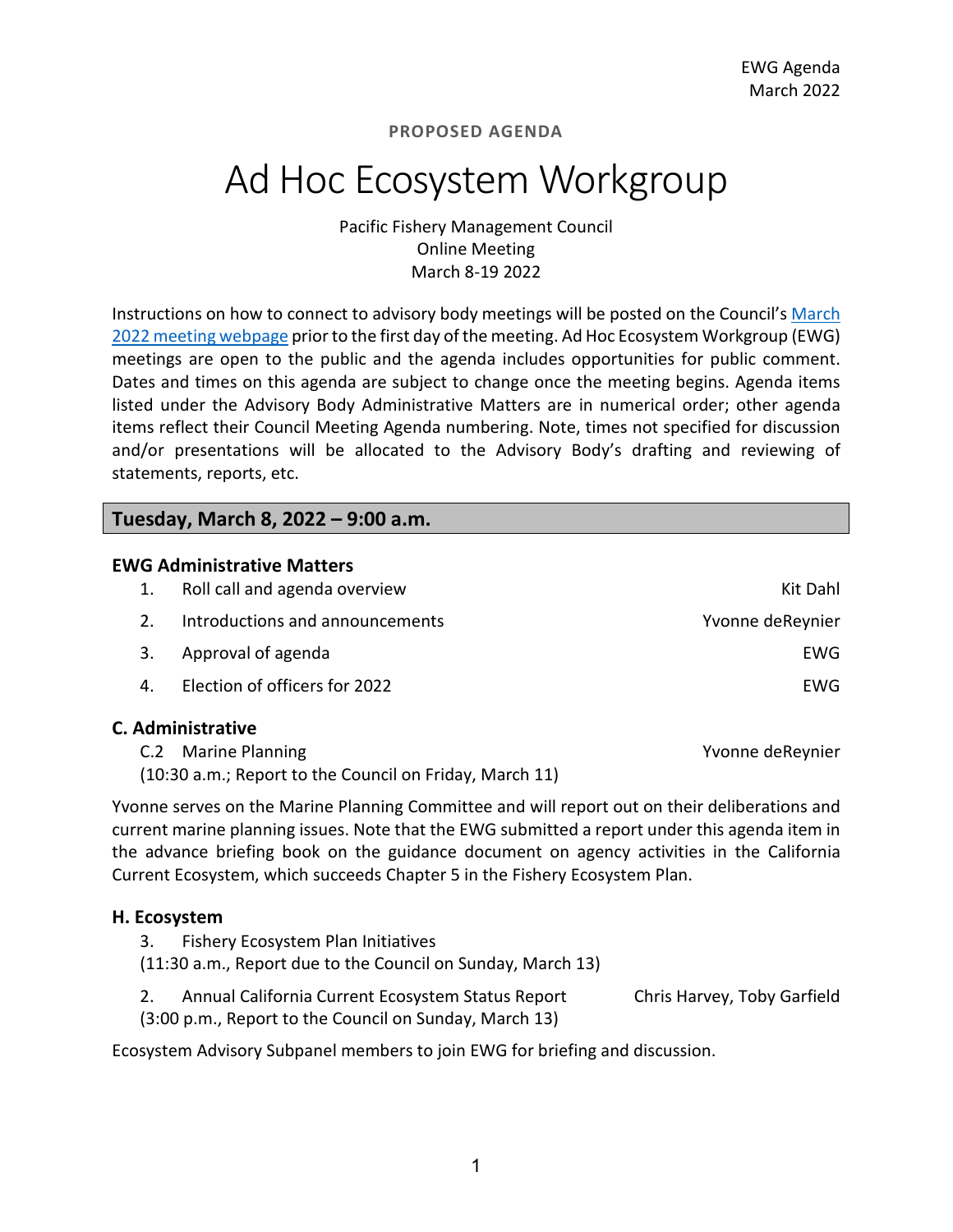# Public Comment Period 4:00 p.m. or following Agenda Item H.2

# **Wednesday, March 9, 2022 – 9:00 a.m.**

#### **C. Administrative**

7. Further Council Meeting Agenda and Workload Planning (Report due to the Council on Monday, March 14)

> Public Comment Period 11:30 a.m. or following Agenda Item C.7

#### **EWG Administrative Matters**

5. "Open house"

(1:30-2:30 p.m.)

Invitation to members of other advisory bodies to discuss ecosystem agenda items with the EWG. The EAS will join to learn more about EWG recommendations.

6. Finalize reports (2:30 p.m.)

# **ADJOURN**

PFMC 02/09/22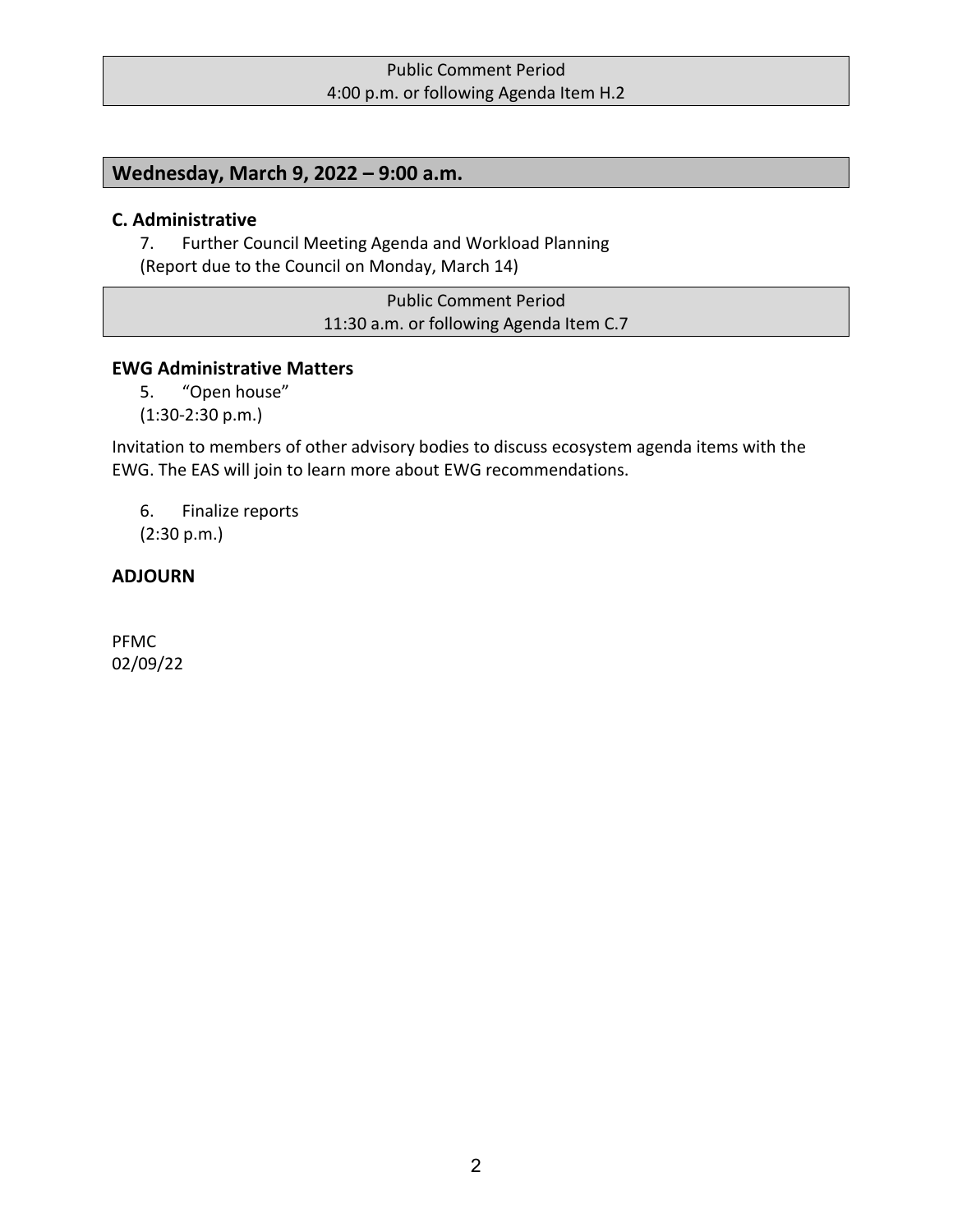# Groundfish Advisory Subpanel

Pacific Fishery Management Council Online Meeting March 8-12, 2022

Instructions for how to connect to the Groundfish Advisory Subpanel (GAP) webinar will be posted on the Pacific Fishery Management Council's [March](https://www.pcouncil.org/council_meeting/march-8-14-2022-council-meeting/) [Meeting Webpage](https://www.pcouncil.org/council_meeting/march-8-14-2022-council-meeting/) prior to the first day of the meeting.

GAP meetings are open to the public and several public comment opportunities have been scheduled. Times listed in the agenda are approximations. The following Groundfish and Administrative Agenda items reflect their Council Meeting Agenda numbering. Note, times not specified for discussion and/or presentations will be allocated to the GAP's drafting and reviewing of statements, reports, etc.

## **Tuesday, March 8, 2022 – 8:00 AM**

#### **GAP Administrative Matters**

- 1. Opening Remarks, Roll Call/Introductions, Chair/Vice Chair Elections Brett Wiedoff and Susan Chambers
- 2. Agenda Overview Brett Wiedoff
- 3. Approve Agenda GAP/Chair

## **E. Groundfish Management**

1. National Marine Fisheries Service Report Keeley Kent/Craig Russell (8:30 a.m.; Joint Session with the GMT in the GAP; Report to the Council Wednesday, March 9)

#### **Public Comment Period**

(9:15 a.m. or immediately following the previous agenda item)

## **F. Pacific Halibut**

- 2. Incidental Catch Recommendations: Options for Salmon Troll and Final Action on Recommendations for Fixed Gear Sablefish Fisheries Robin Ehlke (9:30 a.m.; Report to the Council Wednesday, March 9)
- 1. International Pacific Halibut Commission (IPHC) Meeting Report Bob Alverson (10:00 a.m.; Report to the Council Wednesday, March 9)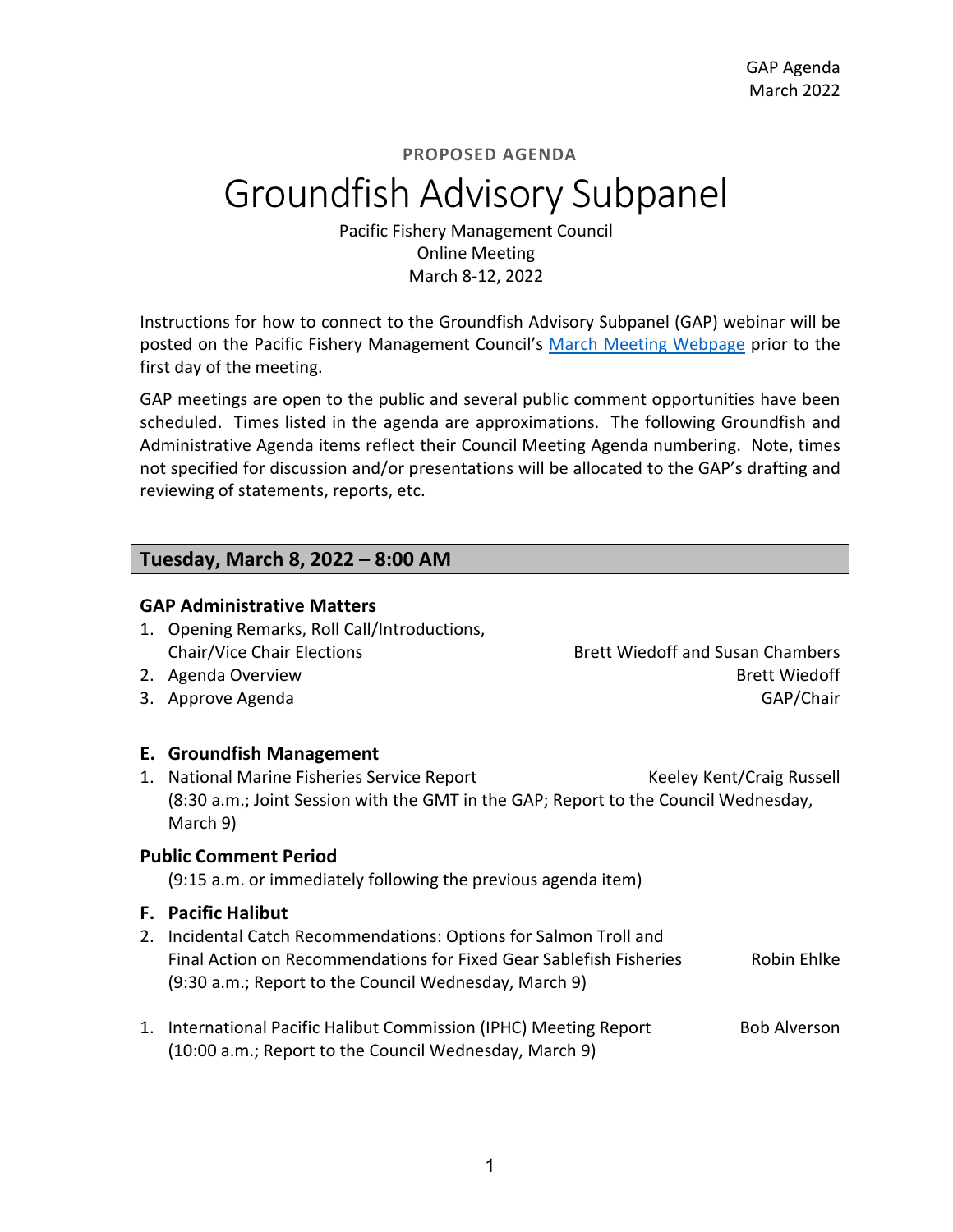# **Public Comment Period**

(10:30 a.m. or immediately following the previous agenda item)

#### **E. Groundfish Management (continued)**

2. Pacific Whiting Utilization - Final Action Brett Wiedoff/Jessi Doerpinghaus (10:45 a.m.; Report to the Council Thursday, March 10)

# **Public Comment Period**

(11:30 a.m. or immediately following the previous agenda item)

# **GAP Administrative Matters**

4. Draft and Review Statements (1:00 p.m.)

## **C. Administrative Matters**

1. Report of the Office of National Marine Sanctuaries (ONMS) (*Discussion of Report*) (1:30 p.m.; Report to Council Wednesday, March 9)

## **E. Groundfish Management (continued)**

4. Limited Entry Fixed Gear Catch Share Program Review Jim Seger/Jessi Doerpinghaus (2:00 p.m.; Report to Council, Friday, March 11)

## **Public Comment Period**

(3:15 p.m. or immediately following the previous agenda item)

## **GAP Administrative Matters**

5. Draft and Review Statements (3:30 p.m.)

## **Wednesday, March 9, 2022 – 8:00 AM**

## **C. Administrative**

2. Marine Planning **Susan Chambers/Kerry Griffin** (8:00 a.m.; Report to Council Friday, March 11)

## **Public Comment Period**

(8:45 a.m. or immediately following the previous agenda item)

## **E. Groundfish Management (continued)**

- 7. Inseason Adjustments Todd Phillips (9:00 a.m.; Joint session with GMT in the GAP. Report to Council Saturday, March 12)
- 9. Update on 2023-2024 Harvest Specifications and Management Measures (10:00 a.m.; Joint session with GMT in the GAP. Report to Council Saturday, March 12)
- 3. Stock Definitions John DeVore (11:30 p.m.; Report to Council Thursday, March 10)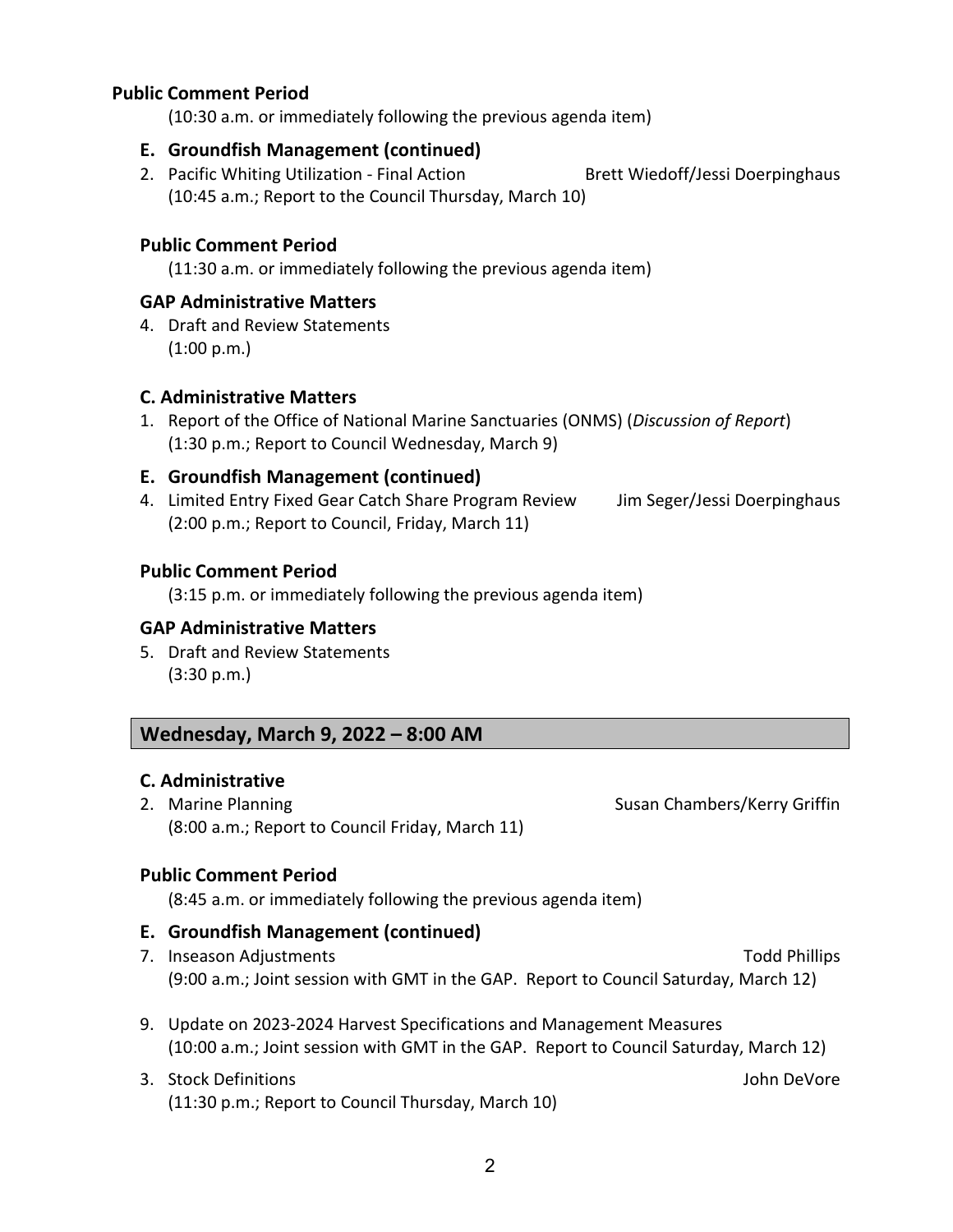#### **Public Comment Period**

(1 p.m. or immediately following the previous agenda item)

#### **GAP Administrative Matters**

6. Draft and Review Statements  $(1:15 \text{ p.m.})$ 

#### **H. Ecosystem**

- 1. Fishery Ecosystem Plan 5-Year Review, Final Action (1:30 p.m.; join Ecosystem Workgroup Meeting; Report to Council Friday, March 11)
- 3. Fishery Ecosystem Plan Initiatives (2:00 p.m.; join Ecosystem Workgroup Meeting; Report to Council Sunday, March 13)
- 2. California Current Ecosystem and IEA Annual Report (2:30 p.m.; Discussion in GAP regarding March 2, 2022 webinar; Report to Council Sunday, March 13)

#### **Public Comment Period**

(3:00 p.m. or immediately following the previous agenda item)

#### **E. Groundfish Management (continued)**

5. Fixed Gear Logbooks - Update Lynn Massey/Todd Phillips (3:15 p.m.; Report to Council Friday, March 11)

#### **GAP Administrative Matters**

7. Draft and Review Statements (4:00 p.m.)

# **Thursday, March 10, 2022 – 8:00 AM**

#### **GAP Administrative Matters**

- 8. Draft and Review Statements (8:00 a.m.)
- **E. Groundfish Management (continued)**
- 8. Initial Stock Assessment Plan and Terms of Reference The Music Storm DeVore (9:00 a.m.; Report to the Council Saturday, March 12)
- 6. Workload and New Management Measure Priorities Theorem 2006 Phillips (9:45 a.m.; Report to the Council Saturday, March 12)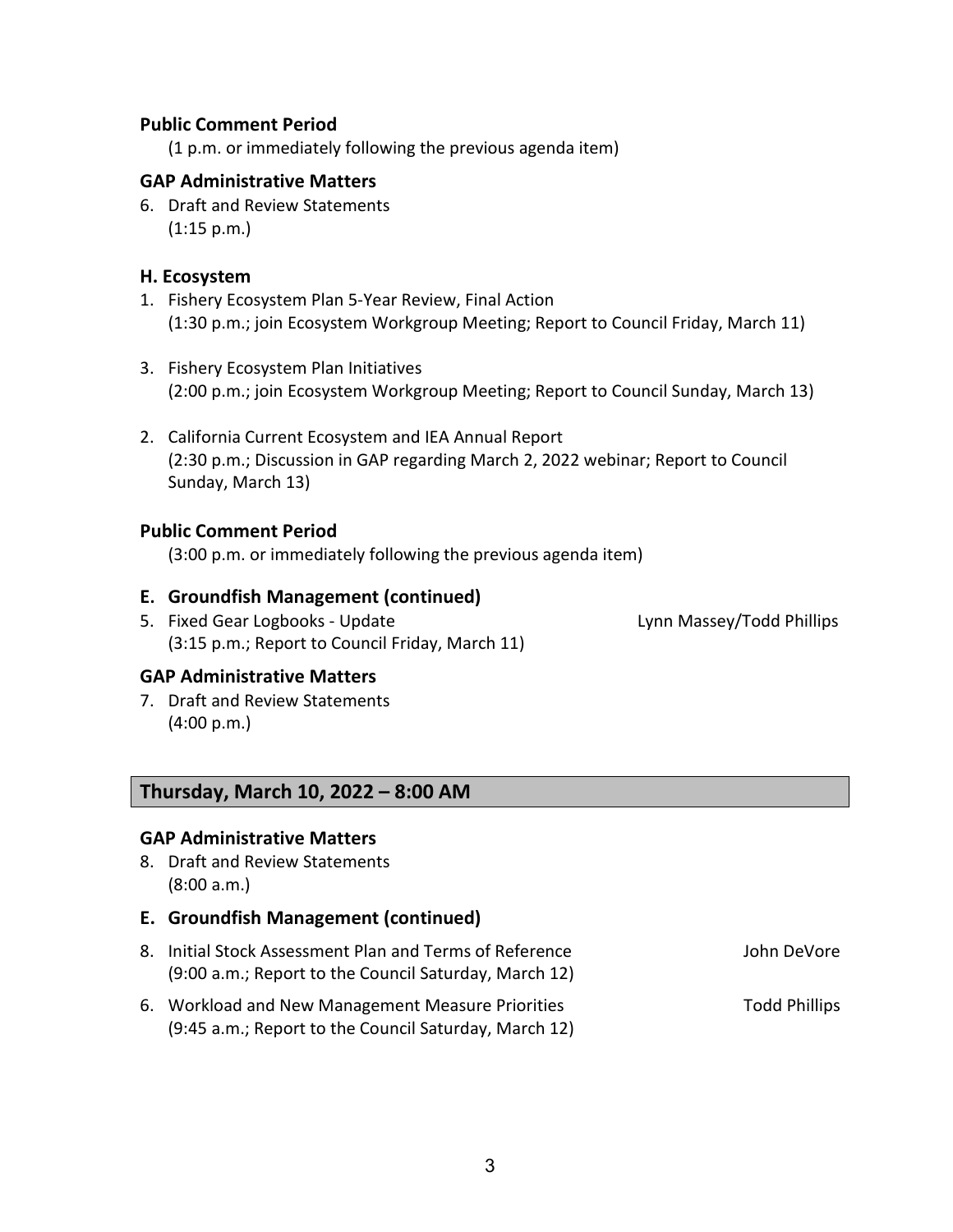# **Public Comment Period**

(10:45 a.m. or immediately following the previous agenda item)

# **C. Administrative Matters (continued)**

4. Legislative Matters (11:00 a.m.; Report to Council Sunday, March 13)

# **GAP Administrative Matters**

9. Draft and Review Statements (11:30 a.m.)

**Note**: GAP members will be attending the Council's Groundfish Agenda Items E.2 and E.3 and will briefly reconvene after the conclusion of E.3.

# **Friday, March 11, 2022 – 8:00 AM**

# **GAP Administrative Matters**

10. Draft and Review Statements (8:00 a.m.)

**Note**: Members of the GAP will be attending the Council's Groundfish Agenda Items E.4 and E.5 in the morning and will reconvene after the conclusion of E.5.

# **E. Groundfish Management (continued)**

7. Inseason Adjustments– Final Action (*continue discussion*) (1:00 p.m.; Report to the Council Saturday, March 12)

# **C. Administrative Matters (continued)**

7. Future Council Meeting Agenda and Workload Planning (2:00 p.m.; Report to the Council Monday, March 14)

# **Saturday, March 12, 2022 – 8:00 AM**

## **GAP Administrative Matters**

11. Draft and Review Statements (8:00 a.m.)

**Note:** Most members of the GAP will be attending the Council's Groundfish Agenda Items on Saturday, March 12 and will adjourn for the meeting upon the conclusion of E.9.

# **ADJOURN**

PFMC 2/09/2022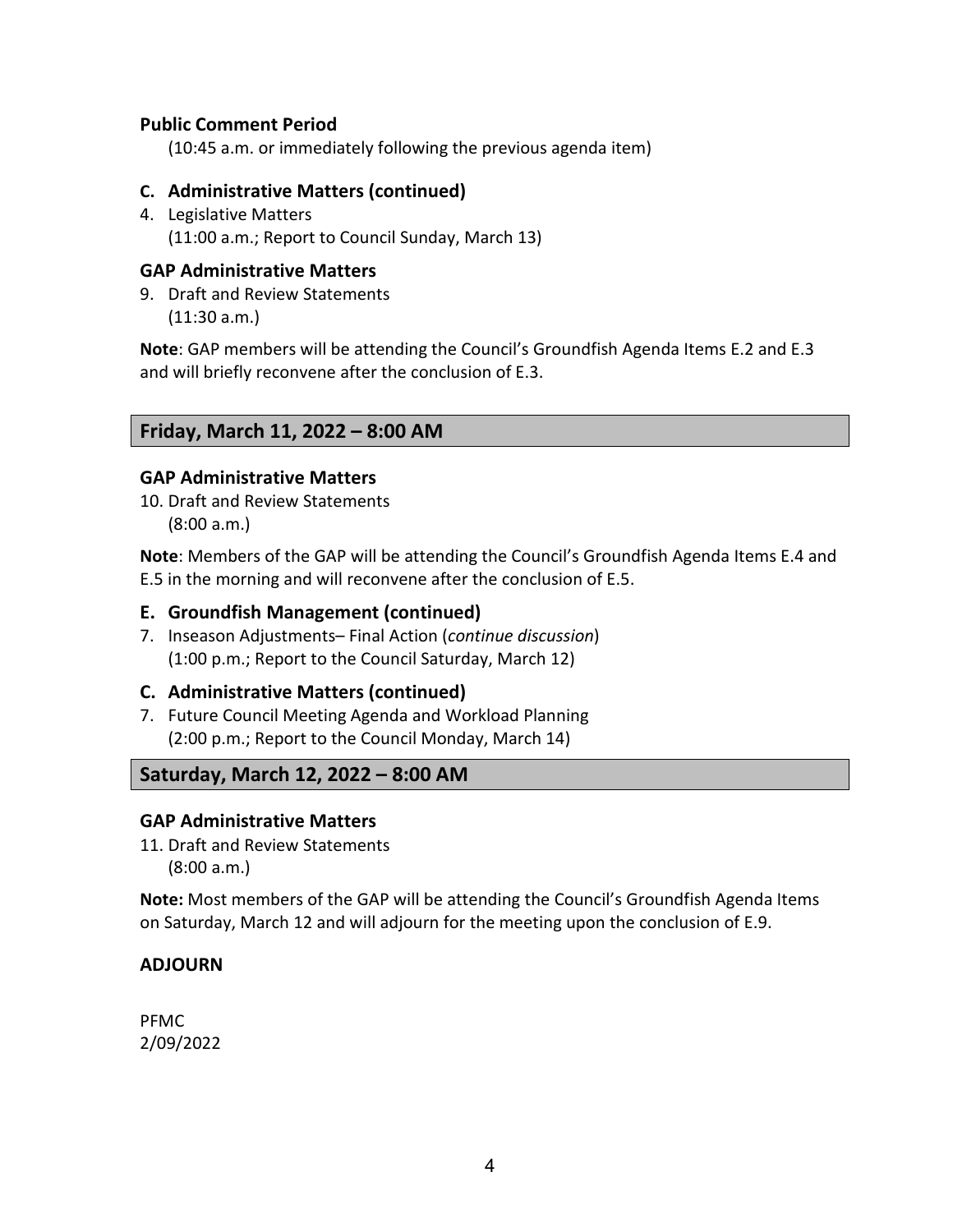# Groundfish Management Team

Pacific Fishery Management Council Online Meeting March 8-12, 2022

Instructions for how to connect to the Groundfish Management Team's (GMT) webinar will be posted on the Pacific Fishery Management Council's [March](https://www.pcouncil.org/council_meeting/march-8-14-2022-council-meeting/) [Meeting Webpage](https://www.pcouncil.org/council_meeting/march-8-14-2022-council-meeting/) prior to the first day of the meeting.

GMT meetings are open to the public. Times listed in the agenda are approximations. The following Groundfish and Administrative Agenda items reflect the Council Meeting Agenda numbering. Note, times not specified for discussion and/or presentations will be allocated to the GMT's drafting and reviewing of statements, reports, etc.

A dedicated public comment agenda item has been scheduled for each day.

# **Tuesday, March 8, 2022 – 8:00 AM**

#### **GMT Administrative Matters**

| 2. | 1. Roll Call, Introductions, Announcements, etc.<br>Opening Remarks and Agenda Overview<br>3. Approve Agenda<br>4. Review of 2/23/2022 Webinar Items | Melissa Mandrup, Chair<br><b>Todd Phillips</b> |
|----|------------------------------------------------------------------------------------------------------------------------------------------------------|------------------------------------------------|
|    | <b>E. Groundfish Management</b>                                                                                                                      |                                                |
| 1. | National Marine Fisheries Service Report<br>(8:30 a.m.; Joint Session with the GAP in the GAP; Report to the Council Wednesday,<br>March 9)          | Keeley Kent/Craig Russell                      |
|    | 5. Fixed Gear Logbooks - Update<br>(9:30 a.m.; Report to Council Friday, March 11)                                                                   | Lynn Massey/Todd Phillips                      |
|    | 9. Update on 2023-2024 Harvest Specifications and<br><b>Management Measures</b>                                                                      | <b>Todd Phillips</b>                           |
|    | (10:30 a.m.; Report to Council Saturday, March 12)                                                                                                   |                                                |
|    | <b>Public Comment Period</b><br>(1:00 p.m. or immediately following the previous agenda item)                                                        |                                                |
|    | <b>E. Groundfish Management</b>                                                                                                                      |                                                |
| 3. | Stock Definitions - continue discussion from 2/23 GMT webinar<br>(1:30 p.m.; Report to the Council Thursday, March 10)                               | John DeVore                                    |
|    | <b>GMT Administrative Matters</b><br>5. Draft and Review Statements<br>(2:00 p.m.)                                                                   |                                                |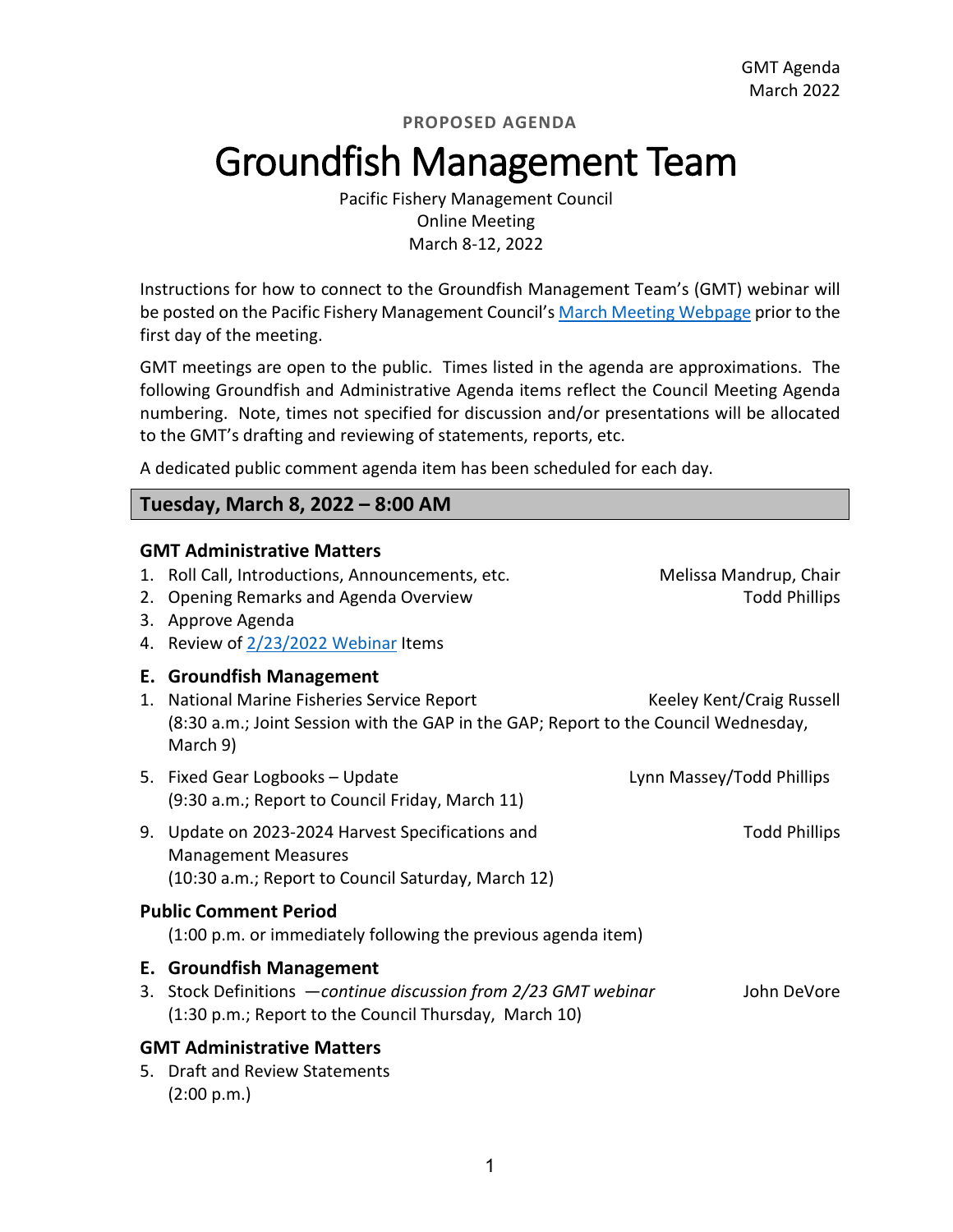# **Wednesday, March 9, 2022 – 8:00 AM**

#### **E. Groundfish Management**

- 6. Workload and New Management Measure Priorities Theorem 2006 Phillips (8:00 a.m.; Report to Council Saturday, March 12)
- 7. Inseason Adjustments Todd Phillips (9:00 a.m.; Joint session with GAP in the GAP; Report to Council Saturday, March 12)
- 9. Update on 2023-2024 Harvest Specifications and Management Measures (10:00 a.m.; Joint session with GAP in the GAP; Report to Council Saturday, March 12)

#### **Public Comment Period**

(1:00 p.m. or immediately following the previous agenda item)

#### **H. Ecosystem**

- 1. Fishery Ecosystem Plan (FEP) Five-Year Review Final Action (1:30 p.m.; Join Ecosystem Workgroup Meeting; Reports to Council Friday, March 11)
- 3. Review of Fishery Ecosystem Plan Initiatives (1:30 p.m.; Join Ecosystem Workgroup Meeting; Reports to Council Sunday, March 13)

#### **GMT Administrative Matters**

6. Draft and Review Statements (2:00 p.m.)

## **Thursday, March 10, 2022 – 8:00 AM**

#### **E. Groundfish Management**

8. Initial Stock Assessment Plan and Terms of Reference The Music Communist Communist Communist Communist Communist Communist Communist Communist Communist Communist Communist Communist Communist Communist Communist Commun (8:00 a.m.; Report to the Council Saturday, March 12)

## **Public Comment Period**

(10:00 a.m. or immediately following the previous agenda item)

## **GMT Administrative Matters**

7. Draft and Review Statements (10:30 a.m.)

**Note**: GMT members will be attending the Council's Groundfish Agenda Items E.2 and E.3 and will briefly reconvene after the conclusion of E.3.

## **Friday, March 11, 2022 – 8:00 AM**

**Note**: Members of the GMT will be attending the Council's Groundfish Agenda Items E.4 and E.5 in the morning and will reconvene after the conclusion of E.5.

## **Public Comment Period**

(1:00 p.m.)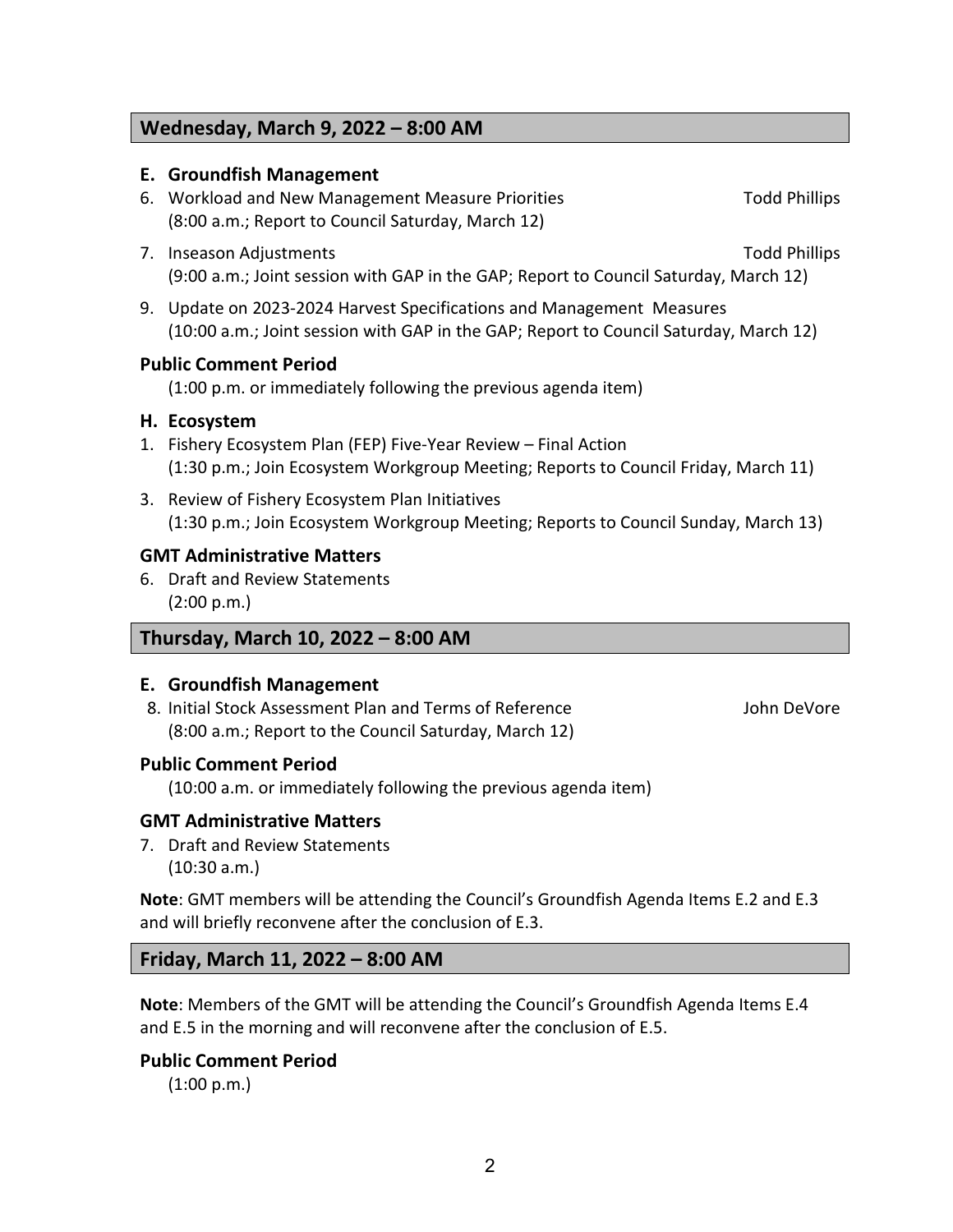# **Friday, March 11, 2022 – continued**

#### **E. Groundfish Management**

7. Inseason Adjustments (*continue discussion*) (1:30 p.m.; Report to the Council Saturday, March 12)

#### **C. Administrative Matters**

7. Future Council Meeting Agenda and Workload Planning Melissa Mandrup (2:00 p.m.; Report to the Council Monday, March 14)

# **Saturday, March 12, 2022**

**Note:** Members of the GMT will be attending the Council's Groundfish Agenda Items on Saturday, March 12 and will adjourn for the meeting upon the conclusion of E9.

# **GMT Administrative Matters**

8. Draft and Review Statements (8:00 a.m.)

## **ADJOURN**

PFMC 2/09/2022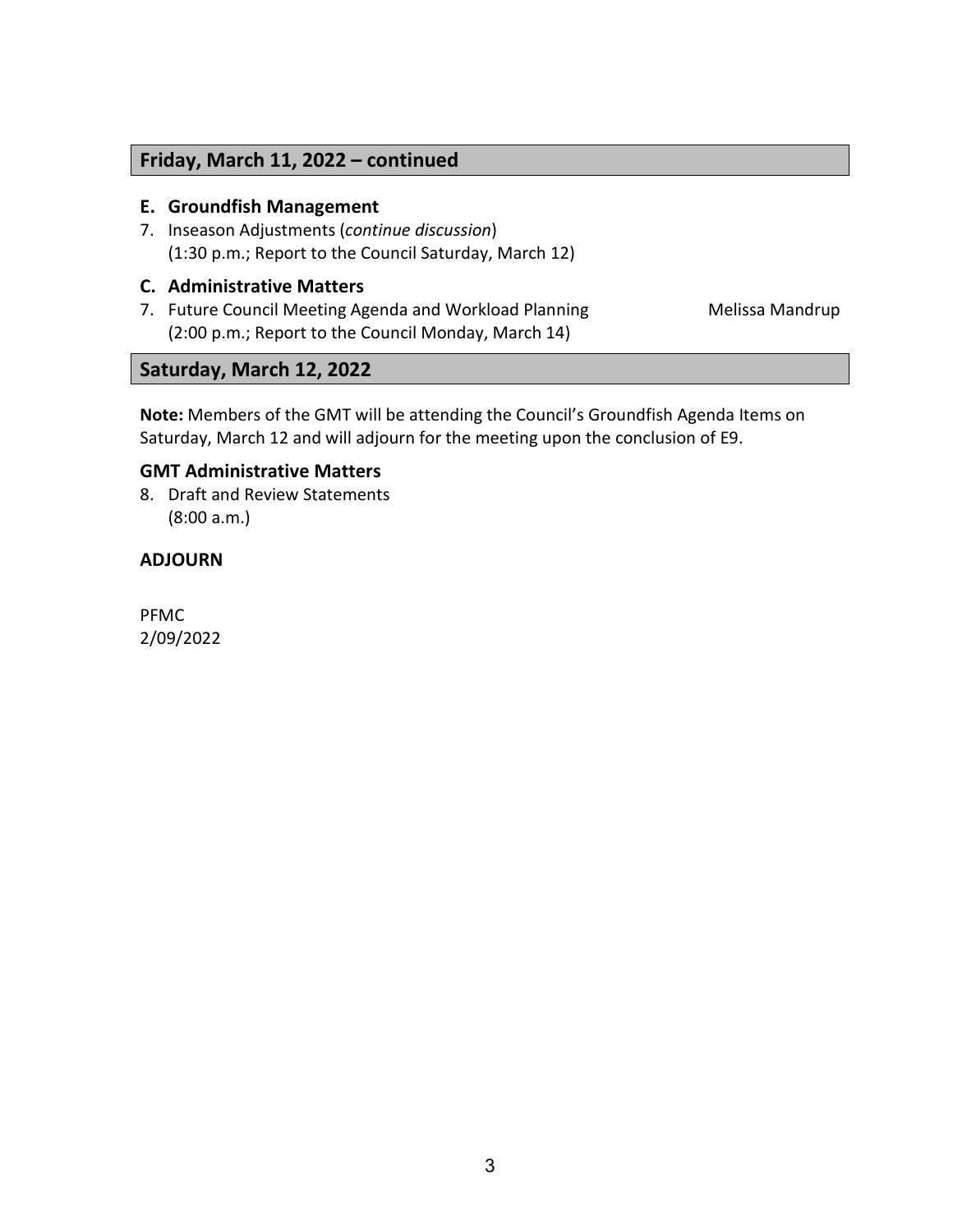Habitat Committee Agenda March 2022

**PROPOSED AGENDA**

# Habitat Committee

Pacific Fishery Management Council Online Meeting March 8 -9 2022

Instructions for how to connect to advisory body webinars will be posted on the Council'[s March](https://www.pcouncil.org/council_meeting/march-8-14-2022-council-meeting/)  [2022](https://www.pcouncil.org/council_meeting/march-8-14-2022-council-meeting/) [meeting webpage](https://www.pcouncil.org/council_meeting/march-8-14-2022-council-meeting/) prior to the first day of the meeting. Habitat Committee (HC) meetings are open to the public. To ensure the public may comment on the agenda items below, a dedicated public comment agenda item has been scheduled for each day. Times on this agenda are subject to change once the meeting begins. Agenda items listed under Habitat Issues are in numerical order; other agenda items reflect their Council meeting agenda numbering. Times not specified for discussion and/or presentations will be allocated to the advisory body's drafting and reviewing of statements, reports, etc. The Habitat Issues agenda item (G.1) is on Thursday March 10th.

#### **Tuesday, March 8, 2022 – 8:00 a.m.**

#### **Habitat Committee Administrative Matters**

| 1.             | Welcome, Introductions, and Approval of Agenda                                                | Lance Hebdon                            |
|----------------|-----------------------------------------------------------------------------------------------|-----------------------------------------|
|                | <b>C. Administrative Matters</b>                                                              |                                         |
| 1.             | Report of the Office of National Marine Sanctuaries<br>(8:15 a.m.; Report to Council March 9) | <b>Bill Douros</b><br>Notes: John Netto |
|                | H. Ecosystem                                                                                  |                                         |
| 1.             | Fishery Ecosystem Plan 5-Year Review<br>(9 a.m.; Report to Council March 11)                  | All                                     |
| 3.             | Fishery Ecosystem Plan Initiatives<br>(9:45 a.m.; Report to Council March 13)                 | All                                     |
|                | BREAK 10:30 a.m. - 10:45 a.m.                                                                 |                                         |
| G.             | <b>Habitat Matters</b>                                                                        |                                         |
| $\mathbf{1}$ . | Klamath Dam Removal<br>(10:45 a.m.)                                                           | Glen Spain<br>Notes: Arlene Merems      |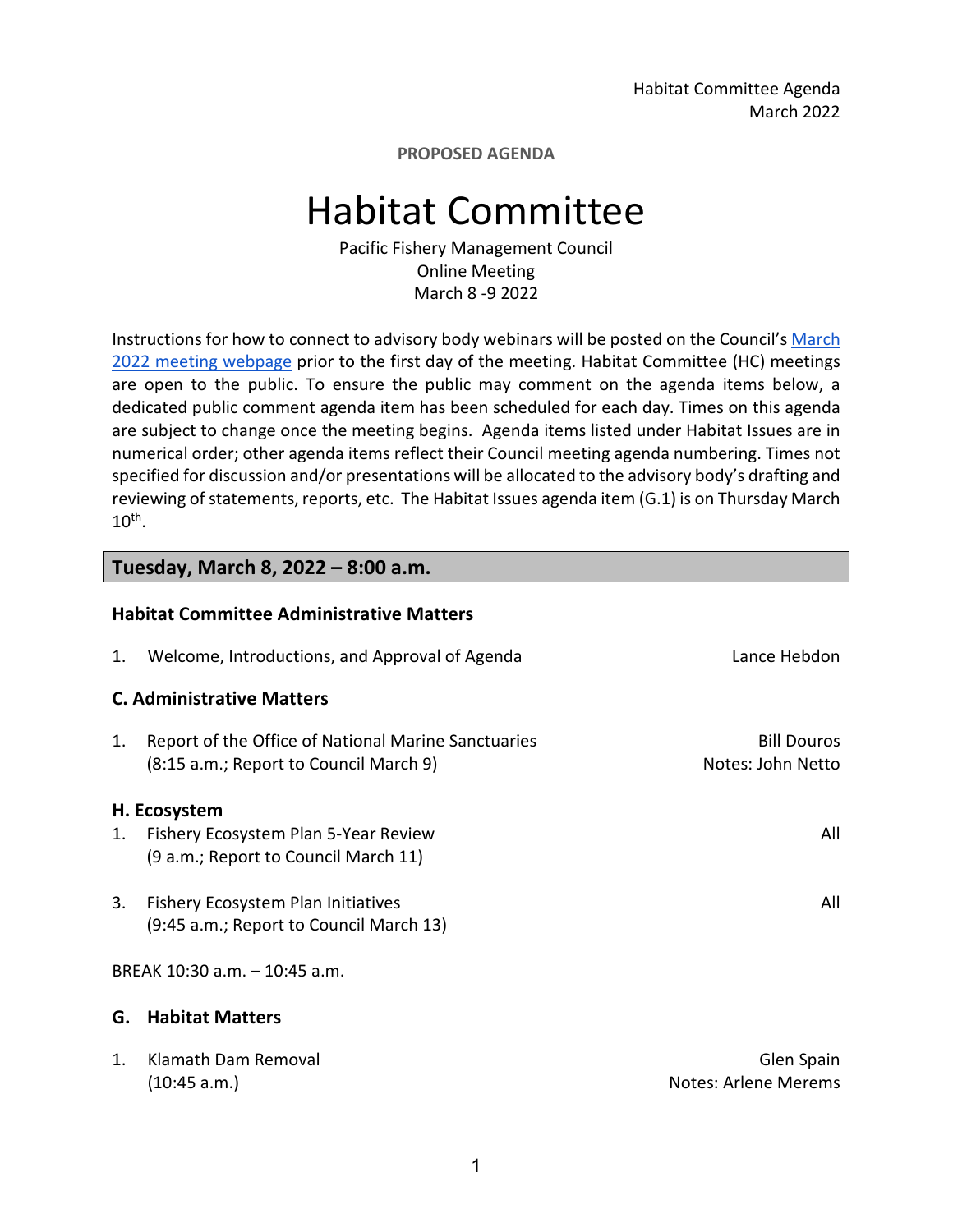#### LUNCH

#### **G. Habitat Matters (***continued***)**

4. Member Updates All and the set of the set of the set of the set of the set of the set of the set of the set of the set of the set of the set of the set of the set of the set of the set of the set of the set of the set o (1 p.m.) Notes: Fran Recht

PUBLIC COMMENT PERIOD - 2 p.m.

Public comments, including comments on issues not on the agenda, are accepted at this time.

#### BREAK (2:15 p.m. – 2:30 p.m.)

5. Work on HC Reports All and the state of the state of the state of the state of the state of the state of the state of the state of the state of the state of the state of the state of the state of the state of the state (2:30 p.m.)

# **Wednesday, March 9, 2022 – 8:00 a.m.**

#### **C. Administrative Matters**

2. Marine Planning **Example 2. Construction** Eric Wilkins/Kerry Griffin (8 a.m. Report to Council March 11) All the Scott Heppell (8 a.m. Report to Council March 11) (Policy documents and NOAA Aquaculture Opportunity Areas)

BREAK (9:45 a.m. – 10 a.m.)

2. Marine Planning (continued) Steve Scheiblauer/Kerry Griffin (10 a.m. Report to Council March 11) Notes: Eric Wilkins/Scott Heppell (California offshore wind activities and Oregon Call Areas)

#### **H. Ecosystem**

2. California Current Ecosystem and Integrated Ecosystem Toby Garfield/Chris Harvey Assessment Annual Report Notes: Waldo Wakefield (11:40 a.m.; Report to Council March 13)

LUNCH (12:30 p.m. - 1:30 p.m.)

#### **H. Ecosystem**

| 1. FEP 5-Year Review, Final (join Ecosystem Workgroup Meeting) | Yvonne deReynier |
|----------------------------------------------------------------|------------------|
| (1:30 a.m.; Report to Council March 11)                        |                  |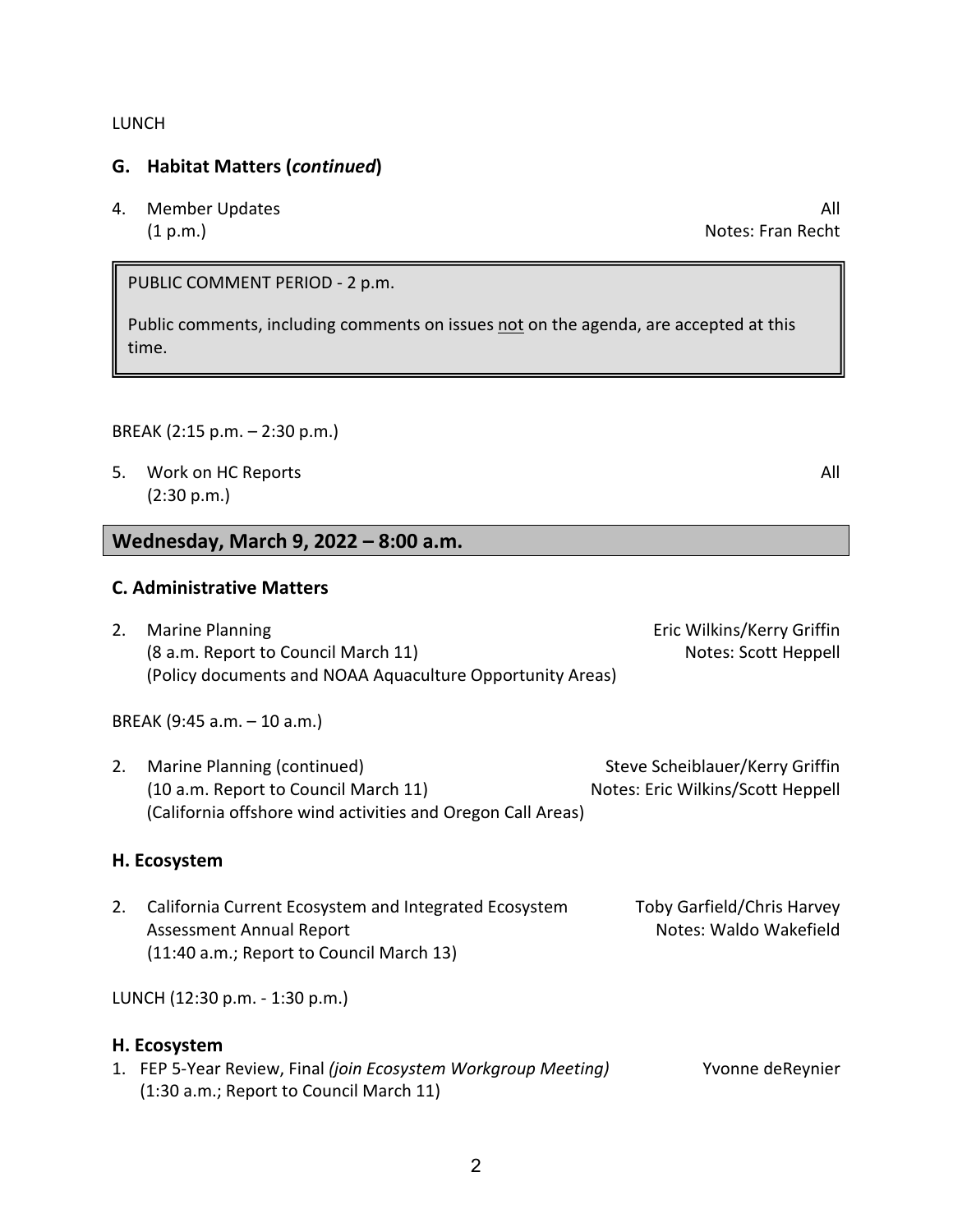3.Fishery Ecosystem Plan Initiatives *(join Ecosystem Workgroup Meeting)* Yvonne deReynier (2 p.m.; Report to Council March 13)

BREAK (2:30 p.m. – 2:45 p.m.)

PUBLIC COMMENT PERIOD - 2:45 p.m.

Public comments, including comments on issues not on the agenda, are accepted at this time.

# **G. Habitat Matters (***continued***)**

- 8. Work on all HC reports (3 p.m.)
- 7. Future Council Meeting Agenda and Workload Planning Theorem 2012 1996 All (4:30 p.m.; Report to Council March 14)

ADJOURN

PFMC 02/09/22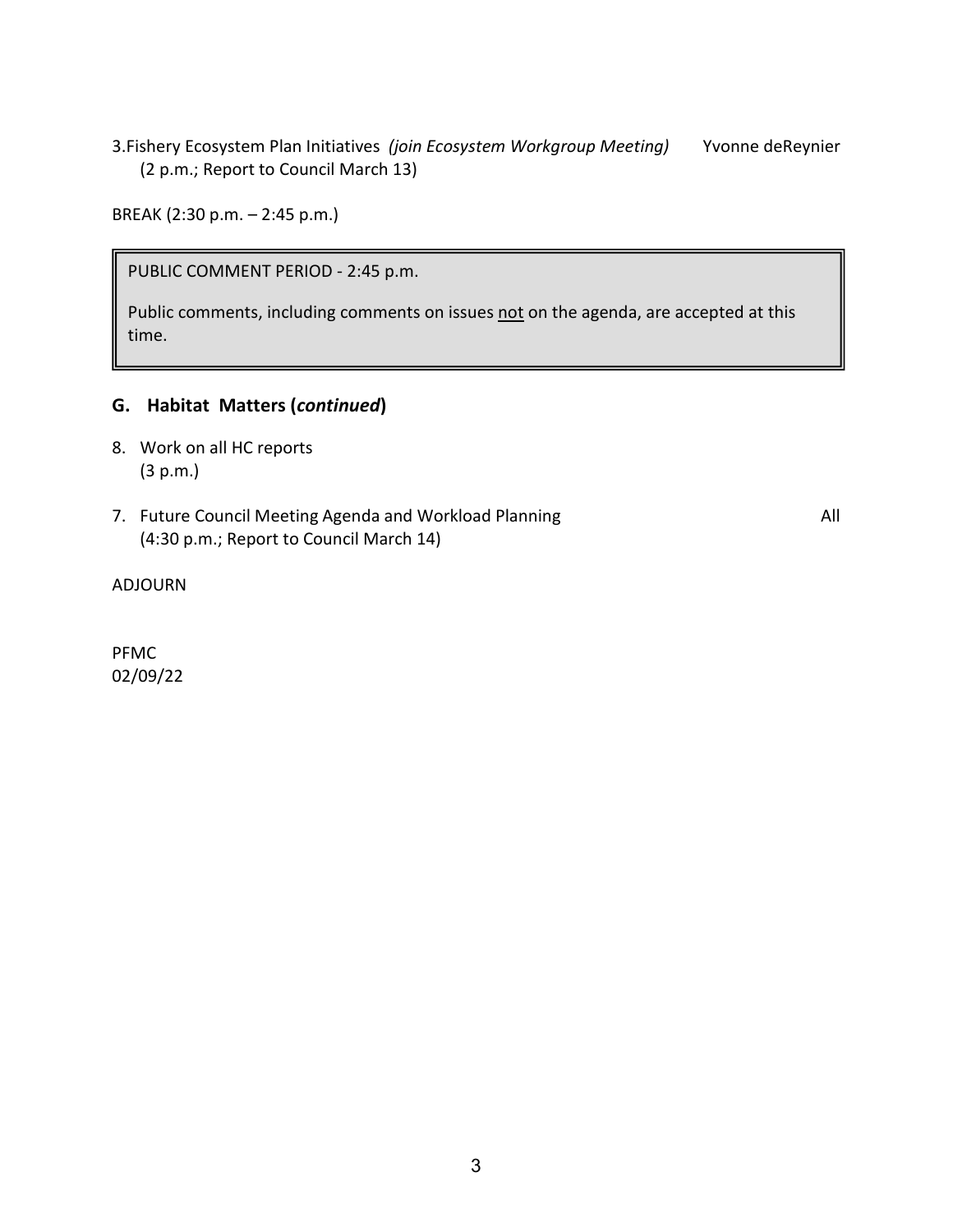# Highly Migratory Species Advisory Subpanel

Pacific Fishery Management Council Online Meeting March 10-12, 2022

Instructions on how to connect to advisory body meetings will be posted on the Council's March [2022 meeting webpage](https://www.pcouncil.org/council_meeting/march-8-14-2022-council-meeting/) prior to the first day of the meeting. Highly Migratory Species Advisory Subpanel (HMSAS) meetings are open to the public and the agenda includes opportunities for public comment. Dates and times on this agenda are subject to change once the meeting begins. Agenda items listed under the Advisory Body Administrative Matters are in numerical order; other agenda items reflect their Council Meeting Agenda numbering. Note, times not specified for discussion and/or presentations will be allocated to the Advisory Body's drafting and reviewing of statements, reports, etc.

#### **Thursday, March 10, 2022 – 8:00 a.m.**

| <b>HMSAS Administrative Matters</b>                                         |                                                        |              |  |
|-----------------------------------------------------------------------------|--------------------------------------------------------|--------------|--|
| 1.                                                                          | Roll call and agenda overview                          | Kit Dahl     |  |
| 2.                                                                          | Introductions and announcements                        | Dave Rudie   |  |
| 3.                                                                          | Approval of the agenda                                 | <b>HMSAS</b> |  |
| 4.                                                                          | Election of officers for 2022                          | <b>HMSAS</b> |  |
|                                                                             | <b>C. Administrative Matters</b>                       |              |  |
| 2.                                                                          | <b>Marine Planning</b>                                 | Mike Conroy  |  |
|                                                                             | (9:00 a.m.; Report to the Council on Friday, March 11) |              |  |
| Members of the HMS Management Team may join the HMSAS for this agenda item. |                                                        |              |  |
| <b>I. Highly Migratory Species</b>                                          |                                                        |              |  |

2. International Management Activities **CEL 2. International Management Activities** Celia Barroso (10:30 a.m.; Report to the Council on Sunday, March 13)

| <b>Public Comment Period</b> |
|------------------------------|
| $11:30$ a.m.                 |

#### **H. Ecosystem**

1. Fishery Ecosystem Plan 5-year Review Kit Dahl Number 2014 1997 Kit Dahl

(1:30 p.m.; Report to the Council on Friday, March 11)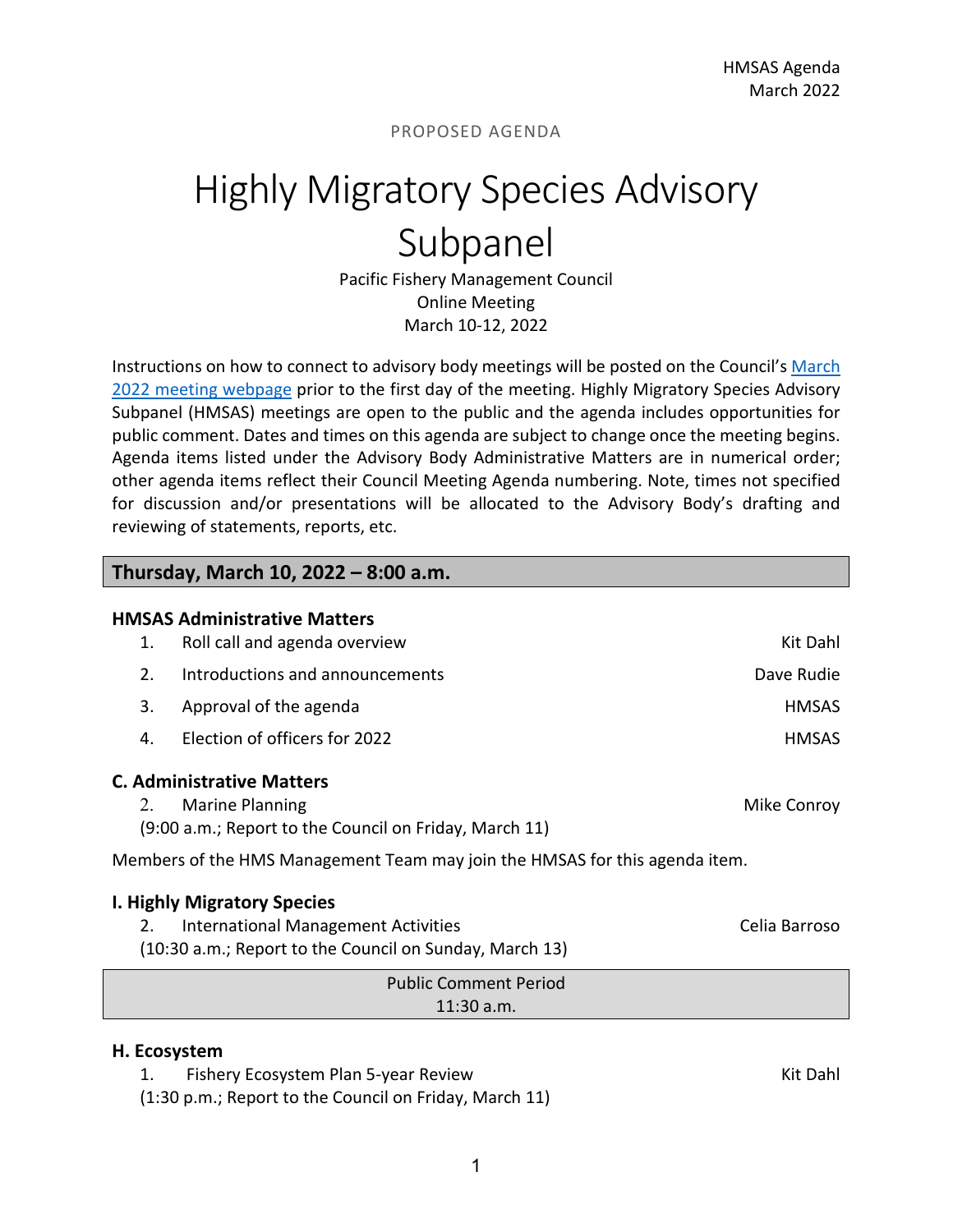3. Fishery Ecosystem Plan Initiatives **Kit Dahl** Assessment Richards Kit Dahl Assessment Richards Richards Richards Kit Dahl

(2:30 p.m.; Report to the Council on Sunday, March 13)

**Friday, March 11, 2022 – 8:00 a.m.** 

#### **C. Administrative Matters**

7. Future Council Meeting Agenda and Workload Planning (Report to the Council on Monday, March 14)

# **HMSAS Administrative Matters**

5. Finalize reports, as needed. (9:00 a.m.)

> Public Comment Period 11:30 a.m.

# **Saturday, March 12, 2022 – 8:00 a.m.**

# **HMSAS Administrative Matters**

6. Finalize reports, as needed.

#### **ADJOURN**

PFMC 02/09/22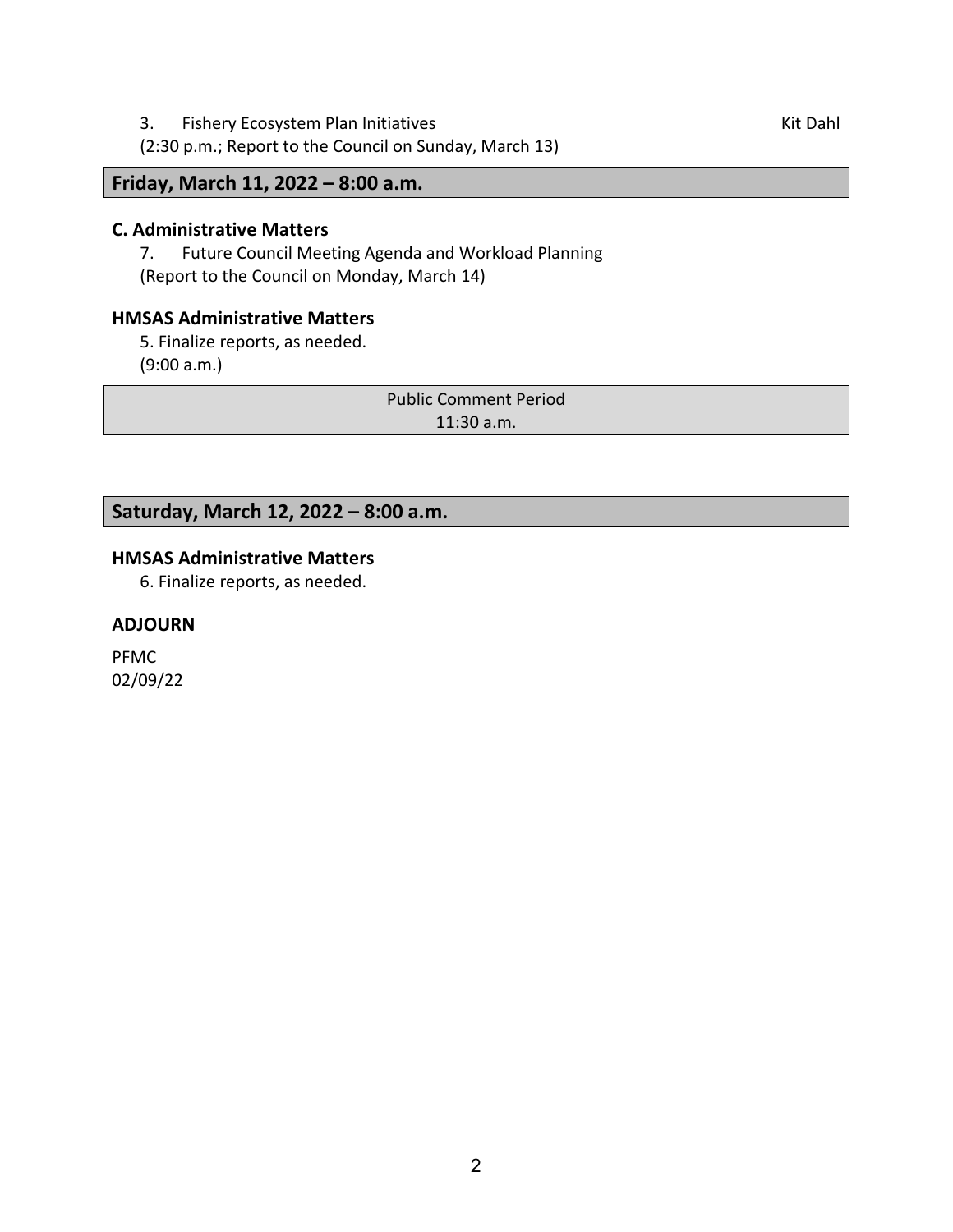# Highly Migratory Species Management Team

Pacific Fishery Management Council Online Meeting March 10-12, 2022

Instructions on how to connect to advisory body meetings will be posted on the Council's March [2022 meeting webpage](https://www.pcouncil.org/council_meeting/march-8-14-2022-council-meeting/) prior to the first day of the meeting. Highly Migratory Species Management Team (HMSMT) meetings are open to the public and the agenda includes opportunities for public comment. Dates and times on this agenda are subject to change once the meeting begins. Agenda items listed under the Advisory Body Administrative Matters are in numerical order; other agenda items reflect their Council Meeting Agenda numbering. Note, times not specified for discussion and/or presentations will be allocated to the Advisory Body's drafting and reviewing of statements, reports, etc.

## **Thursday, March 10 – 8:00 a.m.**

|                                                                                                                               | <b>HMSMT Administrative Matters</b>                                                                               |                               |
|-------------------------------------------------------------------------------------------------------------------------------|-------------------------------------------------------------------------------------------------------------------|-------------------------------|
| 1.                                                                                                                            | Roll call and agenda overview                                                                                     | Kit Dahl                      |
| 2.                                                                                                                            | Introductions and announcements                                                                                   | Steve Stohs, Jessica Watson   |
| 3.                                                                                                                            | Adoption of the agenda                                                                                            | <b>HMSMT</b>                  |
|                                                                                                                               | <b>C. Administrative Matters</b>                                                                                  |                               |
| 2.                                                                                                                            | Marine Planning<br>(9:00 a.m.; Report to the Council on Friday, March 11)                                         |                               |
| Join the HMS Advisory Subpanel for a discussion led by Mike Conroy, HMSAS representative on<br>the Marine Planning Committee. |                                                                                                                   |                               |
|                                                                                                                               | <b>I. Highly Migratory Species</b>                                                                                |                               |
| 2.                                                                                                                            | <b>International Management Activities</b><br>(1:30 p.m.; Report to the Council on Sunday, March 13)              | Celia Barroso, Jessica Watson |
| H. Ecosystem                                                                                                                  |                                                                                                                   |                               |
| 1.                                                                                                                            | Fishery Ecosystem Plan 5-year Review – Final Action<br>(3:00 p.m.; Report due to the Council on Friday, March 11) | Liz Hellmers                  |
|                                                                                                                               | <b>Public Comment Period</b>                                                                                      |                               |
|                                                                                                                               | 4:30 p.m.                                                                                                         |                               |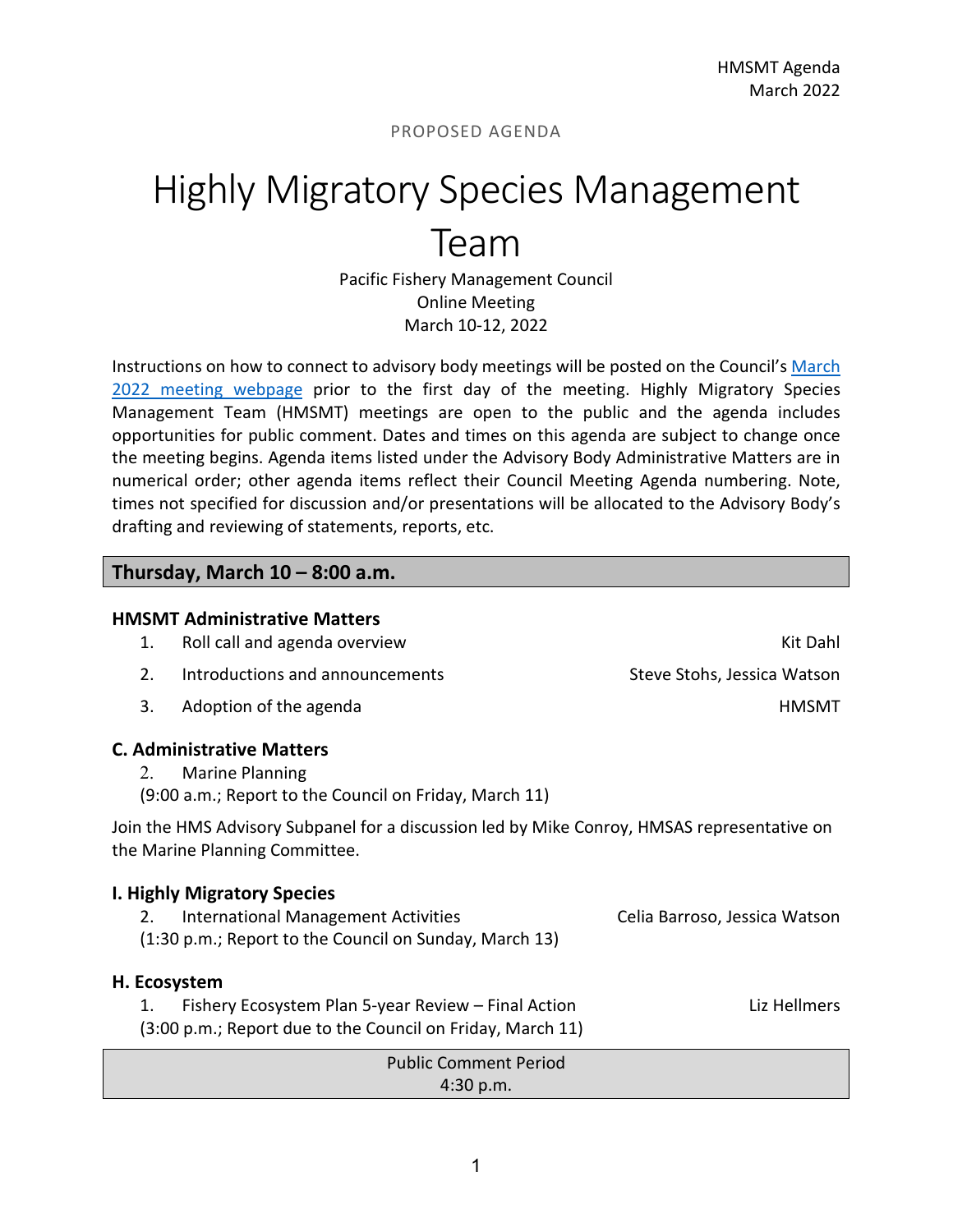**Friday, March 11 – 8:00 a.m.** 

**H. Ecosystem**

| Fishery Ecosystem Plan Initiatives<br>3.<br>(Report due to the Council on Sunday, March 13)                                                                                                                                      | Jessica Watson |
|----------------------------------------------------------------------------------------------------------------------------------------------------------------------------------------------------------------------------------|----------------|
| <b>C. Administrative Matters</b><br><b>Future Council Meeting Agenda and Workload Planning</b><br>7.                                                                                                                             | Jessica Watson |
| (9:00 a.m.; Report due to the Council on Monday, March 14)                                                                                                                                                                       |                |
| <b>HMSMT Administrative Matters</b>                                                                                                                                                                                              |                |
| Drift gillnet fishery hard caps<br>4.<br>(10:00 a.m.)                                                                                                                                                                            | Jessica Watson |
| Discuss the development of the analytical framework for the range of alternatives adopted by<br>the Council in November 2021. Adoption of a preliminary preferred alternative is scheduled for<br>the June 2022 Council meeting. |                |

5. Draft reports

(1:00 p.m.)

Public Comment Period 4:30 p.m.

# **Saturday, March 12 – 8:00 a.m.**

#### **HMSMT Administrative Matters**

- 6. Finalize reports, as needed
- 7. Workload and meeting planning and states are all the series of the series of the Matson (10:30 a.m.)

Discuss scheduling additional meeting(s) to complete assignments for the June Council meeting.

8. HMS SAFE document improvements The Controller Controller Kit Dahl, Amber Rhodes

(1:00 p.m.)

Public Comment Period 4:30 p.m.

## **ADJOURN**

PFMC 02/09/22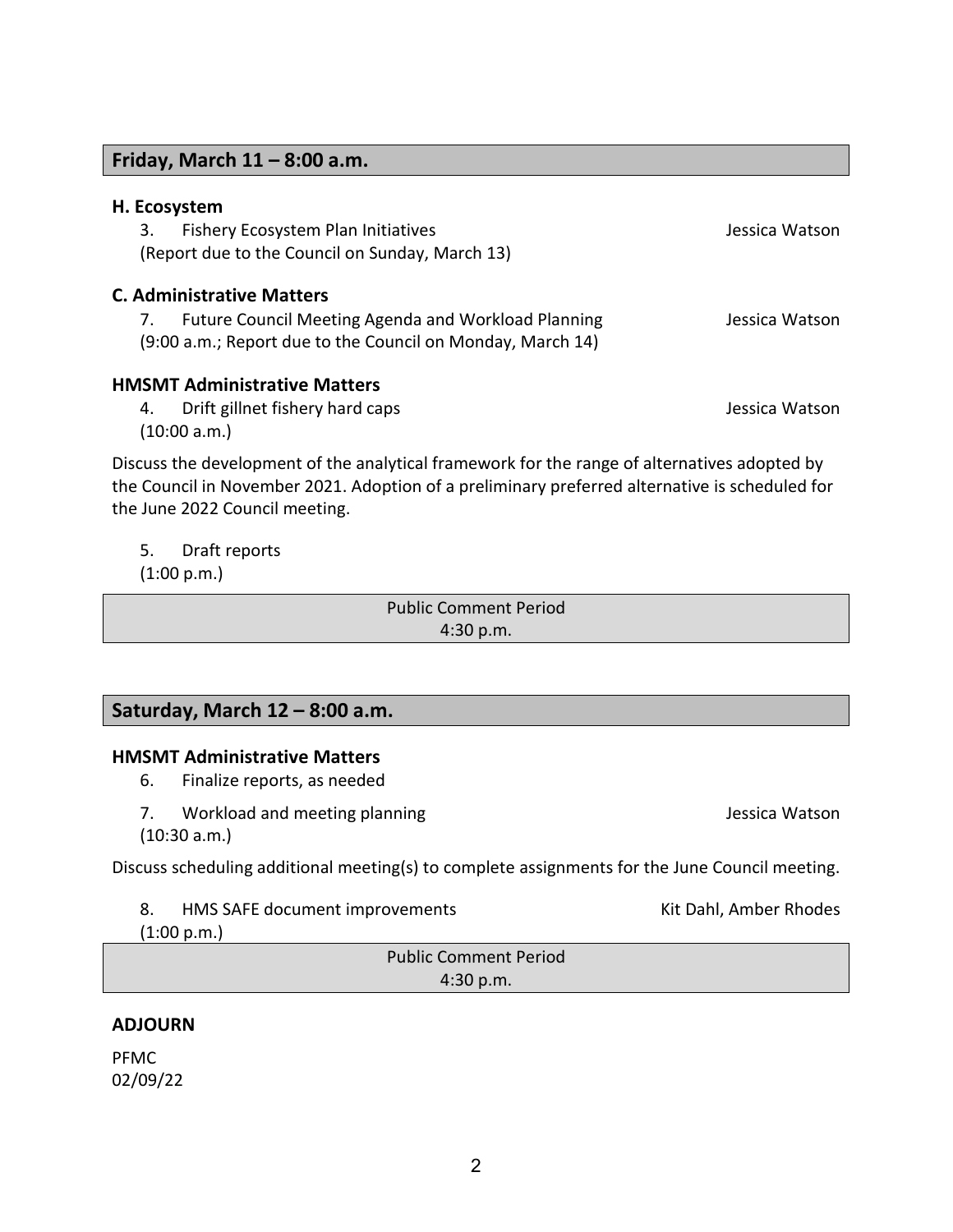# Legislative Committee

Doubletree by Hilton Hotel San Jose Siskiyou Room and Online 2050 Gateway Place San Jose, CA 95110

March 8, 2022

Instructions on how to connect to advisory body online meetings will be posted on the Council's March 2022 [web page](https://www.pcouncil.org/council_meeting/march-8-14-2022-council-meeting/) prior to the first day of the meeting.

Legislative Committee meetings are open to the public and there is an opportunity for public comment. Dates and times on this agenda are subject to change once the meeting begins. Agenda items listed under the Advisory Body Administrative Matters are in numerical order; other agenda items reflect their Council Meeting Agenda numbering. Breaks will be taken as necessary, at the discretion of the Chair.

# **Tuesday, March 8, 2022 – 10:00 am.**

| 1. Call to Order, Introductions, and Approval of Agenda                        | Dave Hanson |  |
|--------------------------------------------------------------------------------|-------------|--|
| 2. Review of Legislation in the 117th Congress                                 | Mike Burner |  |
| 3. General Discussion of Current Legislation and Requests for Comment (if any) | All         |  |
| 5. Future Meeting Plans and Other Business                                     | All         |  |
| 6. Public Comment                                                              |             |  |
| 7. Develop Report to Council                                                   | All         |  |
| <b>ADJOURN</b>                                                                 |             |  |

PFMC 02/11/22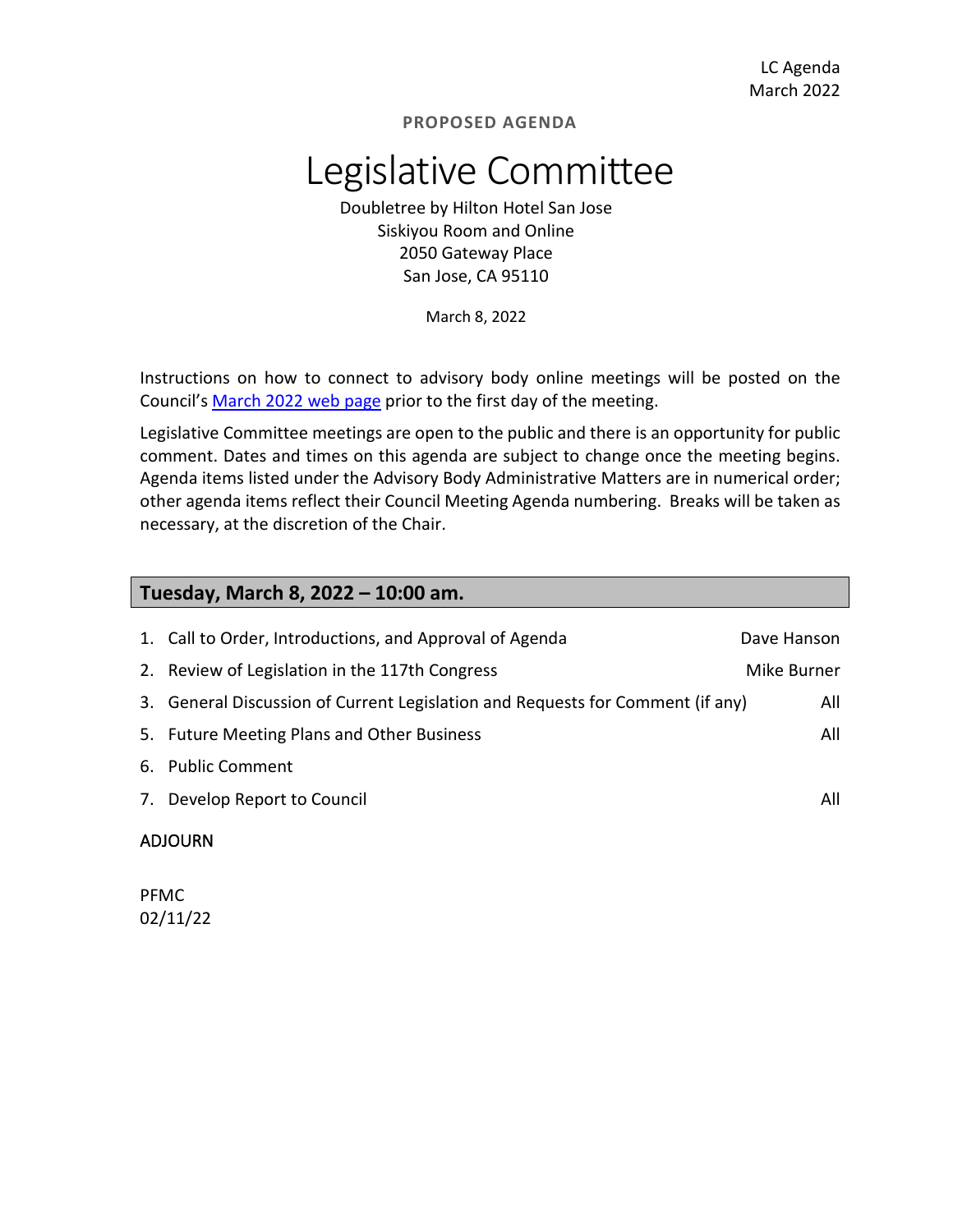# Salmon Advisory Subpanel

Doubletree by Hilton Hotel San Jose 2050 Gateway Place San Jose, CA 95110 Santa Clara Room and Online March 8-14, 2022

Pertinent information will be posted on the Council's March 2022 [meeting webpage](https://www.pcouncil.org/council_meeting/march-8-14-2022-council-meeting/) prior to the first day of the meeting. Salmon Advisory Subpanel (SAS) meetings are open to the public and there will be one daily opportunity for public comment. Dates and times on this agenda are subject to change once the meeting begins. SAS Administrative matters are in numerical order; other agenda items reflect their Council meeting agenda numbering. Times not specified for discussion and/or presentations will be allocated to the advisory body's drafting and reviewing of statements, reports, etc.

# **Tuesday March 8, 2022 — 8:00 a.m.**

| <b>SAS Administrative Matters</b> |                                                                                                                                                                                            |                                                   |  |  |
|-----------------------------------|--------------------------------------------------------------------------------------------------------------------------------------------------------------------------------------------|---------------------------------------------------|--|--|
| 1.<br>2.                          | Roll Call, Introductions, Announcements, etc.<br>Opening Remarks and Agenda Overview                                                                                                       | Richard Heap, Chair<br>Robin Ehlke, Staff Officer |  |  |
| 2.                                | <b>Election of Officers</b>                                                                                                                                                                | Robin Ehlke/Richard Heap                          |  |  |
|                                   | 3. Approve Agenda<br>4. Assignments to Draft Potential Statements                                                                                                                          | <b>SAS</b><br>Megan Waters, Vice Chair            |  |  |
|                                   | C. Administrative Matters<br>2. Marine Planning<br>(8:15 a.m., Report to the Council Friday, March 11)                                                                                     | <b>Megan Waters</b>                               |  |  |
|                                   | F. Pacific Halibut Management<br>1. Annual International Pacific Halibut Commission (IPHC) Meeting Report<br>(8:30 a.m., Report to the Council Wednesday, March 9)                         | Robin Ehlke                                       |  |  |
|                                   | 2. Incidental Catch Recommendations: Options for the Salmon Troll<br>and Final Recommendations for Fixed Gear Sablefish Fisheries<br>(8:45 a.m., Report to the Council Wednesday, March 9) | Robin Ehlke                                       |  |  |
|                                   | H. Ecosystem<br>1. Fishery Ecosystem Plan 5-Year Review Final<br>(9:00 a.m., Report to the Council Friday, March 11)                                                                       | Robin Ehlke                                       |  |  |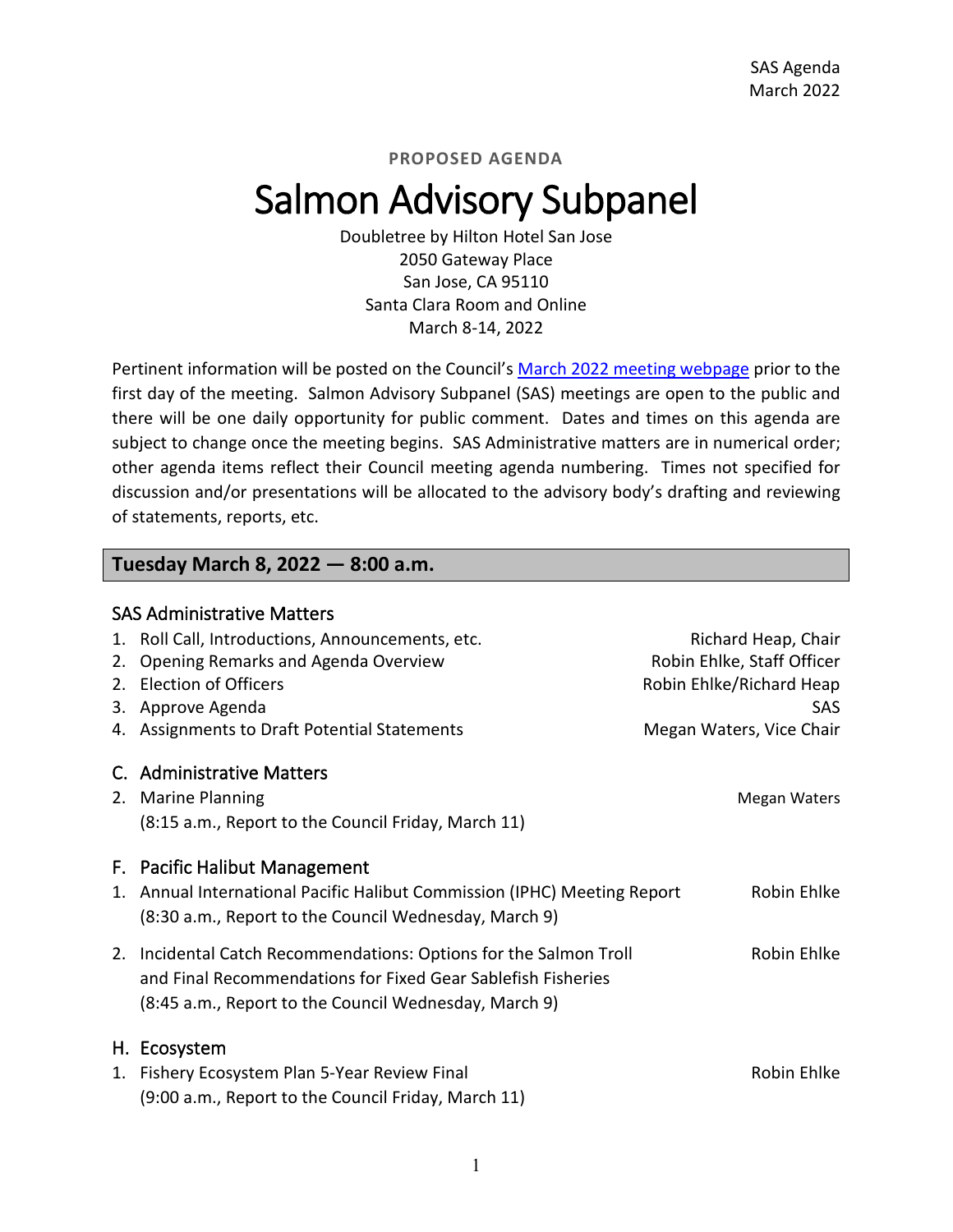|    | 2. California Current Ecosystem and Integrated Ecosystem<br><b>Assessment Report</b>                                                                                                                            | Megan Waters                   |
|----|-----------------------------------------------------------------------------------------------------------------------------------------------------------------------------------------------------------------|--------------------------------|
|    | (9:15 a.m., Report to the Council Sunday, March 13)<br>3. Fishery Ecosystem Plan (FEP) Initiatives<br>(9:45 a.m., Report to the Council Sunday, March 13)                                                       | Megan Waters                   |
|    | D. Salmon Management<br>1. National Marine Fisheries Service Report<br>(1:00 p.m. discussion with NMFS;<br>Report to the Council Wednesday, March 9)                                                            | Susan Bishop                   |
|    | 2. Review of 2021 Fisheries & Summary of 2022 Stock Forecasts<br>(1:30 p.m. discussion with STT chair,<br>Report to the Council Wednesday, March 9)                                                             | Mike O'Farrell                 |
|    | 3. Identification of Management Objectives and Preliminary Definition of<br>2022 Salmon Management Alternatives<br>(2:00 p.m. discussion with the STT chair, NMFS,<br>Report to the Council Thursday, March 10) | Mike O'Farrell<br>Susan Bishop |
|    | <b>Public Comment</b>                                                                                                                                                                                           |                                |
|    | 1. $(3:00 p.m.)$                                                                                                                                                                                                | Richard Heap                   |
| 5. | SAS Administrative Matters (continued)<br><b>Draft and Review Statements</b><br>(3:30 p.m.)                                                                                                                     |                                |

# **Wednesday, March 9, 2022 — 8:00 a.m.**

#### Public Comment

2. (8:10 a.m.) Richard Heap

## G. Habitat

1. Current Habitat Issues and the set of the set of the Megan Waters Megan Waters (8:15 a.m., Report to the Council Thursday, March 10)

# SAS Administrative Matters (continued)

- 6. Draft and Review Statements (8:30 a.m.)
- 7. On Council floor for Agenda Items D,1, D.2, F.1, and F.2 (~1:00 p.m.)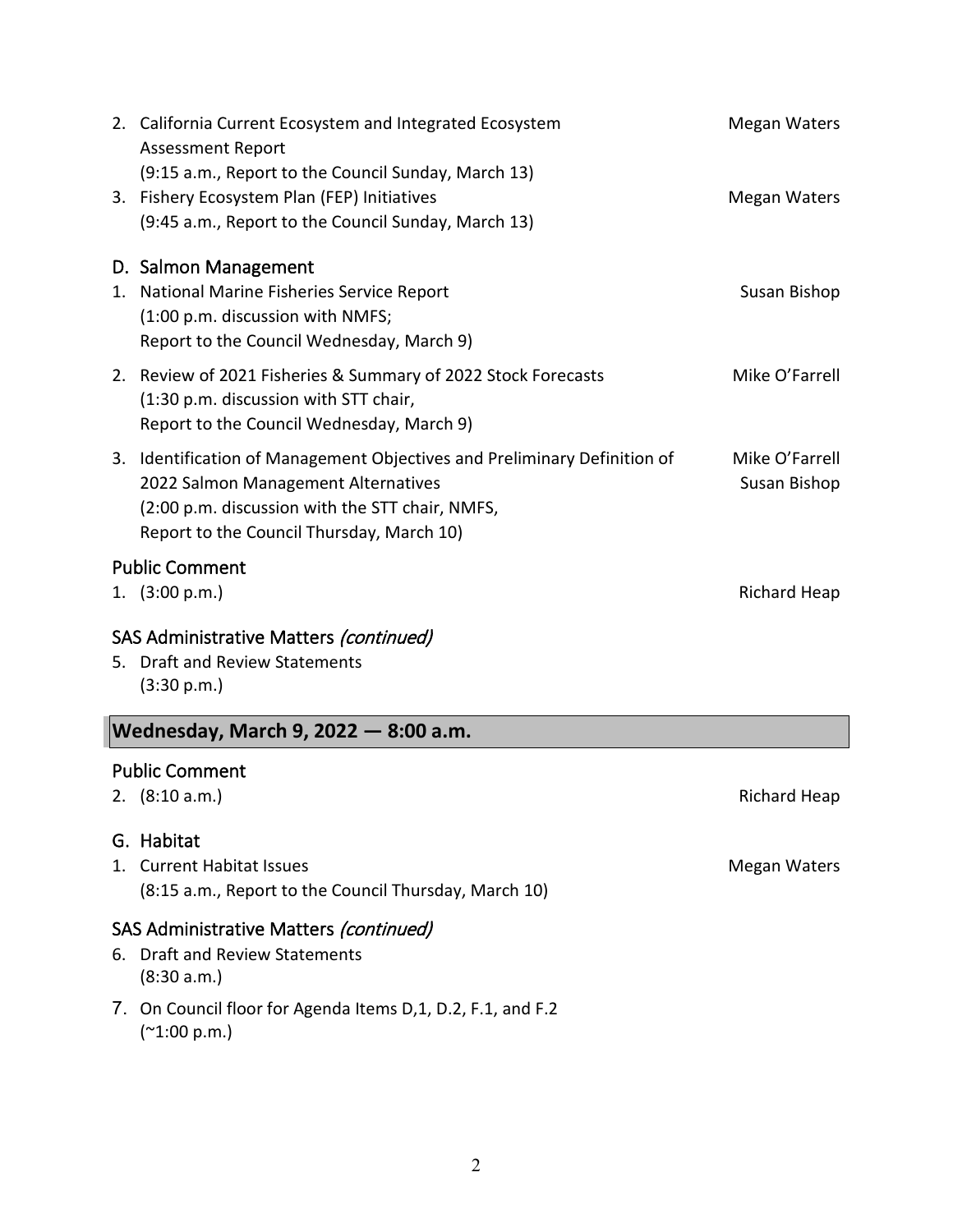# **Thursday, March 10, 2022 — 8:00 a.m.**

|    | SAS Administrative Matters (continued)<br>8. On Council floor for Agenda Items D.3 and G.1<br>(8:00 a.m.)                                               |                     |
|----|---------------------------------------------------------------------------------------------------------------------------------------------------------|---------------------|
|    | C. Administrative Matters<br>7. Future Council Meeting Agenda and Workload Planning<br>(11:00 a.m., Report to the Council Monday, March 14)             | Robin Ehlke         |
|    | D. Salmon Management (continued)<br>4. Recommendations for 2022 Management Alternative Analysis<br>(11:15 a.m., Report to the Council Friday, March 11) | <b>Richard Heap</b> |
|    | <b>Public Comment</b><br>3. (11:30 p.m.)                                                                                                                | <b>Richard Heap</b> |
|    | SAS Administrative Matters (continued)<br>9. Draft and Review Statements<br>(11:45 a.m.)                                                                |                     |
|    | Friday, March 11, 2022 - 8:00 a.m.                                                                                                                      |                     |
|    | <b>Public Comment</b><br>4. (8:10 a.m.)                                                                                                                 | <b>Richard Heap</b> |
|    | SAS Administrative Matters (continued)<br>10. On Council floor for Agenda Item D.4<br>$(*11:30 a.m.)$                                                   |                     |
|    | 11. Draft and Review Statements<br>(1:00 p.m.)                                                                                                          |                     |
|    | D. Salmon Management (continued)<br>5. Further Direction for 2022 Management Alternatives<br>(4:00 p.m., Report to the Council Saturday, March 12)      | Richard Heap        |
|    | Saturday, March 12, 2022 - 8:00 a.m.                                                                                                                    |                     |
| 6. | D. Salmon Management (continued)<br>Further Direction for 2022 Management Alternatives<br>(8:00 a.m., Report to the Council Sunday, March 13)           | <b>Richard Heap</b> |
| 8. | <b>Appoint Salmon Hearings Officers</b><br>(8:15 a.m., Report to the Council Monday, March 14)                                                          | <b>Richard Heap</b> |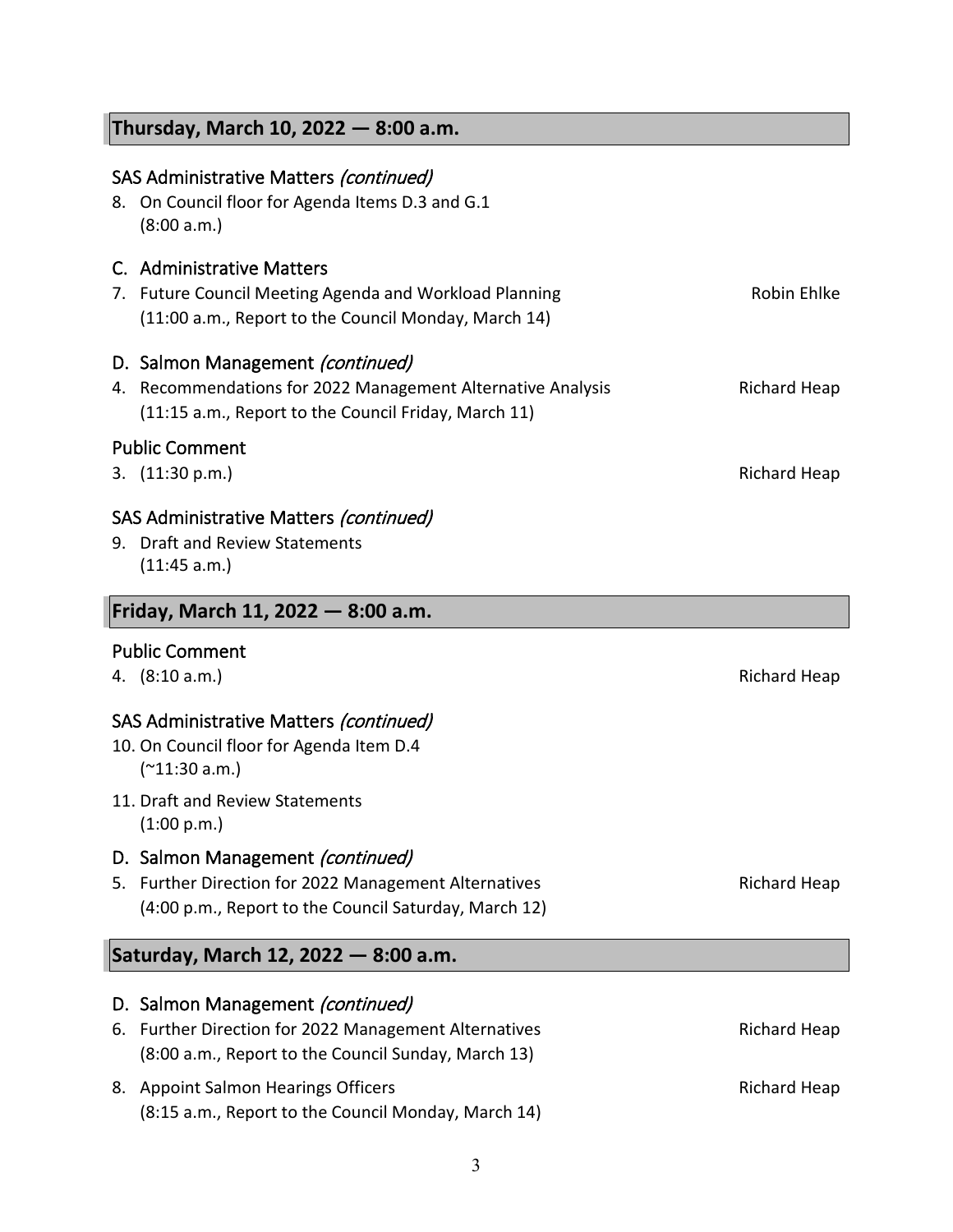## Public Comment

5. (8:30 a.m.) Richard Heap

# SAS Administrative Matters (continued)

- 12. Draft and Review Statements (8:15 a.m.)
- 13. On Council floor for Agenda Item D.5 (~2:00 p.m.)

# **Sunday, March 13, 2022 — 8:00 a.m.**

# D. Salmon Management (continued)

7. Adopt 2022 Management Alternatives for Public Review **Richard Heap** (8:00 a.m., Report to the Council Monday, March 14)

#### Public Comment

6. (8:10 a.m.) Richard Heap

# SAS Administrative Matters (continued)

- 14. On Council floor for Agenda Item D.6, H.2, H.3 (~9:30 a.m.)
- 15. Draft and Review Statements (1:00 p.m.)

#### ADJOURN

(5:00 p.m., or when business for the day concludes)

PFMC 02/09/22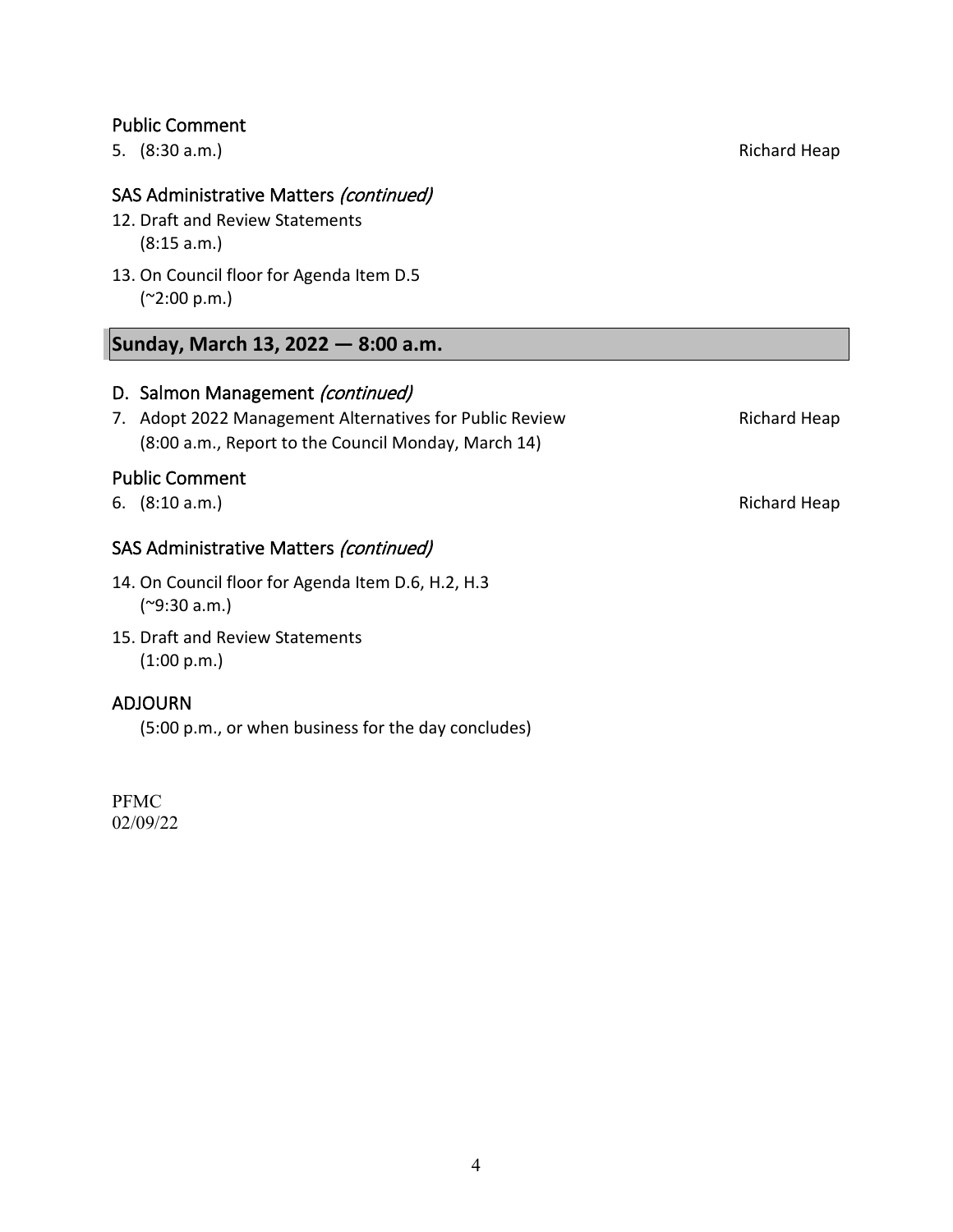# Scientific and Statistical Committee

Pacific Fishery Management Council Online Meeting

March 8-9, 2022

Instructions for how to connect to the Scientific and Statistical Committee's (SSC) webinar will be posted on the Pacific Fishery Management Council's March Meeting Webpage prior to the first day of the meeting.

SSC meetings are open to the public and public comment periods have been scheduled for each day. Additional public comments may be taken at the discretion of the Chair. Dates and times on this agenda are subject to change once the meeting begins. Agenda items listed under the SSC Administrative Matters are in numerical order; other agenda items reflect their Council Meeting Agenda numbering. Committee member work assignments are noted in parentheses at the end of each agenda item. The first name listed is the discussion leader and the second, the rapporteur. Note, times not specified for discussion and/or presentations will be allocated to the SSC's drafting and reviewing of statements, reports, etc.

#### **Tuesday, March 8, 2022 – 8 AM**

SSC Administrative Matters

- 1. Roll Call, Introductions, Announcements, etc. The Call Call Call Call Call Announcements, etc.
- 2. Report of the Executive Director Merrick Burden Merrick Burden
- 3. Approve Agenda and November 2021 Minutes
- 4. Election of Officers for the April 2022 March 2024 Term
- 5. Subcommittee Assignments Current assignments are listed at the end of this agenda
- 6. Open Discussion and Future Meeting Planning
- C. Administrative Matters
- 6. Membership Appointments and Council Operating Procedures (SSC Closed Session) (9:00 a.m.; Report to the Council Wednesday, March 9)

BREAK (9:30 – 9:45 a.m.)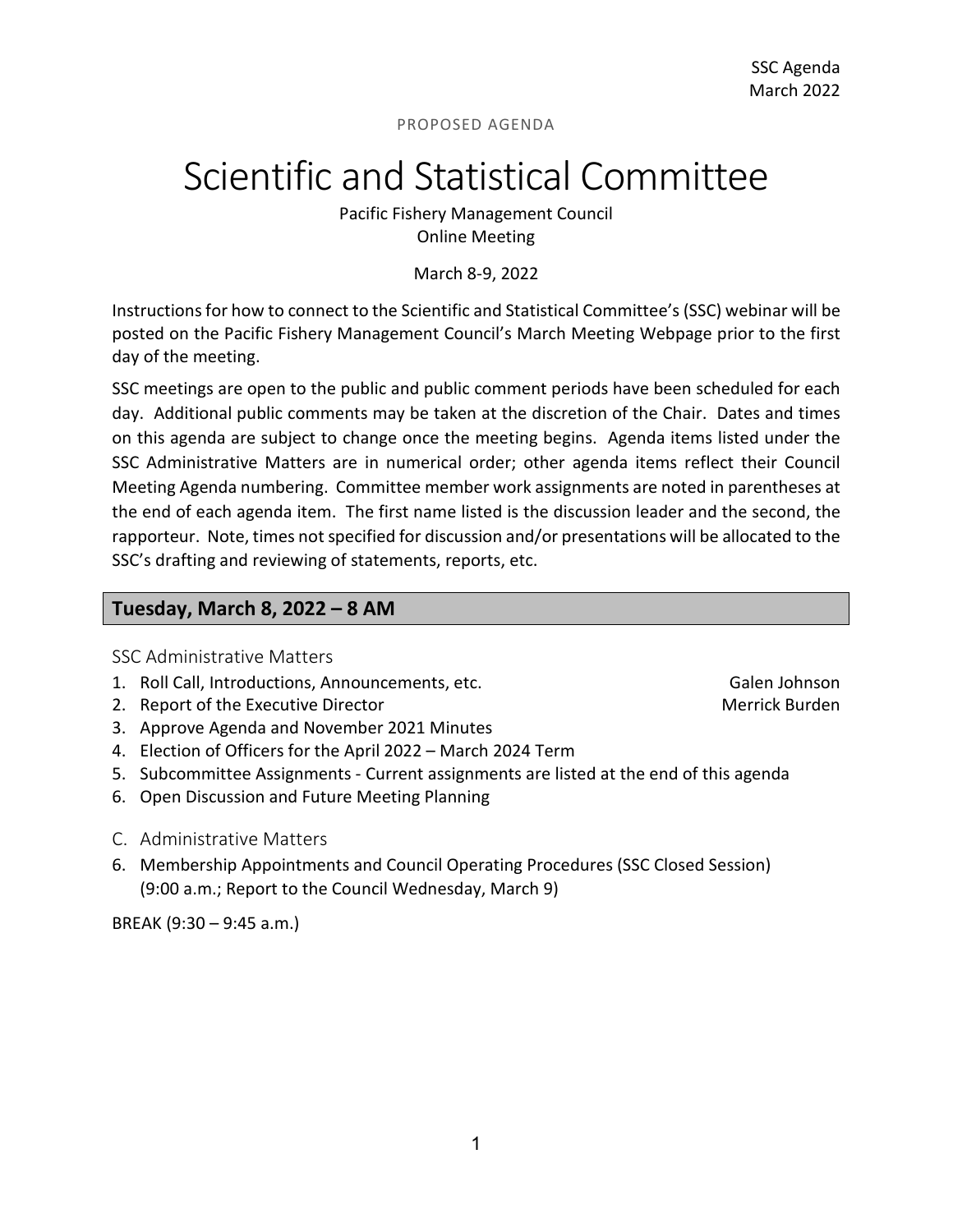- D. Salmon Management
- 2. Review of 2021 Fisheries and Summary of 2022 Stock Forecasts Salmon Technical Team (9:45 a.m.; **Shelton, Byrne**; Report to the Council Wednesday, March 9)
- E. Groundfish Management
- 3. Stock Definitions John DeVore (11:00 a.m.; **Caltabellotta, Hamel**; Report to the Council Thursday, March 10)

LUNCH (11:45 a.m. – 1:00 p.m.)

- E. Groundfish Management, Continued
- 4. Limited Entry Fixed Gear Catch Share Program Review Jim Seger and Jessi Doerpinghaus (1:00 p.m.; **Tsou, Budrick**; Report to the Council Friday, March 11)
- 8. Initial Stock Assessment Plan and Terms of Reference Jim Hastie and Chantel Wetzel (2:30 p.m.; **Field, Haltuch**; Report to the Council Saturday, March 12)

## PUBLIC COMMENT PERIOD

3:30 p.m. (or immediately following Agenda Item E.8)

Public comments, including comments on issues not on the agenda, are accepted at this time.

## SSC Administrative Matters (Continued)

7. Draft and Review Statements (Following the public comment period)

# **Wednesday, March 9, 2022 — 8 AM**

SSC Administrative Matters (Continued)

8. Draft and Review Statements (8:00 a.m.)

BREAK (9:15 – 9:30 a.m.)

- H. Ecosystem Management
- 2. California Current Ecosystem and Integrated Ecosystem Assessment (IEA) Report Chris Harvey and Toby Garfield (9:30 a.m.; **Marshall, Satterthwaite**; Report to the Council Sunday, March 13)

LUNCH (11:30 a.m. – 1:00 p.m.)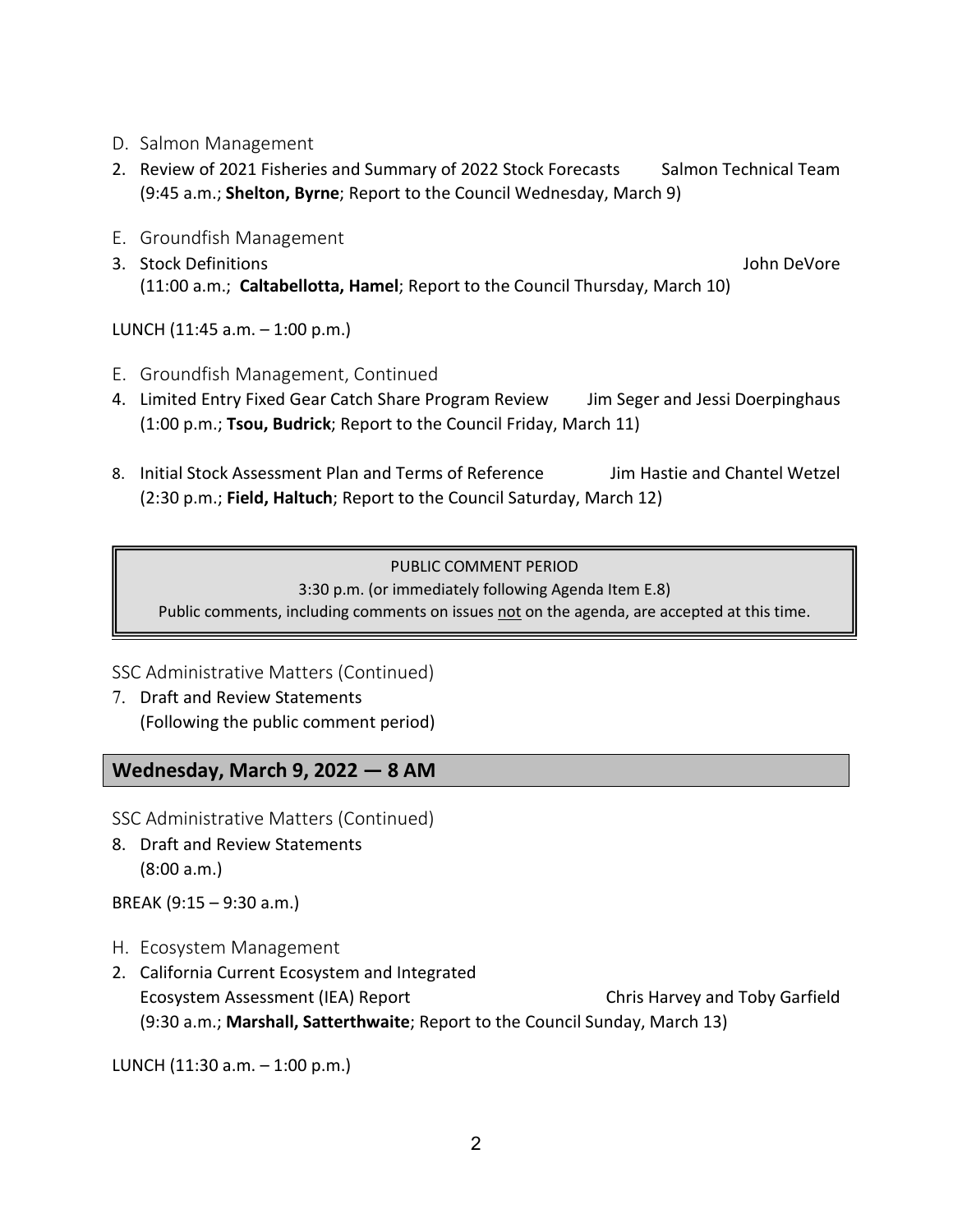- 3. Fishery Ecosystem Plan Initiatives **Kit Dahl** And The Rise of Anti-(1:00 p.m.; **Holland, Speir**; Report to the Council Sunday, March 13)
- C. Administrative Matters, Continued
- 7. Future Council Meeting Agenda and Workload Planning (2:00 p.m.; **Johnson**; Report to the Council Monday, March 14)

#### PUBLIC COMMENT PERIOD

3:00 p.m. (or immediately following Agenda Item C.7)

Public comments, including comments on issues not on the agenda, are accepted at this time.

# SSC Administrative Matters (Continued)

9. Draft and Review Statements (3:00 p.m.)

| <b>Salmon</b>      | <b>Groundfish</b>   | <b>Coastal Pelagic</b><br><b>Species</b> | <b>Highly Migratory</b><br><b>Species</b> | <b>Economics</b>     | <b>Ecosystem-Based</b><br>Management |
|--------------------|---------------------|------------------------------------------|-------------------------------------------|----------------------|--------------------------------------|
| <b>Alan Byrne</b>  | <b>John Budrick</b> | <b>André Punt</b>                        |                                           | <b>Cameron Speir</b> | <b>Kristin Marshall</b>              |
| John Budrick       | Fabio Caltabellotta | John Budrick                             | Fabio Caltabellotta                       | Dan Holland          | John Field                           |
| Owen Hamel         | John Field          | Alan Byrne                               | John Field                                | André Punt           | Melissa Haltuch                      |
| Galen Johnson      | Melissa Haltuch     | John Field                               | Dan Holland                               |                      | Dan Holland                          |
| Will Satterthwaite | Owen Hamel          | Owen Hamel                               | Kristin Marshall                          |                      | Galen Johnson                        |
| Jason Schaffler    | Kristin Marshall    | Will Satterthwaite                       | André Punt                                |                      | André Punt                           |
| Ole Shelton        | André Punt          | Tien-Shui Tsou                           |                                           |                      | Will Satterthwaite                   |
| Cameron Speir      | Jason Schaffler     |                                          |                                           |                      | Ole Shelton                          |
| Tien-Shui Tsou     | Tien-Shui Tsou      |                                          |                                           |                      | Cameron Speir                        |

# SSC Subcommittee Assignments

**Bold** denotes Subcommittee Chairperson

ADJOURN

PFMC 02/10/22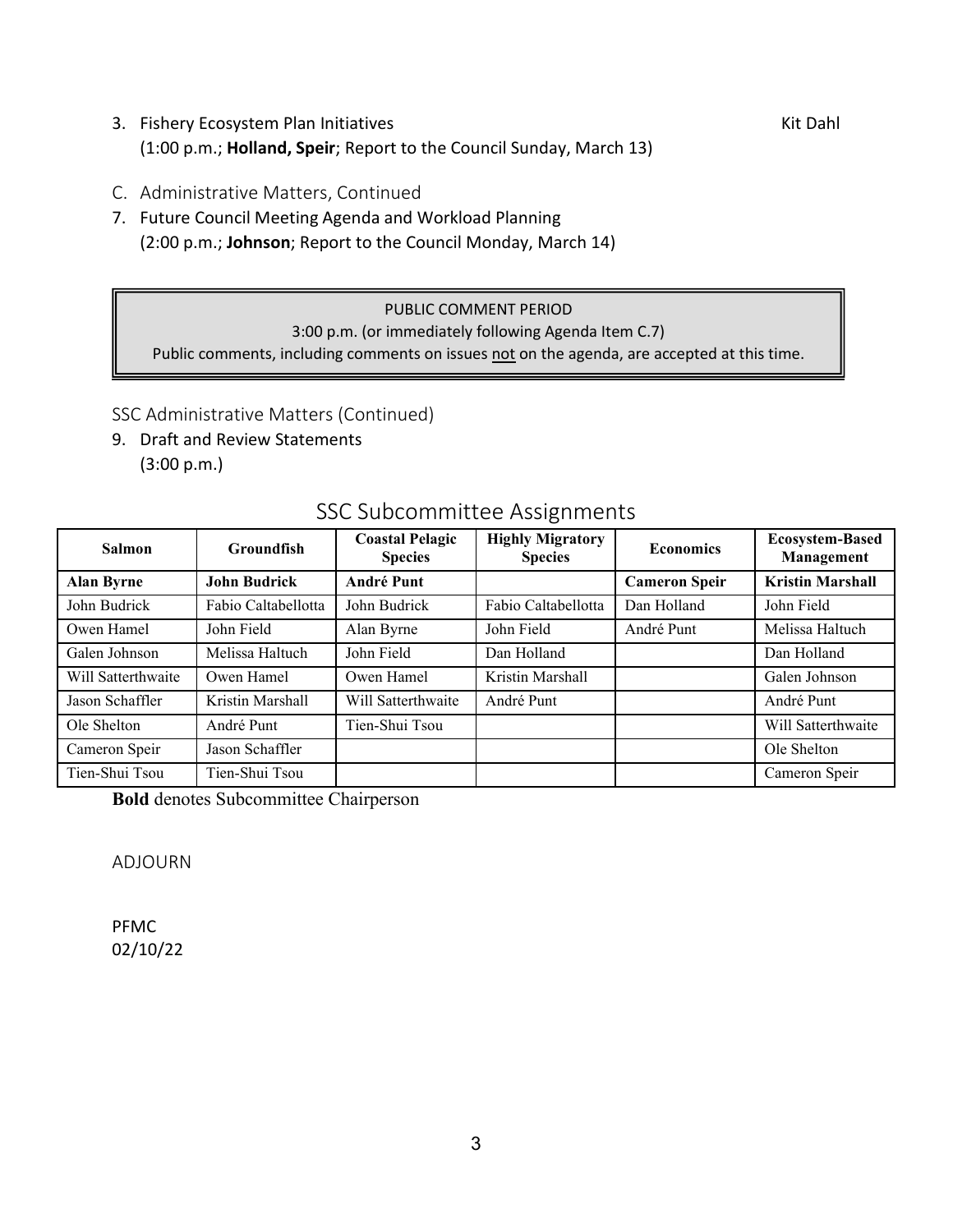# Scientific and Statistical Committee

Pacific Fishery Management Council Via Webinar

## November 15-16, 2021

# **Members in Attendance**

- Dr. John Budrick, California Department of Fish and Wildlife, Belmont, CA
- Mr. Alan Byrne, Idaho Department of Fish and Game, Boise, ID
- Dr. Fabio Caltabellotta, Oregon State University, Corvallis, OR
- Dr. John Field, National Marine Fisheries Service Southwest Fisheries Science Center, Santa Cruz,  $CA$
- Dr. Marisol Garcia-Reyes, Farallon Institute, Petaluma, CA
- Dr. Melissa Haltuch, National Marine Fisheries Service Northwest Fisheries Science Center, Seattle, WA
- Dr. Owen Hamel, National Marine Fisheries Service Northwest Fisheries Science Center, Seattle, WA
- Dr. Michael Harte, Oregon State University, Corvallis, OR
- Dr. Dan Holland, National Marine Fisheries Service Northwest Fisheries Science Center, Seattle, WA
- Dr. Galen Johnson, SSC Chair, Northwest Indian Fisheries Commission, Olympia, WA
- Dr. Kristin Marshall, National Marine Fisheries Service Northwest Fisheries Science Center, Seattle, WA
- Dr. André Punt, University of Washington, Seattle, WA
- Dr. William Satterthwaite, National Marine Fisheries Service Southwest Fisheries Science Center, Santa Cruz, CA
- Dr. Jason Schaffler, Muckleshoot Indian Tribe, Auburn, WA
- Dr. Ole Shelton, National Marine Fisheries Service Northwest Fisheries Science Center, Seattle, WA
- Dr. Cameron Speir, National Marine Fisheries Service Southwest Fisheries Science Center, Santa Cruz, CA
- Dr. Tien-Shui Tsou, Washington Department of Fish and Wildlife, Olympia, WA
- Dr. Will White, Oregon State University, Corvallis, Oregon

# **Members Absent**

None.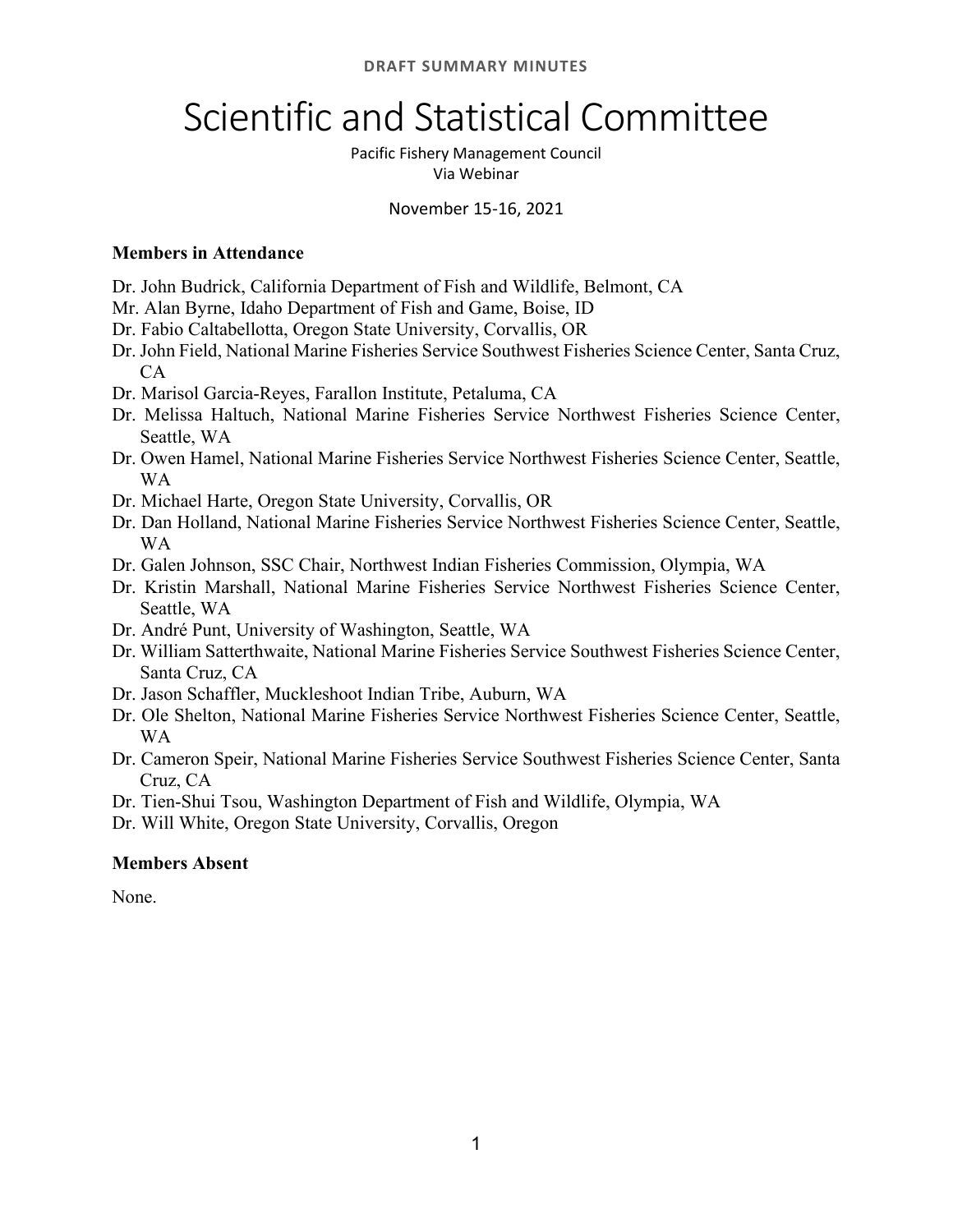| <b>SSC Recusals for the November 2021 Meeting</b> |                                                                                                                         |                                                                                                         |  |  |  |
|---------------------------------------------------|-------------------------------------------------------------------------------------------------------------------------|---------------------------------------------------------------------------------------------------------|--|--|--|
| <b>SSC Member</b>                                 | <b>Issue</b>                                                                                                            | <b>Reason</b>                                                                                           |  |  |  |
| Dr. John Budrick                                  | E.2 – Adopt Stock Assessments                                                                                           | Dr. Budrick was on the<br>STAT for the copper and<br>quillback assessments.                             |  |  |  |
| Dr. Melissa Haltuch                               | C.4 Preliminary West Coast<br>Regional Framework for<br>Determining the Best Scientific<br><b>Information Available</b> | Dr. Haltuch contributed<br>to the development of the<br>draft BSIA framework.                           |  |  |  |
| Dr. Owen Hamel                                    | E.2 – Adopt Stock Assessments                                                                                           | Dr. Hamel supervised<br>STAT members for the<br>copper, quillback, and<br>spiny dogfish<br>assessments. |  |  |  |
| Dr. Will Satterthwaite                            | C.4 Preliminary West Coast<br>Regional Framework for<br>Determining the Best Scientific<br><b>Information Available</b> | Dr. Satterthwaite<br>contributed to the<br>development of the draft<br><b>BSIA</b> framework.           |  |  |  |

# A. Call to Order

Dr. Galen Johnson called the meeting to order at 0800. Mr. Chuck Tracy briefed the Scientific and Statistical Committee (SSC) on the meeting and the Pacific Fishery Management Council's (Council's or PFMC's) expectations for the items on the SSC agenda.

- E. Groundfish Management
- 2. Adopt Stock Assessments

The Scientific and Statistical Committee (SSC) received a report from Dr. André Punt (University of Washington) on the results of the Groundfish Subcommittee (GFSC) meeting held via webinar on September 29-30, 2021. The GFSC and Dr. Matt Cieri (Center for Independent Experts) reviewed the additional sensitivity analyses to the spiny dogfish assessment, sensitivity and rebuilding analyses for California copper and quillback rockfish, and stock and management delineations for copper and quillback rockfish. The subcommittee report is appended to this statement. The stock and management delineation recommendations from the SSC are reported under Agenda Item E.3.a. The SSC thanks the assessment authors for their continued extensive and thorough work in response to questions and concerns raised by the Pacific Fishery Management Council (Council) community.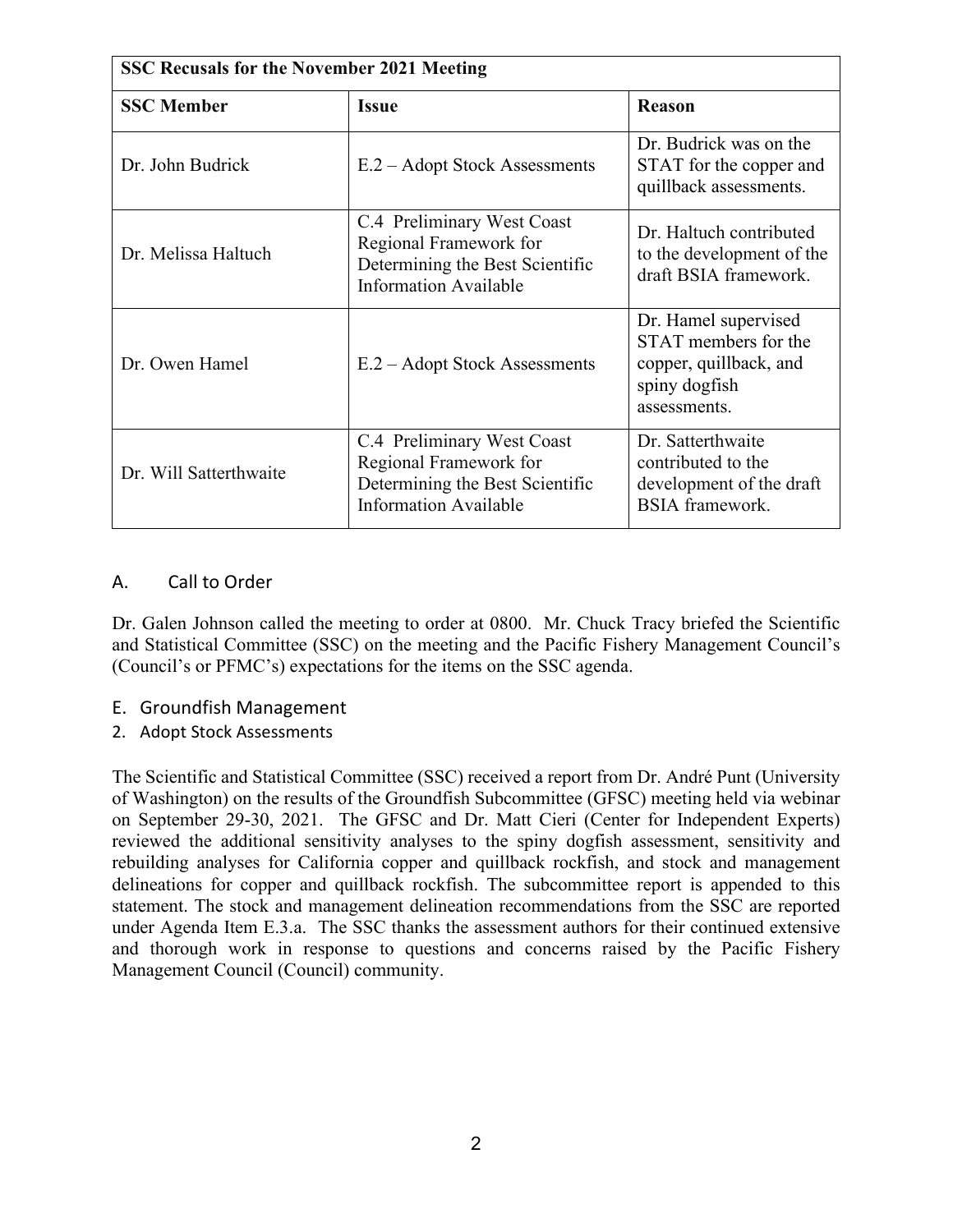#### **Pacific Spiny Dogfish Stock Assessment**

The SSC reviewed and discussed outcomes from the GFSC review of additional requests for analyses of the 2021 spiny dogfish assessment made by the Council at the June 2021 meeting. These included deeper explorations into the plausibility of the survey catchability coefficient (q) estimated in the base model, given the seasonal migrations of spiny dogfish. The analyses reviewed at the September GFSC meeting were challenging to both develop and interpret due to highly skewed data distributions, the presence of extreme catch events, confounding model factors, and generally poor model fits. However, the results indicated that bottom trawl fishery bycatch rates reflect fairly strong seasonal shifts in availability, such that catch rates were considerably greater in the winter months relative to the summer months during which the West Coast Groundfish Bottom Trawl Survey (WCGBTS) is conducted. The SSC concurred with the GFSC finding that in light of these results, the base model assessment estimate of survey q is likely too high as a central value. The SSC also concurred with the finding that the analyses did not provide a basis for informing either a prior or a prior estimate that would better inform the survey q in the model.

In light of this finding, the SSC also concurred with the GFSC recommendation to neither accept the previous base model, nor reject the current benchmark assessment. Instead, the SSC recommends modifying the decision table in the assessment to incorporate support for a lower value of survey q. Specifically, the SSC recommends dropping the lowest state of nature from the existing assessment (in which q was estimated to be 0.9) as implausible and shifting the decision table such that the high state of nature is unchanged and the current base model becomes the "low" state of nature. The SSC recommends adopting a new base model with a fixed value of q between the new low (0.586) and the previous high (0.3) states of nature, which would lead to a base model in which q is fixed at 0.43. This approach is analogous to the approach taken with the 2017 Pacific ocean perch assessment to arrive at a plausible value of steepness during the "mop-up" panel review for that assessment (see *[November 2017 SSC statement](https://www.pcouncil.org/documents/2017/11/agenda-item-f-4-a-supplemental-ssc-report-1.pdf/)*). As this results in an effective narrowing of the uncertainty presented in the decision table, which is contrary to the recognition of greater uncertainty in the model provided by the additional analyses, the SSC also recommends that the low, base and high states of nature not be assigned specific probabilities (as is typically done with decision tables).

The SSC endorses the 2021 full assessment of spiny dogfish, with these modifications, as providing the best scientific information available and suitable for informing management decisions. However, the SSC recommends that this approach be viewed as a short-term solution for providing management advice for spiny dogfish. The SSC recommends the stock be assigned to category 2, and that the next spiny dogfish assessment be a full assessment. The SSC recommends that this full assessment be conducted as soon as practicable, while recognizing the need to conduct the research to better inform the next assessment with respect to seasonal migration, survey representativeness, and the potential for developing a transboundary assessment with Canada, which would be more appropriate in light of the observed migration patterns.

## **Elasmobranch Reference Point Concerns**

The SSC also discussed the appropriateness of the current target Spawning Potential Ratio (SPR) in light of the extremely low productivity and fecundity of dogfish, previously described in a [November 2020 statement.](https://www.pcouncil.org/documents/2020/11/g-5-a-supplemental-ssc-report-1.pdf/) Specifically, due to their life history, fishing at the target SPR of 50% may not be sustainable. However, a meta-analysis comparable to those conducted for other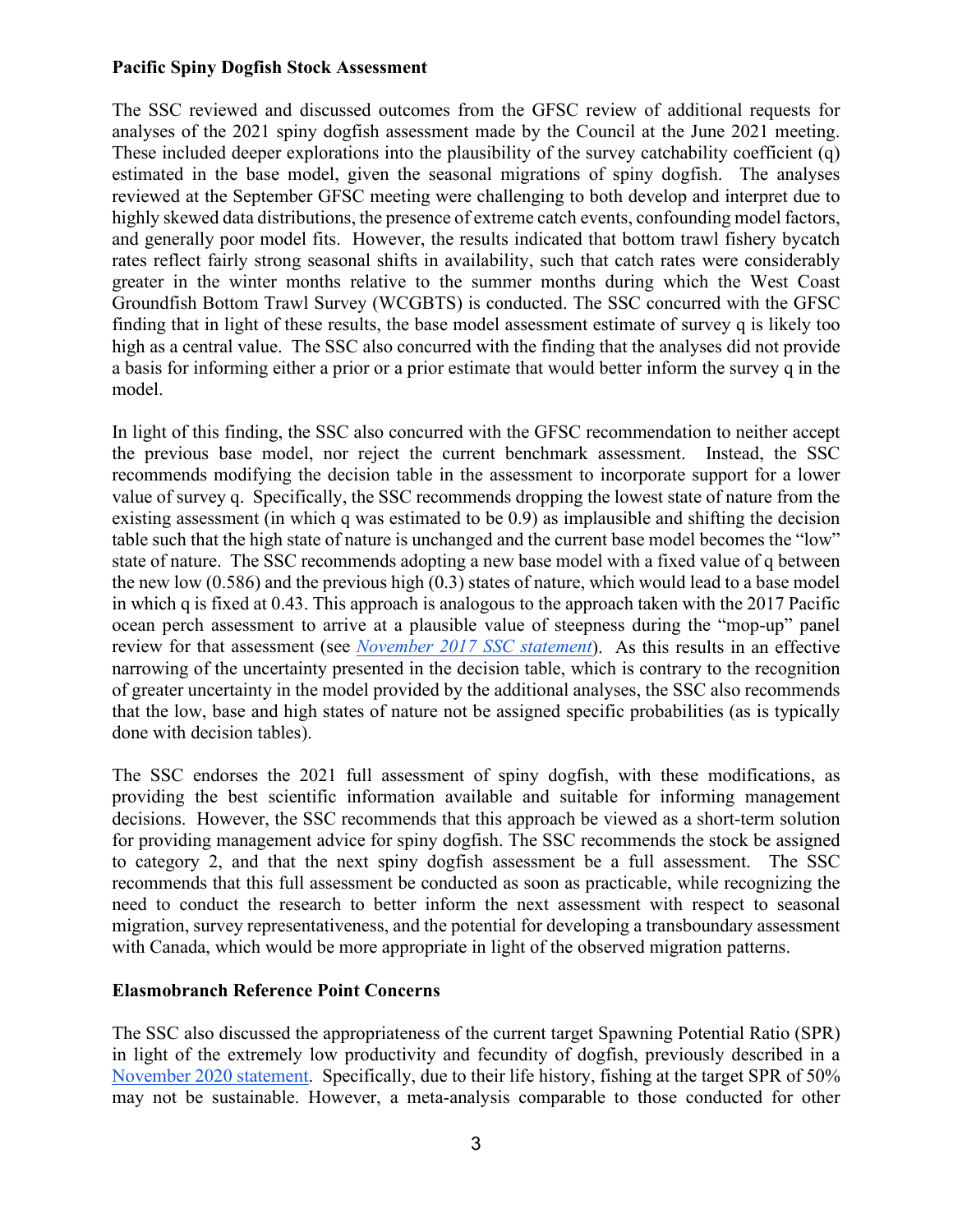groundfish life history types (e.g., flatfish) to inform a potential new target is not likely to be informative due to the limited number of species with this type of life history. The SSC recommends that the spiny dogfish STAT conduct simulations and research that could identify a harvest policy that would allow the stock to be maintained at a range of target levels, based on the revised base model. The SSC recommends that this issue be revisited at a workshop or meeting prior to the next management cycle and will consider additional options as part of future meeting planning.

#### **California Copper Rockfish Stock Assessments**

The SSC discussed the GFSC findings regarding the influence of additional age estimates for copper rockfish developed since the June meeting, which provided the opportunity to evaluate whether there was sufficient change in growth estimates and associated model results to consider changing the previously accepted assessment. For the southern California assessment, the SSC agreed that the addition of new age data led to growth parameter estimates that were very similar to the base model estimates. Consequently, the SSC recommends that no changes be made to the accepted base model for southern California copper rockfish.

For the northern California model, the results indicated some sensitivity to changes in the asymptotic growth parameter (L<sub>∞</sub>) estimate, specifically that L<sub>∞</sub> could be lower in this region relative to other areas, which would infer a slightly less depleted stock. Careful evaluation based on likelihood profiling suggested that the estimated differences fell outside of the range expected by the model, although this could have been due to the very limited number of estimates from larger individuals (recognizing there was also a paucity of data from smaller individuals). This suggests that there may be growth differences between Oregon/Washington and California, although it is also possible that faster growing individuals are being removed at a faster rate by fishing, or that larger, older fish are in closed areas where they are not encountered. However, the changes in age and growth estimated in the assessment with the limited additional data available at present were insufficient to consider either revising or rejecting the previous base model for northern California copper rockfish.

Consequently, the SSC continues to endorse the 2021 data-moderate assessments of copper rockfish in southern and northern California as providing the best scientific information available and suitable for informing management decisions. The SSC recommends these stocks be assigned as category 2 assessments. The SSC notes that both additional age data and additional sources of relative or absolute abundance could be available to future assessments, to better resolve stock status and address issues that were raised during the review of the 2021 data-moderate assessments. These include indices based on the California Cooperative Fisheries Research Program, which monitors the state Marine Protected Area (MPA) network, recreational fishery catch-per-uniteffort indices, and state remotely operated vehicle survey indices. Consequently, the SSC recommends that future assessments be full assessments, although the SSC recognizes that update data moderate assessments could be feasible. The SSC reiterated that obtaining life history data needed for these stocks remains a very high priority, particularly for smaller and younger copper rockfish in all waters. The SSC also continues to emphasize the importance of collecting data within the California MPA network, given the concerns raised in these (and other) assessments, as well as between inshore and offshore habitats, to better support evaluations of localized and regional differences in exploitation rates and demographic structure.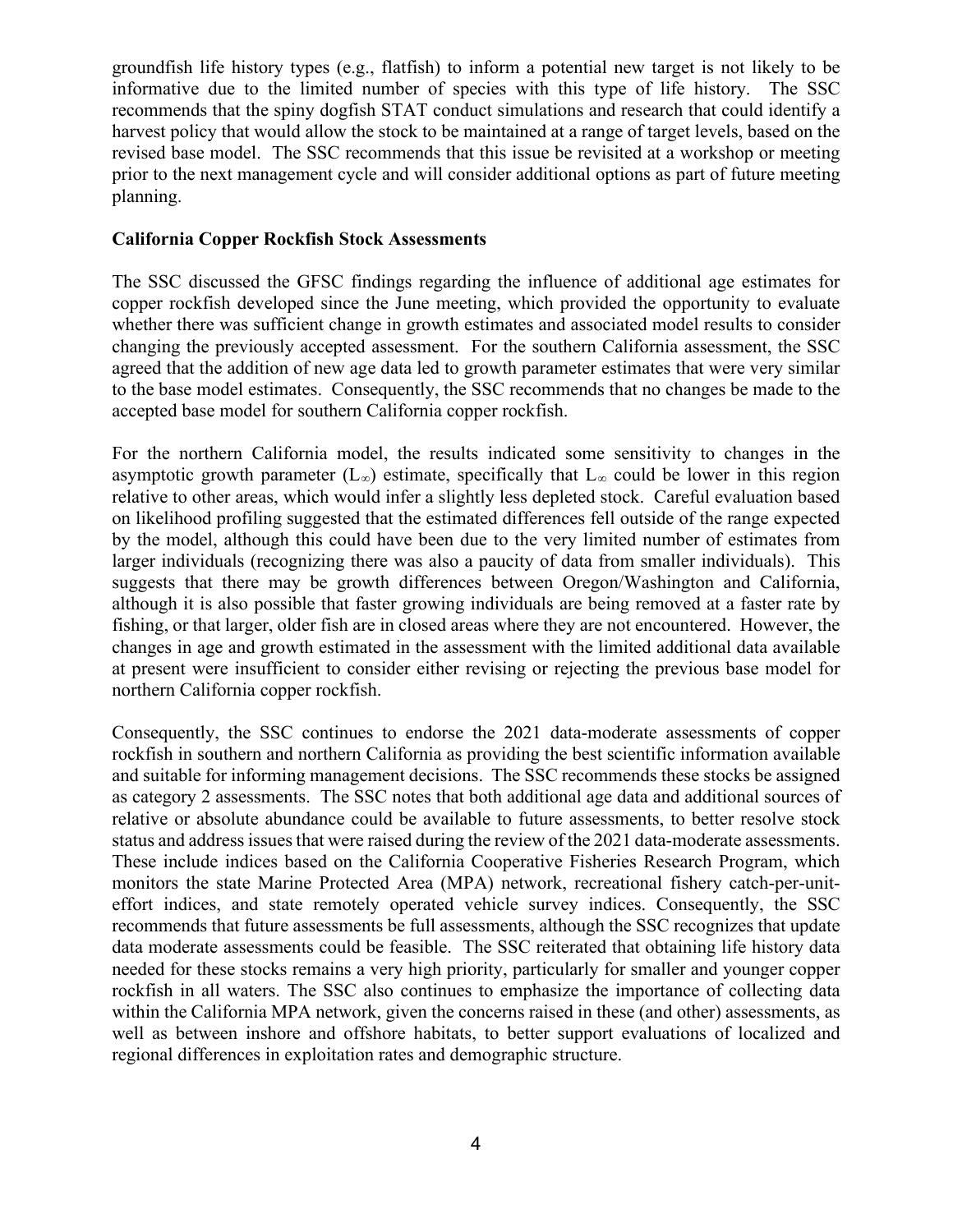The SSC reviewed the rebuilding analysis for southern California copper rockfish and confirmed that the analysis appears to be technically correct. The rebuilding analysis indicates a minimum rebuilding time of 10 years and a mean generation time of 17 years, but also indicated that most rebuilding strategies identified in the Terms of Reference for Rebuilding Analyses did not achieve rebuilding by a  $T_{\text{max}}$  of 2033, with at least 50% probability. Essentially, only rebuilding strategies with SPR rates greater than 0.935 had at least a 50% probability of rebuilding by  $T_{\text{max}}$ . These strategies were associated with removals of approximately 2 metric tons in 2023. As the current SSC recommendation regarding status determination is to pool the results of the southern and northern California assessments (see Agenda Item E.3.a, Supplemental SSC Report 1, November 2021), the SSC did not request that additional scenarios be developed for this rebuilding analysis.

#### **California Quillback Rockfish Stock Assessment**

The SSC discussed the sensitivity analyses of the California quillback rockfish stock assessment to new age data reported by the GFSC. The additional California data were very sparse, particularly with respect to data from younger, smaller individuals, so a new California-specific growth curve could not be estimated from the available data. Consequently, the SSC continues to endorse the 2021 data moderate assessment for California quillback rockfish as a category 2 stock assessment for use in stock status determination. With respect to future stock assessments, the SSC continues to emphasize that the paucity of data for this species will be a key constraint to improving future assessments, although there are several potential data sources that should be more rigorously evaluated to determine whether they could potentially inform either a full or a data moderate assessment model in the future. The SSC recommends deferring decisions regarding the type of future assessments pending a more robust evaluation of these potential sources of information and what data are needed to inform the composition of the stock in closed areas not reflected in the assessment, in addition to growth considerations.

#### **California Quillback Rockfish Rebuilding Analyses**

The SSC reviewed the rebuilding analysis for California quillback rockfish and confirmed that the analysis appears to be technically correct. The analysis assumed catch estimates as provided by the GMT for 2021 and 2022, and uncertainty was based on differences in natural mortality consistent with the states of nature reported in the assessment, and variability in future recruitment (assuming recruitment deviations with a sigma R of 0.6). The analysis estimated a minimum time for rebuilding of 17 years ( $T_{\text{MIN}}$ = 2040), and a mean generation time of 26 years, which leads to an estimated  $T_{MAX}$  of 2066. The rebuilding analysis reported a sensitivity in which the model assumed asymptotic selectivity early in the time period and dome-shaped selectivity in the later period, to capture changes in selectivity due to depth restrictions. The results were comparable to those in the base model; thus, this change was not recommended in the base rebuilding analysis.

#### **Additional Stock Assessment Considerations**

The SSC also discussed stock and management delineations for copper, quillback, and vermilion/sunset rockfishes, and the SSC recommendations for each of these are reported in the SSC statement on Agenda Item E.3. The SSC notes that the process of recommending stock and management delineations would have been more objective, had *a priori* criteria for deciding whether or not to combine assessment areas for purposes of status determination been established prior to adopting the assessments. The SSC will update the stock assessment Terms of Reference to ensure that stock assessments specifically address the rationale for spatial structuring of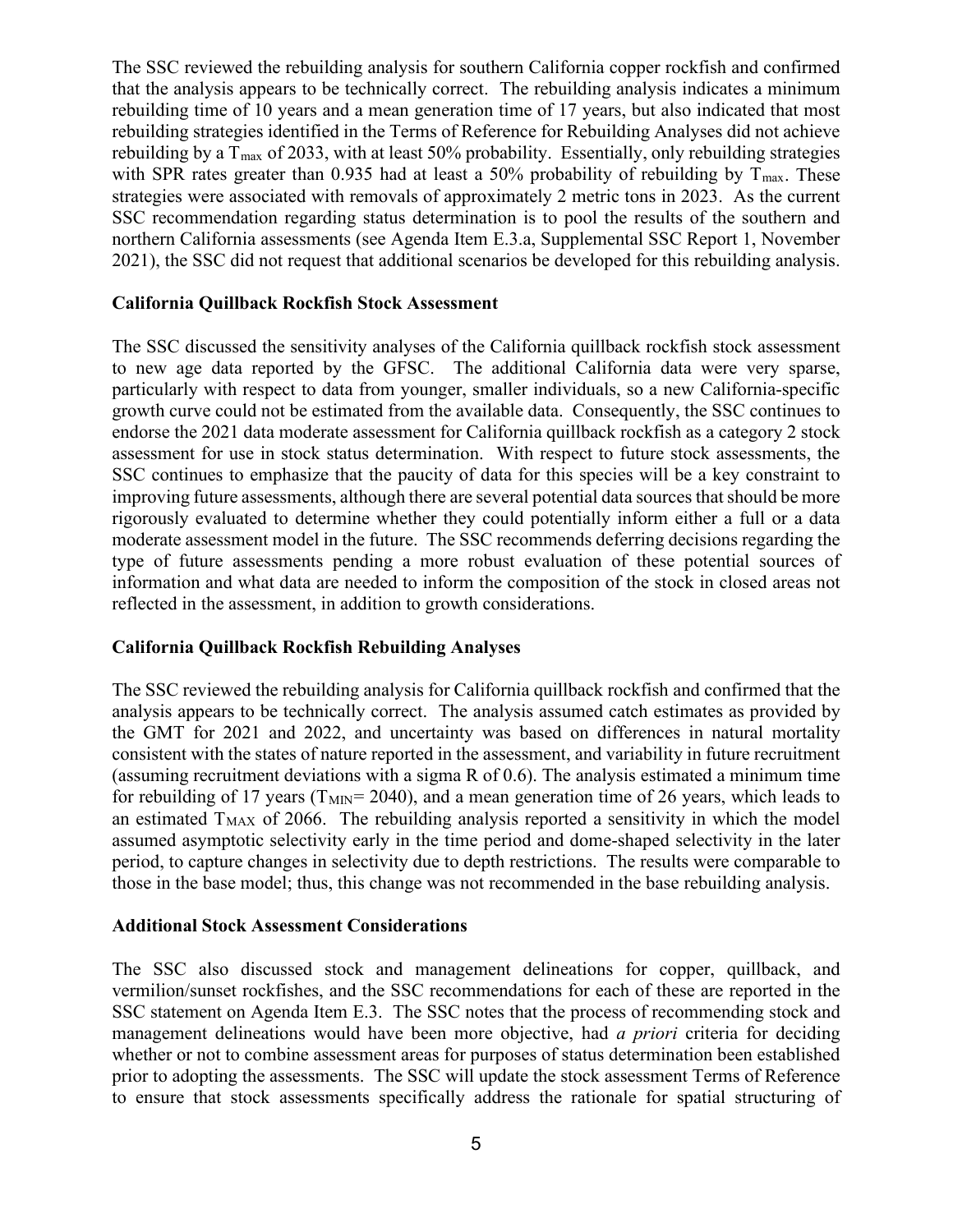assessment models and provide a summary of information that could inform decisions regarding status determinations. The SSC notes that while assessments can be pooled for status determination with sufficient justification, it would not be feasible or appropriate to disaggregate an assessment for separate status determinations (e.g., for areas north and south of  $40^{\circ}$  10' N lat.).

#### **Defining Substantive Change in Stock Assessments**

In light of the multiple sensitivity analyses evaluated as part of the 2021 stock assessment cycle, the SSC also discussed the merits of developing *a priori* criteria for evaluating the consequences of sensitivity analyses of previously endorsed assessments. The SSC recognizes the need to ensure that decisions made with respect to such analyses are objective, repeatable, and risk-neutral. The SSC will discuss this issue further at the upcoming "post-mortem" meeting and could recommend a more focused workshop or process to address the concern. Such an effort could benefit from participation by Coastal Pelagic Species (CPS) analysts and the SSC CPS Subcommittee.

#### *SSC Notes:*

*For spiny dogfish, among the research that should be pursued before attempting the next full assessment would be conducting further research on a potential survey q prior, conducting additional exploration of bycatch rates in WCGOP and Pikitch data using spatio-temporal hurdle models such as VAST or sdmTMB, exploring the possibility that the WCGBTS may not be representative for spiny dogfish, and exploring the potential for a transboundary assessment with Canada.* 

*For copper rockfish in the south, the GFSC expressed some concerns regarding how the prioritization of hook and line survey age structures was done in preparation for the southern California assessment. Specifically, emphasis was made on aging larger fish over smaller fish, which could potentially lead to some bias in the length-at-age data for the southern California model.*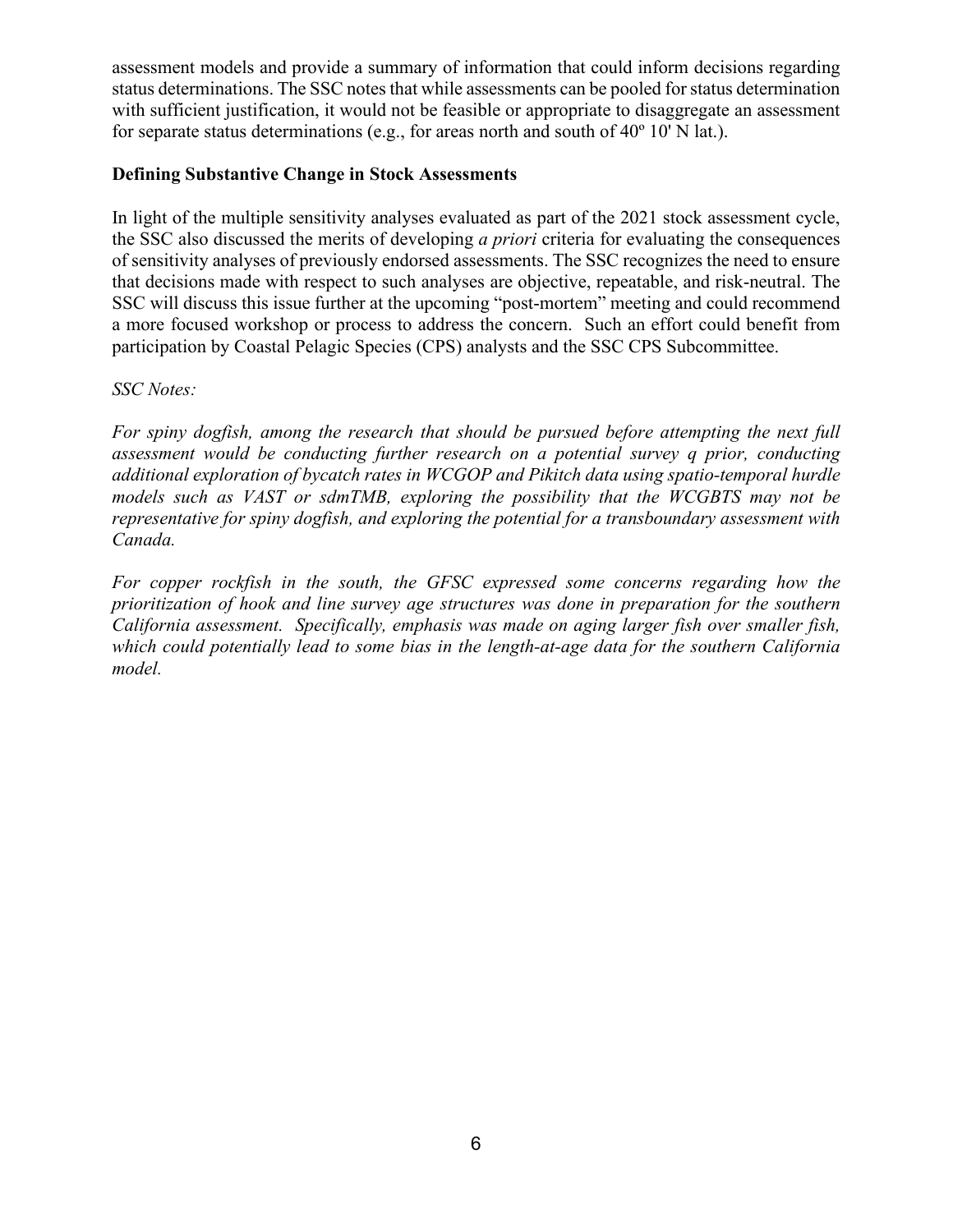#### SCIENTIFIC AND STATISTICAL COMMITTEE'S GROUNDFISH SUBCOMMITTEE REPORT ON THE STOCK ASSESSMENT MOP-UP REVIEW

The Groundfish Subcommittee of the Scientific and Statistical Committee (GFSC) and Dr. Matt Cieri, Center for Independent Experts met via webinar on September 29 and 30, 2021 to review 1) rebuilding analyses and other analyses potentially informing management of California copper and quillback rockfish, 2) the spiny dogfish assessment, and 3) stock and management delineations for copper rockfish, quillback rockfish, and vermilion and sunset rockfishes. The GFSC provides the following observations and recommendations.

# **Spiny Dogfish**

The GFSC reviewed one remaining request from the August 2021 GFSC meeting that stemmed from the Council's request from June 2021 that the spiny dogfish Stock Assessment Team (STAT) conduct additional analyses investigating the West Coast Groundfish Bottom Trawl Survey (WCGBTS) catchability coefficient (q) estimated in the assessment. The response to this outstanding request was presented by Dr. Ian Taylor and Mr. John Wallace (NWFSC).

**Request**: The GFSC suggests that an analysis of the seasonality of bycatch rates of spiny dogfish from the West Coast Groundfish Observer Program (WCGOP) and other available data sources (e.g., At-Sea Hake Observer Program (ASHOP) and the Pikitch et al. bycatch study) should be conducted to evaluate whether the data indicate a strong seasonal availability of spiny dogfish as bycatch to fisheries. A reasonable way to do this would be to examine haul-specific catch rates in a General Linear Model (GLM) or delta-GLM (depending on the frequency of occurrence of dogfish in a given dataset), with the primary factor of interest being month (or some other seasonal variable, such as Julian day bins, two month periods, etc. as appropriate given the data) as a factor, along with appropriate covariates that were determined by the analyst. These might include year, depth, latitude/state or region, vessel size or power, gear type, stated fishing strategy, or comparable information. Alternatively, it may be feasible to explore the use of modeling frameworks such as the Vector Autoregressive Spatio-Temporal (VAST) or the Species Distribution Model in Template Model Builder (sdmTMB; see [https://pbs](https://pbs-assess.github.io/sdmTMB/index.html)[assess.github.io/sdmTMB/index.html\)](https://pbs-assess.github.io/sdmTMB/index.html) to develop this analysis. It may also be appropriate to do separate analyses by region (e.g., Washington coast, Oregon coast, northern California coast), depending on data availability, in order to facilitate interpretation of model results. As with any such model an exploration of available information and relevant covariates will require some exploratory work, but GLMs and delta-GLMs are standard tools for any assessment analyst and the precise approach should be at the analyst's discretion.

**Rationale**: The results should provide an indication, albeit imperfect as there will be challenges associated with developing a conclusive result from these data sources, of the relative differences in catch rates of dogfish by fisheries participants. This alone should provide some insights to the SSC and to the Pacific Fishery Management Council (Pacific Council or Council), who made the formal request, with respect to how encounter and catch rates in the fisheries themselves appear to change seasonally, and thus the extent to which the model-estimated q was consistent with seasonal fluxes in catch rates. For example, if catch rates were on average 10x greater between November and March than those between April and October, then a model-estimated q greater than 0.5 for a survey that exclusively takes place between April and October may be a questionable model result. In such a scenario, there may be the potential to develop a weakly informative "upper bound" prior for catchability based on the ratio of bycatch rates during the months during which the survey takes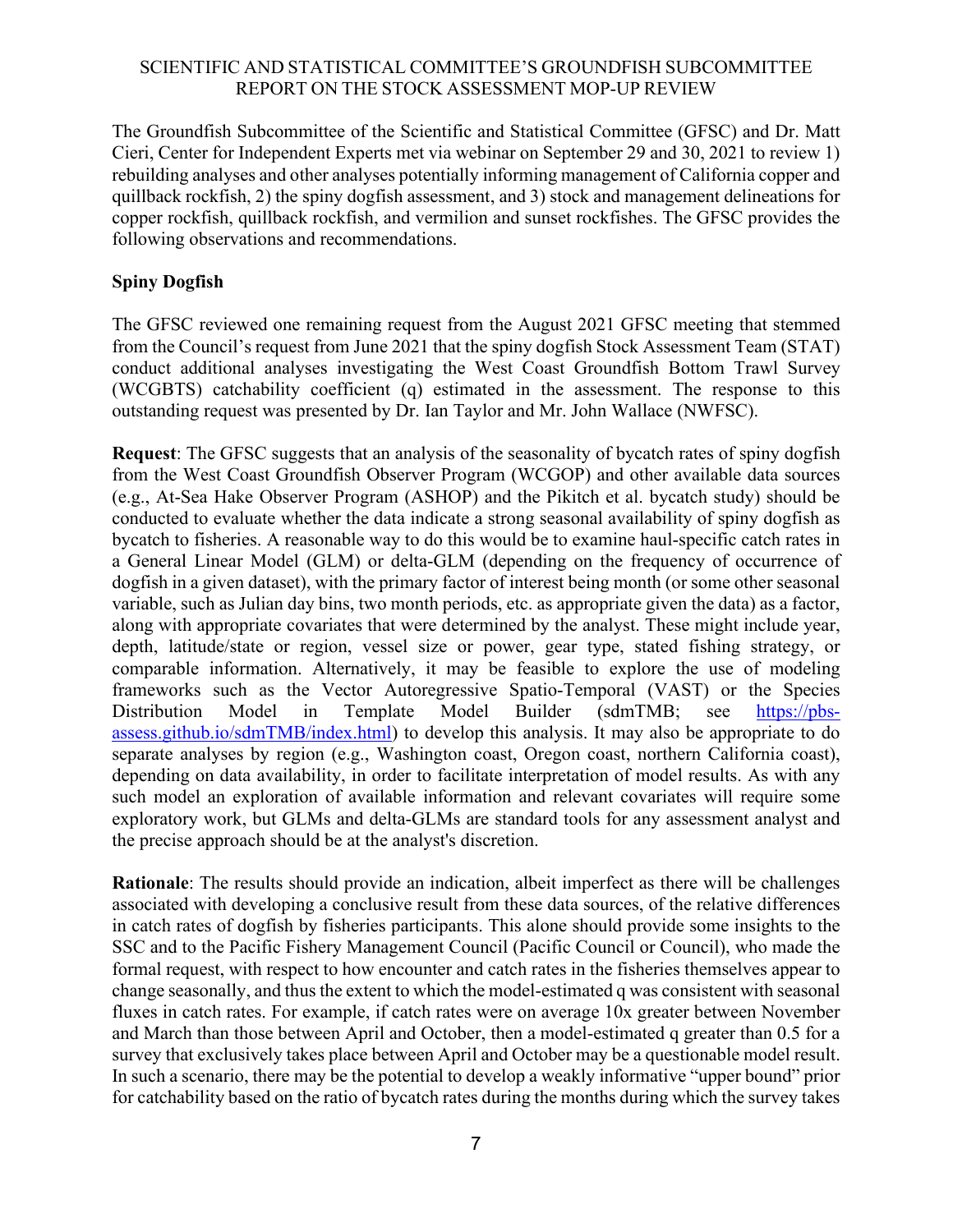place relative to the months in which spiny dogfish are likely to be more abundant. This request does not include an explicit request to develop such a prior, but rather will provide the SSC with a basis for considering whether such an approach might be feasible and worthwhile in light of the limited time remaining in this stock assessment cycle.

**Response**: The STAT explored the hypothesis that spiny dogfish may be less available during the survey period than through the year due to seasonal migrations using GLMs fit to trawl bycatch rates of spiny dogfish from the WCGOP. These models fit log-catch per unit effort (CPUE) to a combination of predictors including depth, year, month, week, area (defined as north and south of 45°46' N lat.), and a month by area interaction. Predictions from a model with a month by area interaction revealed higher monthly average catches in November through February in the northern area. However, when weeks were pooled into a survey season and a non-survey season, even though survey season was a statistically significant predictor, the STAT found little contrast between predicted CPUE in survey and non-survey seasons. In their written response to the request, the STAT concluded that while the WCGOP was the most promising source of year-round observations for spiny dogfish and seasonal differences in distribution were apparent, there was not definitive evidence that the survey q estimated in the assessment was too high. However, additional diagnostics presented during the meeting by Mr. John Wallace, but not included in the briefing material circulated before the meeting, did suggest strong seasonal availability of spiny dogfish from this dataset. However, substantial uncertainty remains about seasonal migration and distribution of dogfish, as well as other factors that may influence survey catchability such as the shallower depth distribution of dogfish compared to the minimum survey depths, and these should be examined further before the next assessment for this stock.

#### **GFSC Discussion**:

The GFSC appreciates the efforts of the STAT to conduct additional exploratory analyses that could inform the plausibility of survey q estimated in the model and agrees with the STAT that multiple additional factors may influence survey q and the WCGOP data contain many complexities that warrant further exploration. The materials presented during the meeting indicated that availability (at least with respect to bycatch rates in the bottom trawl fishery) was strongly seasonal and was considerably greater in winter months relative to late spring, summer, and the early fall months when the WCGBTS takes place. However, the residuals from the GLMfitted models were bi-modal, indicating poor fit, and additional fit diagnostics were not available. The poor fits may be related to the treatment of the zero/non-zero observations (which could be addressed more robustly in the future using a delta-GLM, or hurdle model). The scale of the predictions from the fitted model was considerably smaller than the means of the raw data by month, suggesting a skewed distribution and/or the presence of extreme catch events. The GFSC also identified potential issues with using multiple factors associated with time of year in the same model as they are often confounded.

A supplementary analysis of the WCGOP data was submitted by Mr. Corey Niles (WDFW), presented as public comment, and discussed by the GFSC. A full examination was not possible because this analysis was only available just prior to the meeting. This analysis fit random forest and Generalized Additive Models (GAMs) to spiny dogfish CPUE using similar predictors as the STAT but used hurdle models that account for the presence-absence and positive CPUE components of the data. Mr. Niles' analyses showed higher catch rates in non-survey months and also demonstrated skewness and complex spatial patterns in the WCGOP data.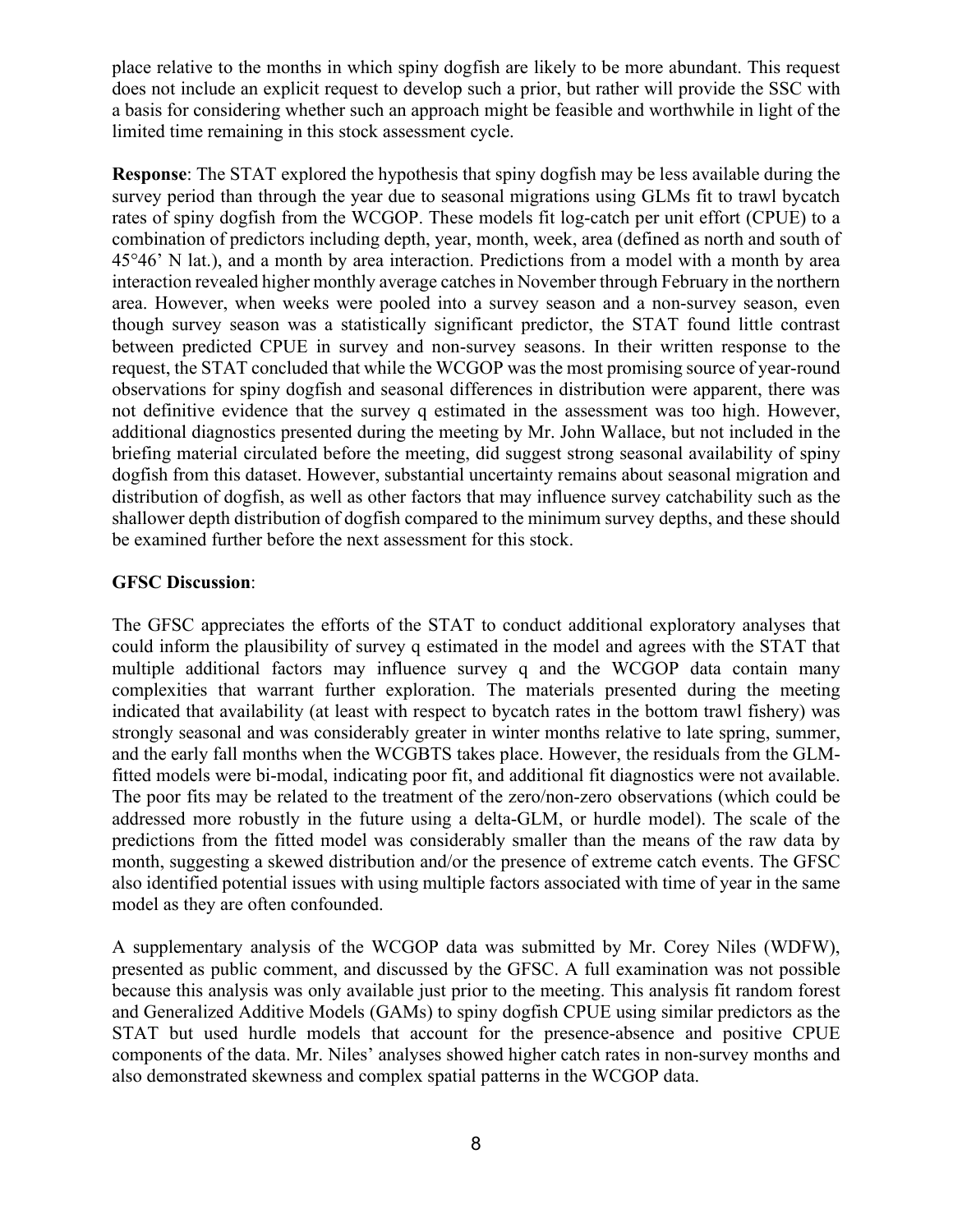The GFSC concluded that the seasonal pattern in relative CPUE observed in the GLM, random forest, and GAM approaches to fit the WCGOP data suggests that seasonal migration of dogfish is a component of survey catchability that was not accounted for in the assessment and suggests that the estimate of q from the assessment is likely to be too high. However, the GFSC also concluded it was not possible to use these analyses quantitatively to inform a prior on q at this time and further analysis of these data should occur prior to the next assessment. The GFSC discussed several potential ways forward, from recommending no change to the assessment to rejecting it. There was little support for either of the extremes. While accepting the assessment with no further changes would not acknowledge the sources of uncertainty in survey catchability that the analyses presented at the meeting revealed, rejecting the current assessment would not recognize the additional data and improved modeling in the current assessment, including the updated fecundity relationship, separate from the considerations of seasonal migration and distribution discussed. The updated model and data still have limited ability to estimate the value of catchability for the survey.

In discussing potential alternatives, members of the GFSC suggested that a reasonable alternative to either rejecting or to unconditionally accepting the assessment would be to recommend a modified decision table that incorporates support for a lower value of q. Precedent for this approach exists in the treatment of the 2017 Pacific ocean perch (POP) assessment, in which two alternative treatments of the Triennial shelf survey data (1980-2004) resulted in contrasting estimates of stockrecruitment steepness. In both cases, there was little contrast in likelihood across the full range of steepness values. A new base model was found by choosing the steepness value that most closely matched the average 2017 spawning biomass and depletion values across the models from a profile for steepness from 0.25 to 0.95. In the spiny dogfish assessment, due to the new analysis indicating that the low state of nature (high q) in the draft assessment is substantially less likely than the draft base and high states, a range of values for survey q from the draft base to the draft high state of nature was used in a similar manner to the analysis for POP. Spiny dogfish model runs from the likelihood profile for q across the range  $(q=0.3 \text{ to } 0.586)$  and a subsequent new run presented during the meeting by Dr. Ian Taylor suggested that applying this approach to the spiny dogfish decision table would result in a new middle state of nature with q=0.43. This modification truncates the states of nature presented in the assessment, dropping the lowest, using the assessment base model (q=0.586) as the new low state of nature, while retaining the high state of nature in the base model  $(q=0.3)$ .

The GFSC also discussed potential options for assigning weights to the states of nature in a revised decision table. Typically, these are assigned with higher weight to the middle state of nature (0.5) and lower weights to the low and high states of nature (0.25). Options discussed included equal weights, declining weights from the low to the high states of nature, and greater weight for the revised middle state of nature. Due to the uncertainty associated with the distribution of the revised states of nature, the GFSC recommends not assigning weights.

While the GFSC recommends the modified decision table as a way to move forward with the current spiny dogfish assessment, this should be viewed as a short-term solution for providing management advice for spiny dogfish during this management cycle. The GFSC recommends that a full assessment for spiny dogfish should be conducted as soon as practicable, taking into account the need to allow time to conduct the research to better inform that next assessment. At a minimum, that research should include further exploration of spiny dogfish catch rates in the WCGOP and Pikitch data, using spatio-temporal hurdle models such as VAST or sdmTMB. Because the data in this assessment were not informative with respect to survey catchability, and multiple lines of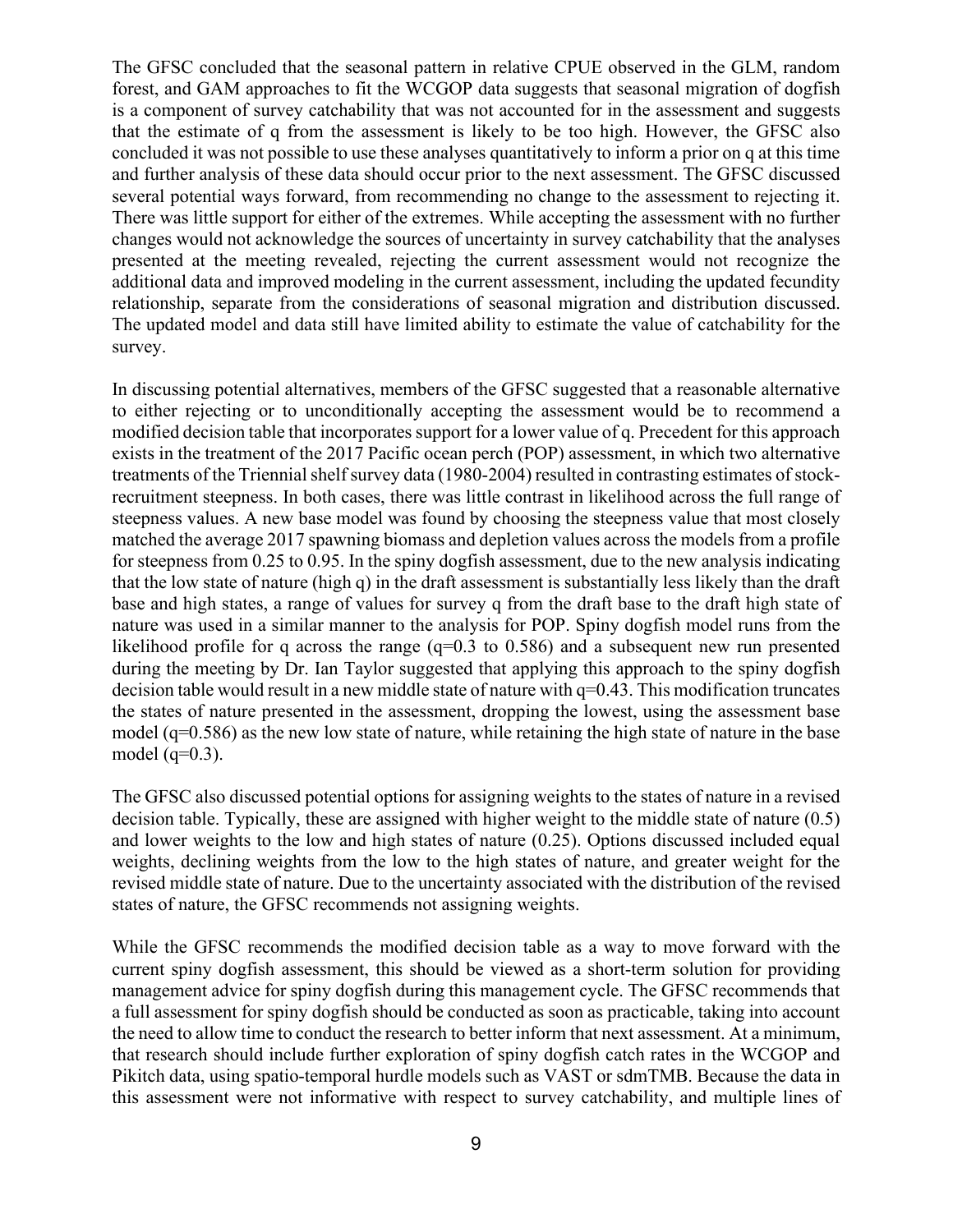evidence qualitatively suggest the presence of seasonal migrations, the next assessment should also explore the possibility that the WCGBT survey may not be as representative for spiny dogfish as the base model suggests. A longer term, but still important, recommendation is to explore the potential for a transboundary assessment for spiny dogfish with Canadian collaborators, to account for the seasonal patterns in CPUE that suggest movement between US and Canadian waters.

#### **Definition of Substantial Change**

The GFSC received a presentation by Dr. Will Satterthwaite (SWFSC) regarding a potential approach for developing *a priori* criteria for evaluating alternative assessments or sensitivity analyses of previously endorsed assessments. Noting that the SSC has a responsibility to provide unbiased, risk-neutral and policy-neutral advice, and that stock assessments involve numerous interacting decisions and assumptions, it is recognized that similarly supported (by the data) models can yield very different results. This can involve externally derived functional forms not explicitly estimated within an assessment model, such as growth, maturity, and the shape of the spawner-recruit relationship. Thus, there can be a risk of not providing risk-neutral advice by working backwards from what might be considered "desired" outcomes or cherry-picking requests deemed likely to yield a more "desirable" outcome. This risk could be reduced through the development and application of objective, repeatable, policy-neutral criteria. Dr. Satterthwaite's suggestion was to calculate logged ratios of the two ending spawning biomass estimates to put differences on the same scale as sigma (the currently established metric of assessment uncertainty), and to compare the proportional divergence to the "typical" level of uncertainty in biomass inferred from past uncertainty analyses. Criteria from which to consider appropriate actions would be determined based on threshold levels of change identified prior to conducting the analyses, which would distinguish the magnitude of the observed change from changes that might be more modest from a "magnitude of change" perspective, but larger from the perspective of the impact regarding management responses. The GFSC recognized considerable merit in the concerns and potential approaches outlined by Dr. Satterthwaite and agreed that an *a priori* basis for making decisions would be beneficial. It was noted by others that the comparison of outcomes was results-based and that consideration of differences in parameter values themselves might inform a more optimal model, which might be preferable. The GFSC recommended that this issue be discussed in greater detail during the post-mortem meeting.

#### **Copper Rockfish in California**

#### *Age Data and Sensitivity Test*

Dr. Chantel Wetzel (NWFSC) provided the GFSC with an overview of new age data for copper rockfish developed since the June meeting. These data include 613 additional age estimates, most of which were collected north of Point Conception. Among all data sources and regions, a key challenge is a lack of data for fish younger than age 4, although data for fish in older age classes in California are also rather sparse. The data show a much greater fraction of older fish in Oregon and Washington. In noting that the SWFSC research samples from areas south of Point Conception are generally smaller than the NWFSC hook and line survey samples, Dr. Wetzel informed the GFSC that initial aging efforts from the NWFSC hook and line survey focused on older, larger fish (those larger than 35 cm), at the request of the STAT. There were some concerns expressed regarding this length-stratified sampling, given that it could be biasing length-at-age upwards, as smaller fish were undersampled. It was also noted that the data were not developed with the intent of developing an external growth curve and would be better treated as conditional age-at-length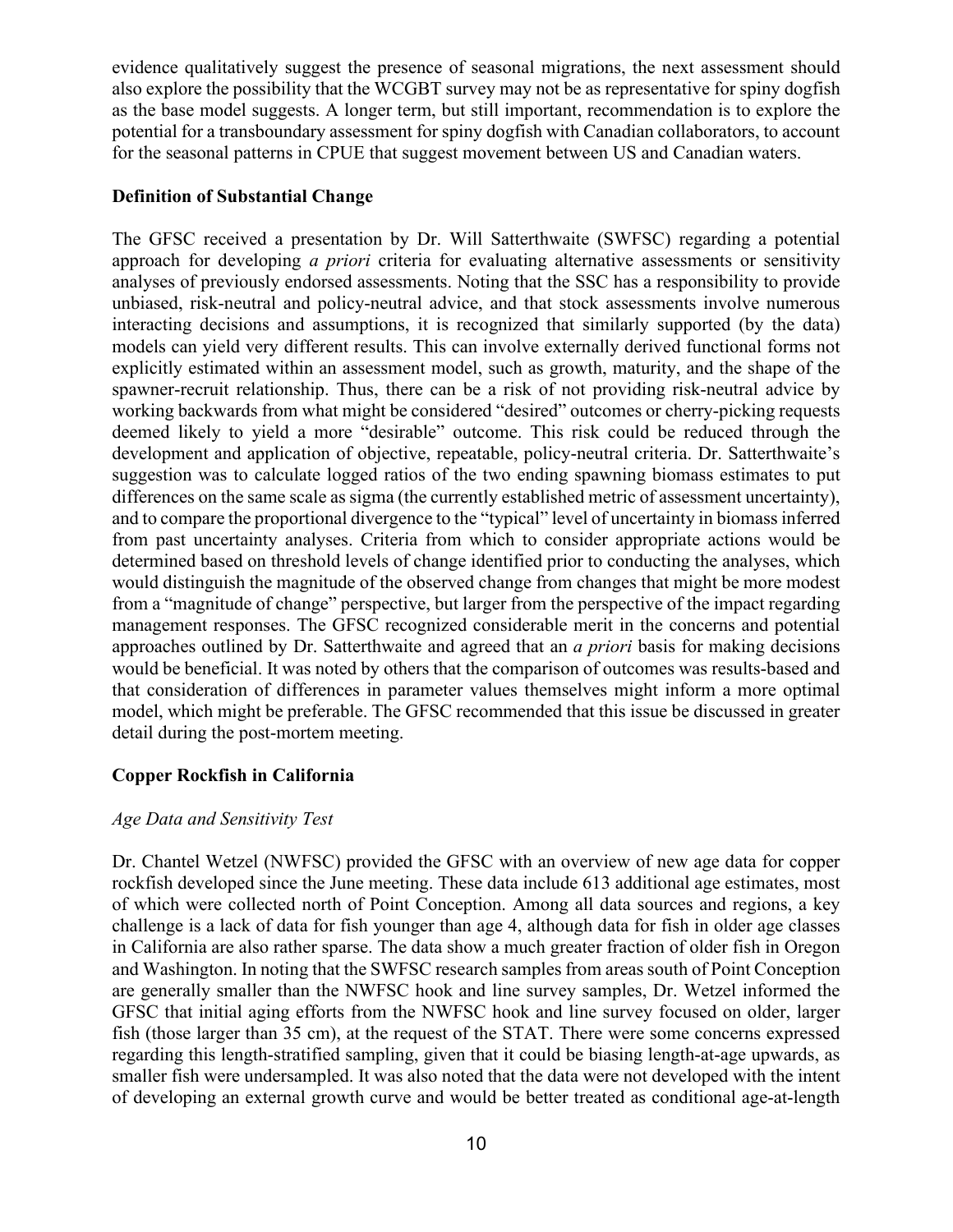for growth estimation internal to the assessment. The intent had been to provide a more robust basis for estimating L∞ and for evaluating whether that value in the southern California model diverged from  $L_{\infty}$  estimates elsewhere in the range of the species (recognizing that *k* and  $t_0$  were based on growth curves estimated using Washington and Oregon data).

The new analysis of growth in the south included growth estimated using the historical CDFW (Bob Lea) samples (which do not include sex information), the new data from the SWFSC (Don Pearson) research efforts, and the additional NWFSC (WCGBTS and Hook and Line Survey) samples. The new estimates of the parameters of the growth curve are nearly identical to the original estimates in the adopted base model (male and female  $L_{\infty}$  estimates of 46.7 cm and 47.2 cm, relative to original base model estimates of 47.1 cm and 47.7 cm, respectively). These changes had very modest impacts on base model results. It was noted that there are reasonable numbers of samples, including smaller fish, which could be aged to inform future assessments and address potential bias from sample selection and use of parameters from Oregon and Washington for southern California. The GFSC concluded that there were no significant changes in age and growth estimated in the assessment with the limited additional data available at present and thanked the analysts for the additional information and analysis.

With respect to additional age data north of Point Conception, the majority of the available data are now coming from the SWFSC (Pearson) research surveys. New external estimates of growth were made both with and without the Lea estimates (for smaller fish). The results indicated similar *k* values relative to the base model, but smaller L<sup>∞</sup> values for both sexes. The STAT conducted a joint profile across  $L_{\infty}$  for males and females (within the assessment model), which indicated that the differences fell outside of the range expected by the model (which was initially driven primarily by the length data). The STAT reported that the new external estimate of the growth curves does not appear consistent with the estimated growth from other areas, nor with the available length data for the northern California model. This may in part be the result of the limited sample size for larger individuals in the recent samples to better inform  $L_{\infty}$ , though smaller individuals that were well represented in collections from California also showed shorter lengths at age, indicative of differences in growth from Oregon and Washington or the faster growing individuals being removed from the sample frame due to fishing and/or moving into closed areas, warranting further examination in future assessments. The STAT's conclusion was that although their results indicated more sensitivity to changes in  $L_{\infty}$  in the northern California model, the observed changes cast more doubt on the externally estimated growth curve rather than the base model. The GFSC identified a need for sampling of more small and large individuals to inform the externally estimated growth curve for comparison to growth currently used in the base model.

It was noted that the model structure might have been different had these data been available and used in place of the coastwide growth estimates. During model development, the STAT noted that while there was initially interest in estimating biological parameters, there was a general reluctance to do so given the sparseness of the data, limited collection/ageing resources due to COVID 19 and ageing priorities for other assessments. Consequently, the STAT opted for the simplest model structure, given that the estimates were close to the fixed values at the time. The GFSC concluded that although it is possible that  $L_{\infty}$  could be lower for this region, which could imply a less depleted stock (based on the sensitivity analysis included in assessment), the evidence reviewed during the meeting was not sufficient to reject the base model.

In discussing the new data, the GFSC expressed concerns regarding possible bias in the carcass sampling data, due to the potential for shrinkage in carcasses with time and the qualitative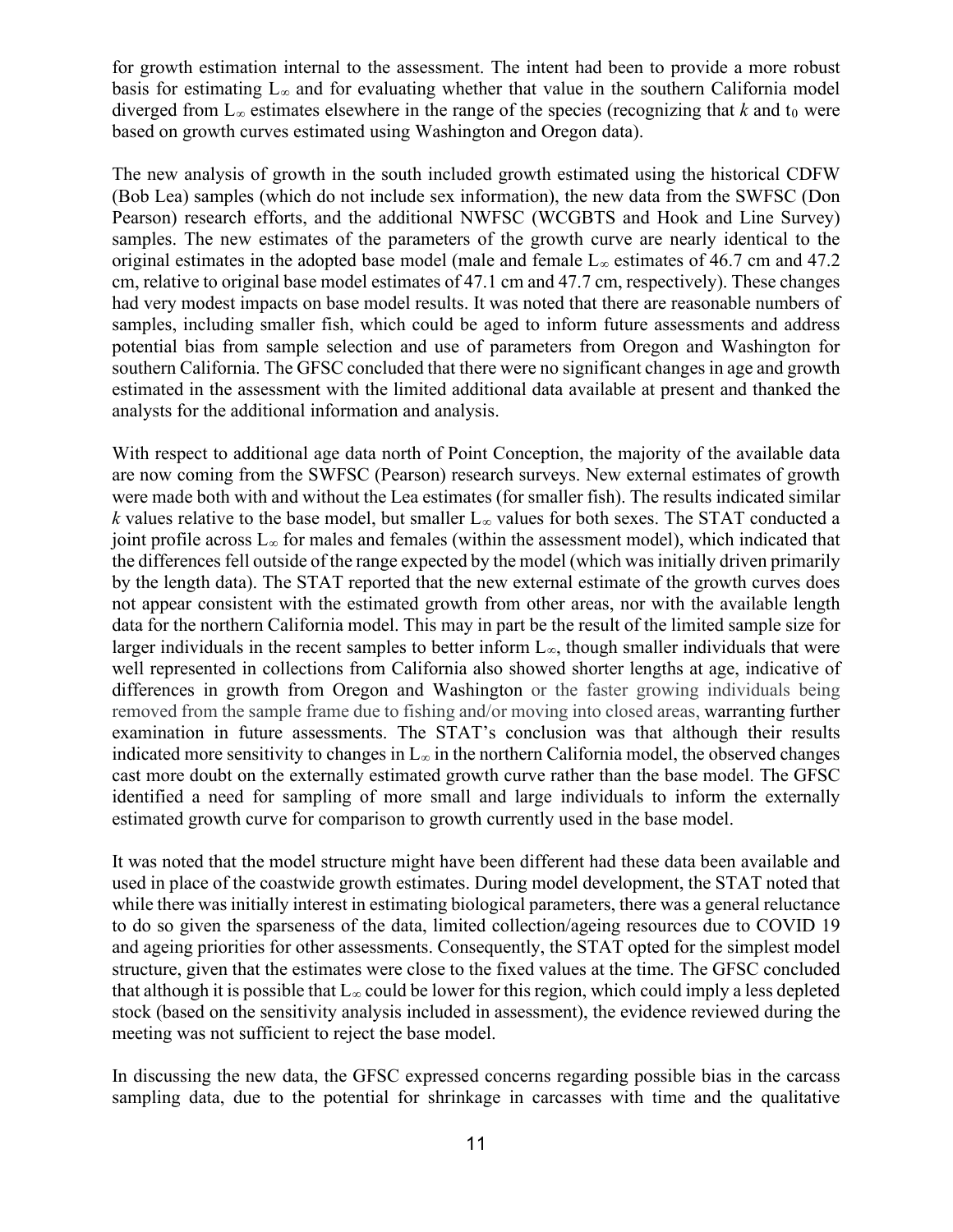observation that age and length estimates from carcass-sampled fish appeared to have lower length at age and more outlying length-at-age observations than the other data sources. As most carcass samples did not include sex information, the STAT noted that most of those data were not used in the growth estimation, and that those samples were unlikely to disproportionately impact the estimates. The desire to base growth estimates on data from samples collected from whole fish was noted, as measurements of carcasses were likely to be more variable than those of whole fish. The GFSC broadly agreed and reiterated that life history data needs for these stocks remain a very high priority.

#### *Rebuilding Analysis*

Dr. Chantel Wetzel (NWFSC) presented the rebuilding analysis for copper rockfish south of Point Conception. The rebuilding analysis is required based on the 2021 data-moderate stock assessment that estimated depletion to be at 18.1%, which is below the Minimum Stock Size Threshold (MSST) of 25%. The rebuilding analysis was based on the 2021 assessment and assumed the GMT-recommended removals for 2021 and 2022 of 90.8 and 88.9 metric tons, respectively. The analysis was conducted based upon the Terms of Reference for the Groundfish Rebuilding Analysis and used the Rebuilder software version 3.12h (August 2021).

A range of alternative rebuilding strategies were evaluated: 1) setting all harvest to zero (F=0) and determining the rebuilding timeline without fishing  $(T_{MIN})$ ; 2) applying a range of SPR values between 0.55 and 0.75; 3) applying annual catch limits (ACLs) based on the 40:10 control rule; 4) applying the acceptable biological catch (ABC) control rule with time-varying sigma; and 5) looking at SPR harvest rates that are estimated to lead to rebuilding at  $T_{\text{MD}}$ ,  $T_{\text{MAX}}$  and the years between them.

In terms of uncertainty, the only area providing estimates of recruitment deviations was northern California, where the assumed recruitment variation was 0.6. The base model for southern California did not estimate recruitment deviations, but the rebuilding analysis assumed that recruitment was stochastic into the future with  $\sigma_R=0.6$ . The GFSC endorsed the approach for accounting for uncertainty in forward projections.

The rebuilding reference points were calculated using the base model. The rebuilding plan was assumed to start in 2023, with the estimated minimum time for rebuilding of 10 years ( $T_{MIN}$  = 2033), and the mean generation time being 17 years. During the presentation, an error was identified in how  $T_{MAX}$  was calculated using the Rebuilder program for stocks with a  $T_{MIN}$  of 10 years. Considering that the stock can rebuild in 10 years or fewer, T<sub>MAX</sub> was corrected and set to 2033 based on the requirements of the MSA. Since this was the first rebuilding plan for copper rockfish, a  $T_{\text{TARGET}}$  and SPR $_{\text{TARGET}}$  had not been defined by a previous rebuilding plan. According to the results presented in Table 2 of the updated report document, most of the strategies examined are not viable because they do not rebuild the population by  $T_{MAX}$  with at least 50% probability. However, the  $T<sub>MD</sub>$  which applies an SPR harvest rate of 0.935 has a 50% probability of rebuilding by  $T_{MAX}$ .

The STAT provided an additional run with higher SPR values (Table 3, in the updated report document), which gives an additional option since the only one available was for  $T_{\text{MID}}$ . The only viable SPR values were those greater than or equal to 0.935, thus values of SPR equal to 0.94, 0.95, and 0.96 were explored, which provided results that were similar to those for  $T_{\text{MID}}$  (Table 2). This represents quite high SPR harvest rates in order for the stock to rebuild by 2033.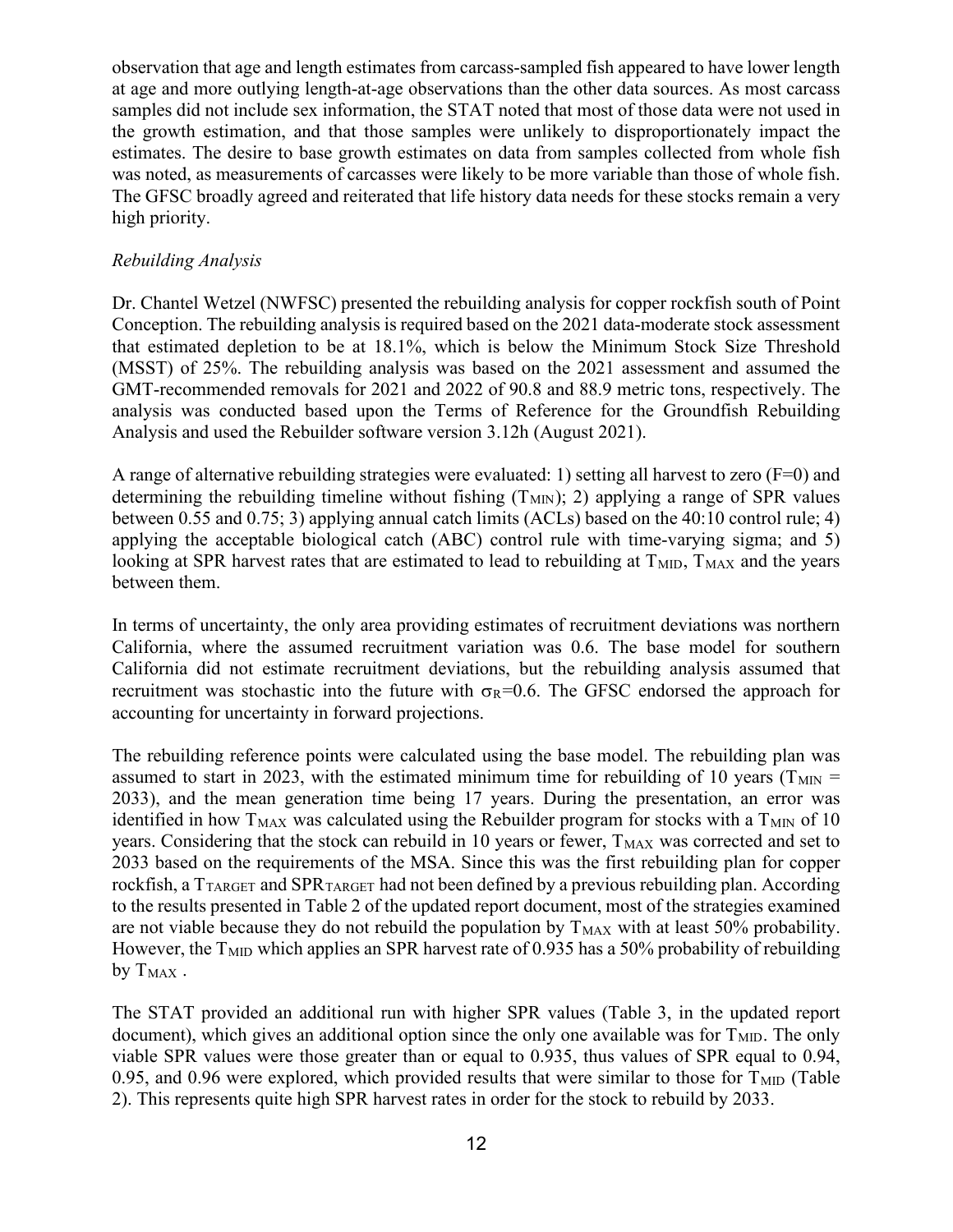According to Table 4, using the typical range of SPR values, the probability of rebuilding at  $T_{\text{MID}}$  $= 2033$  was 50% as expected. The STAT clarified that the reason the original document wasn't getting an exact fit each time (i.e., 0.50) is that the number of total years between the start year and  $T<sub>MAX</sub>$  was odd, and thus  $T<sub>MID</sub>$  was calculated as occurring mid-year rather than at the start of the year. In terms of median catches, the results from Table 9 indicated removals starting around just over two metric tons in 2023. Therefore, rebuilding between 2023 and 2033 indicated that removals would move from two metric tons to 4.64 metric tons, respectively.

The GFSC agrees that the rebuilding analysis, which includes the technical update, was conducted correctly, and recognizes that additional runs may be requested by the GMT and other PFMC Advisory Bodies should the population south of Point Conception be considered a stock and rebuilding be implemented. See discussion below regarding whether the assessments for northern and southern California should be combined for determining status.

#### *Notes:*

*Dr. John Budrick pointed out the catastrophic effect of rebuilding the southern California population given that the stock was previously providing somewhere around 90 metric tons when it was healthy (as inferred by the 2013 index-based assessment) versus two metric tons that resulted from rebuilding analysis. Some GFSC members also pointed out that 10 years for rebuilding is arbitrary, although still statutorily required.*

#### **Quillback Rockfish in California**

#### *Age Data and Sensitivity Test*

Dr. Brian Langseth (NWFSC) provided an overview of an updated growth analysis for quillback rockfish in California. While the assessment is "statewide," nearly all of the available data are from waters north of Point Conception, as quillback rockfish are exceedingly uncommon south of Point Conception, declining markedly in abundance south of Pigeon Point, California near Santa Cruz near the southern extent of their range. A total of 245 new quillback rockfish age and length samples are available, 122 of which have been aged (the "Abrams" research otoliths could not be aged in time for this analysis). These ages were combined with 21 existing samples from the WCGBTS for California waters. The STAT noted that of the 143 total aged samples, only two were smaller than 20 cm, and only three were younger than five years of age.

When the California data were overlaid on the growth curve from the base assessment (in which growth was shared among all regions), a slightly larger fraction of the length-at-age observations falls below the estimated growth curve from the coastwide model. A growth curve fit using only the California data results in an  $L_{\infty}$  estimate consistent with the base model, although the  $L_0$ estimates are larger than that for the base curve due to the paucity of smaller individuals. The growth model was very sensitive to the inclusion or exclusion of the two youngest fish. When the values at the lower end of the growth curve were fixed (at the original coastwide model estimates), the California data estimated similar values for  $k$ , although the estimated  $L_{\infty}$  appear "unreasonably" low based on both the coastwide model estimate and the existing (albeit sparse) observations for older fish from California waters. Overall, length-at-age in California appeared lower than the length-at-age for samples from Oregon and Washington, resulting in a fitted curve that was lower than the base model. This result was consistent with the growth curve estimated internally to the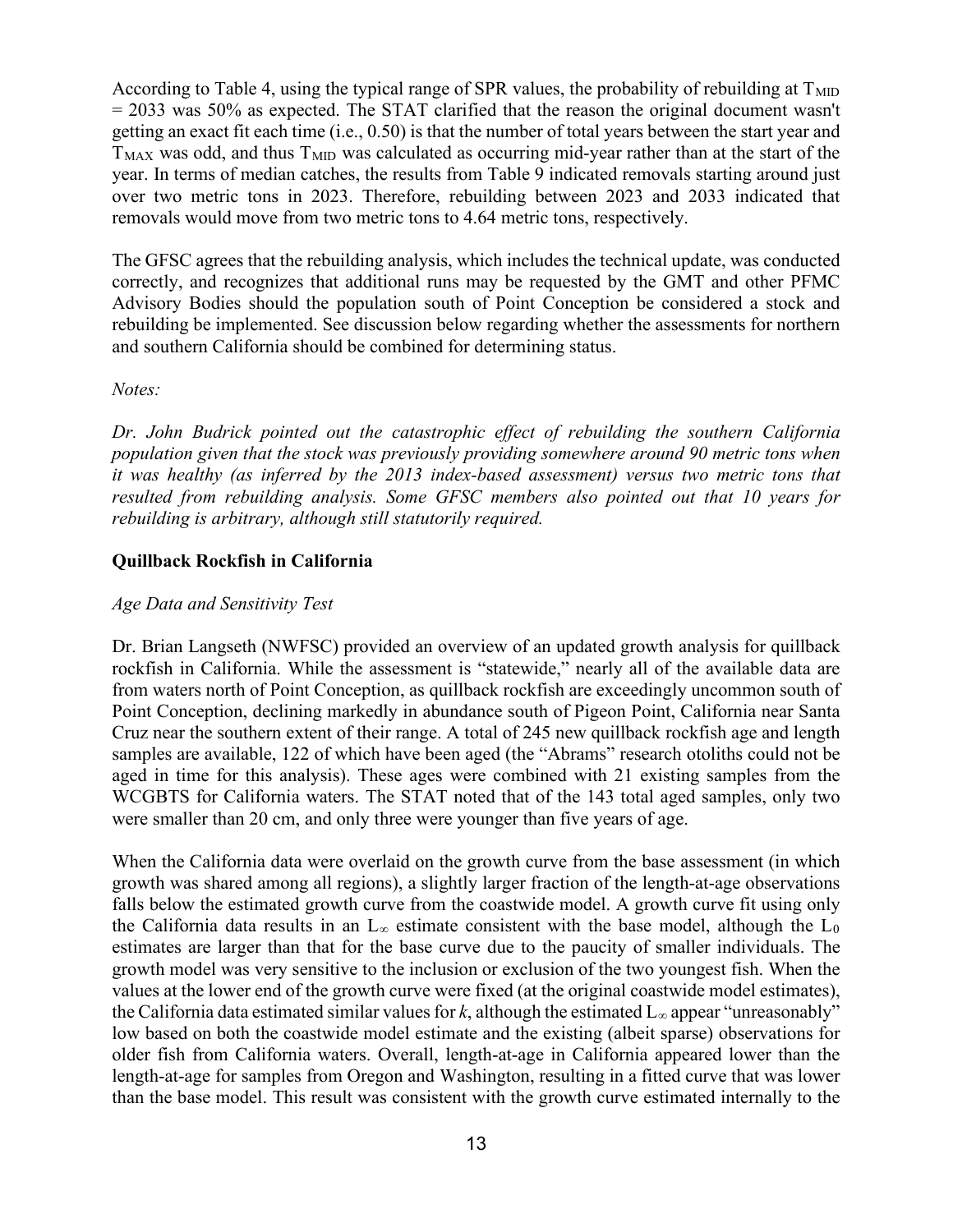model, for which the stock was in the precautionary zone in sensitivity analyses. The STAT noted that it would generally not put credence in internal estimates without age data in the model and evidence of strong age classes evident in the length data to overcome that deficit, thus growth was not estimated internally and the comparison serves only to illustrate that the fitted growth curve parameters are consistent with a more optimistic result than the base model. While this was the case, the STAT concluded that there is an insufficient number of samples of younger fish to robustly estimate a separate California growth curve at this time, noting as well that the curve resulting from estimating growth within the Oregon model was quite similar to that resulting from the same exercise for California, but in the former case it was clear that the estimated model did not match the robust age and length data for Oregon. The need to consider the appropriate parameterization for a growth curve was also recognized by the GFSC, given the sparseness of data at the low and high ends of the age range. The GFSC supports collection and ageing of additional samples for smaller and larger fish to better inform growth in future assessments.

With respect to the internally estimated growth curve, the STAT expressed concern with using an internally estimated growth curve from a model without ages. The GFSC did not see sufficient evidence in the results of these analyses to reject the previously recommended base model, despite the more optimistic results of sensitivity runs being in the precautionary zone. It was recognized that future assessments could better address some of the questions and challenges associated with estimating growth. The GFSC recognized that it would be helpful to better understand existing thresholds associated with data availability to inform growth and other life history processes on a regional basis and ensure that the key data are available before moving forward with additional length-based assessments in the future. As with copper rockfish, the GFSC broadly recognized the critical need for improved collection of life history data to better inform future models.

#### *Rebuilding Analysis*

Dr. Brian Langseth (NWFSC) presented the rebuilding analysis for quillback rockfish in waters off California. The rebuilding analysis is required based on the 2021 data-moderate stock assessment that estimated depletion to be at 14%, which is below the MSST of 25%. The rebuilding analysis was based on the 2021 assessment and assumed the GMT-recommended removals for 2021 and 2022 of 13.5 metric tons. The analysis was conducted based upon the Terms of Reference for the Groundfish Rebuilding Analysis and used the Rebuilder software version 3.12h (August 2021).

A range of applicable alternative rebuilding strategies was evaluated according to the following categorizations: 1) strategies that are specified in the TOR (e.g., setting all harvest to zero,  $F=0$ ); 2) strategies that are specified in the TOR, but require an SPR or catches that would result in an  $SPR < 0.5$  (not done); and 3) additional strategies that include a range of SPR values between 0.5 and 0.9. The strategies in categorization 2 include two options, one generating ACL contributions for the current year of around 5.86 metric tons, and another one applying SPR harvest rates that are estimated to lead to rebuilding by  $T_{MAX}$  from the current cycle. There are also three additional strategies specified in the TOR. However, these are not applicable to the current analysis as they only apply to species with existing rebuilding plans.

All runs assumed full attainment and included uncertainty and starting values based on states of nature around natural mortality. In terms of uncertainty, the model included uncertainty in recruitment deviations with a  $\sigma_R$  of 0.6. The rebuilding reference points were calculated using the base model. The rebuilding plan was set to start in 2023, with an estimated minimum time for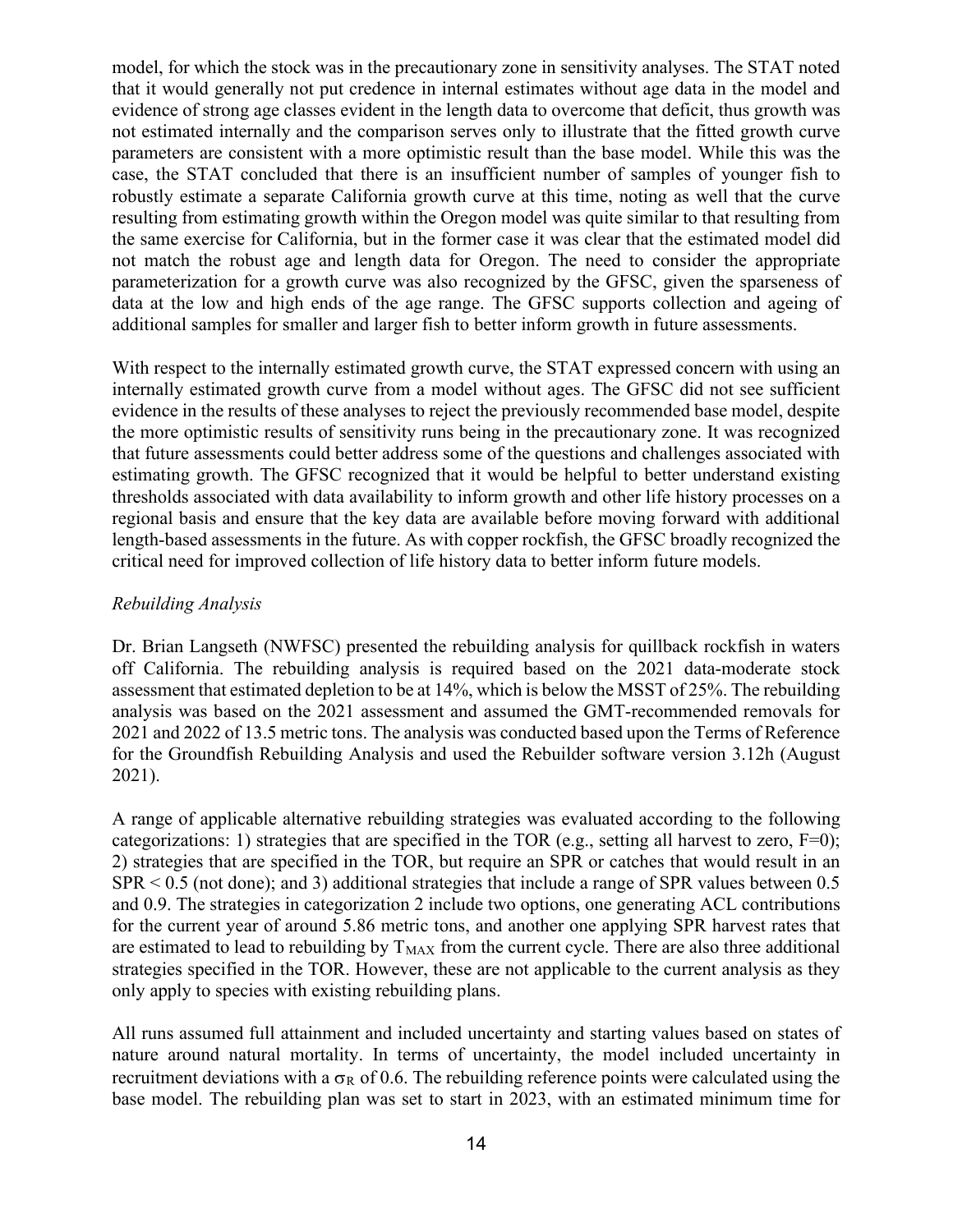rebuilding of 17 years ( $T_{\text{MIN}}$ = 2040), and a mean generation time of 26 years, which resulted in a  $T_{MAX}$  of 2066. Alternative target years were not explicitly presented in the current analysis, though the various SPR runs provide a range of expected rebuilding years.

One of the requests received by the STAT was to conduct an additional rebuilding analysis as a sensitivity, with the recreational and commercial selectivities blocked at 2001 in the assessment model, with asymptotic selectivity in the early time period and dome-shaped selectivity in the latter period. The intent of the sensitivity analysis was to capture the changes in availability of fish of differing size classes before and after depth restrictions (20-30 fm) were implemented north of Pigeon Point, California where most of the biomass of quillback rockfish resides. For this model, the alternative states of nature were not applied. Therefore, the only uncertainty was recruitment variability. The results of the Stock Synthesis sensitivity model were similar to those of the base model, which did not warrant a change to the base model. The comparison of the results between Tables 1 (i.e., base) and 7 (i.e., rebuilding sensitivity), indicated that the sensitivity model has slightly higher spawning output in the initial year, as well as in the recent year. Therefore,  $T<sub>MIN</sub>$ was one year sooner, leading to a slightly shorter time for rebuilding. The mean generation time was one year longer, and thus  $T_{MAX}$  was the same for these two runs. This is due to applying the alternative states of nature for natural mortality in the base rebuilding analysis. The current SPR for the sensitivity model also indicates slightly less intense fishing due to the higher spawning output level.

In terms of comparing the ACLs between Tables 2 (i.e., base) and 8 (i.e., sensitivity), those for the sensitivity runs were around 10 to 20% higher. The probabilities were also higher for achieving recovery by  $T_{MAX}$ . While the sensitivity model attempts to account for differences in the availability of fish before and after depth restrictions, examination of length composition and indices of abundance from inside and outside of closed areas from CCFRP and ROV data are preferable for capturing differences in abundance. That said, the base model, by assuming asymptotic selectivity, which is more parsimonious, ignores the potential differences in availability by size including 20% of the estimated habitat area for this stock that is permanently closed to take of groundfish including quillback rockfish in the Marine Protected Area network [\(Agenda Item](https://www.pcouncil.org/documents/2021/06/g-5-a-supplemental-cdfw-report-1.pdf/)  [G.5, Supplemental CDFW Report 1, June 2021\)](https://www.pcouncil.org/documents/2021/06/g-5-a-supplemental-cdfw-report-1.pdf/). The GFSC requested the STAT include in the document the reference point and summary tables that report the base rebuilding alternatives without the states of nature for direct comparison to the sensitivity analysis.

The GFSC agrees that the rebuilding analysis was conducted correctly and recognizes that additional runs may be requested by the GMT and other PFMC Advisory Bodies.

*Notes:*

*The logarithm of the ratio of the sensitivity model's 2021 spawning output to the base model's 2021 spawning output would result in the value of 0.12.*

*Dr. John Budrick appreciated the STAT analysis in running the sensitivity addressing one of the outstanding concerns with this assessment regarding not integrating the CCFRP and ROV data, as well as the ability to account for the closures that took place in 2001, in terms of depth restrictions and potential effects on availability, which potentially will be borne out in a later assessment.*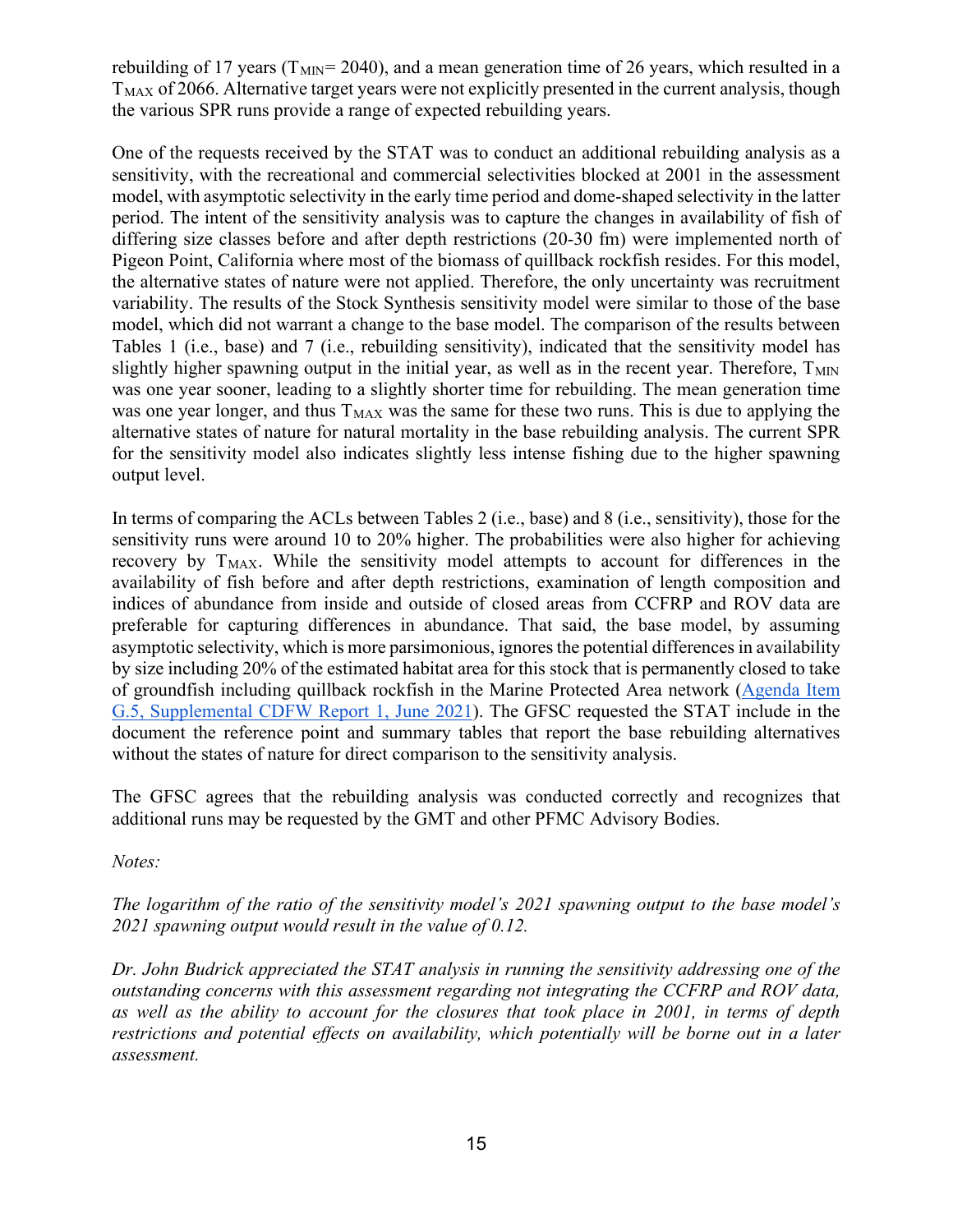#### **Stock and Management Delineations for Copper, Quillback, and Vermilion and Sunset Rockfishes**

As requested by the Council, the GFSC discussed the appropriate spatial delineations for management of copper, quillback, and vermilion and sunset rockfishes. For each stock, the discussion centered on evidence for spatial stock structure and whether spatially segregated assessments (e.g., for southern and northern California copper rockfish assessments) should be aggregated for the purpose of setting catch limits and status determination. Some discussion of the spatial structure of the assessments occurred during the pre-assessment workshops.

#### *Copper rockfish*

Dr. Chantel Wetzel presented a summary of evidence for the stock structure of copper rockfish, specifically focusing on whether there should be separate management units north and south of Point Conception. Several population genetics studies have found weak or mixed evidence for genetic differentiation for copper rockfish in northern and southern California. However, genetic divergence requires much greater isolation over longer time scales than would necessarily be relevant for spatial management considerations. Spatial differences in demographics or depletion may be present even in genetically well-connected populations. Evidence related to adult movement was variable, but in any case, the scale of adult movement is dwarfed by the potential scale of larval dispersal in this species. Small differences in growth and size at maturity between north and south are present, but such spatial gradients are common and likely reflect environmental differences.

The arguments for spatial structure in management largely arose from the assessments themselves, which estimated different recruitment patterns, as well as different overall trajectories (though it was noted that there was coastwide coherence in recruitment of this species during the 2014-2016 period based on survey results reported by Field et al. [2021]). The difference in trajectories is particularly concerning because simulation studies have shown that assessment and management that does not properly account for spatial structure can lead to localized overfishing. While it may not be necessary to have management operate at the same spatial scale as assessment, any aggregation of assessments should be done such that local depletion of components is not masked.

The GFSC discussed whether it was preferable to assess status at the scale of individual assessments or to pool the assessments for southern and northern California for status determination. Related precedents are the 2009 and 2019 Cabezon stock assessments, in which separate assessments of northern and southern California were maintained because of differences in recruitment patterns; the two assessments were then pooled for status determination. After discussion, the GFSC recommendation is that the two California assessments should be pooled for status determination. This results in an overall depletion of 31.7% of unfished spawning stock biomass of copper rockfish in California. However, given spatial differences in recruitment and estimated trajectory, differences in management north and south of Point Conception should be considered to keep harvest proportional to biomass across the species range in California. Further, the GFSC recommends further research on stock structure in this species (noting that the SSC may reconsider this delineation recommendation in light of new evidence) and a workshop to investigate the implications of managing a groundfish stock separately south of Point Conception. The GFSC requests that estimates of stock status at the areas on which assessments are based (which may not match state boundaries), state and coastwide level be available at the November Council meeting.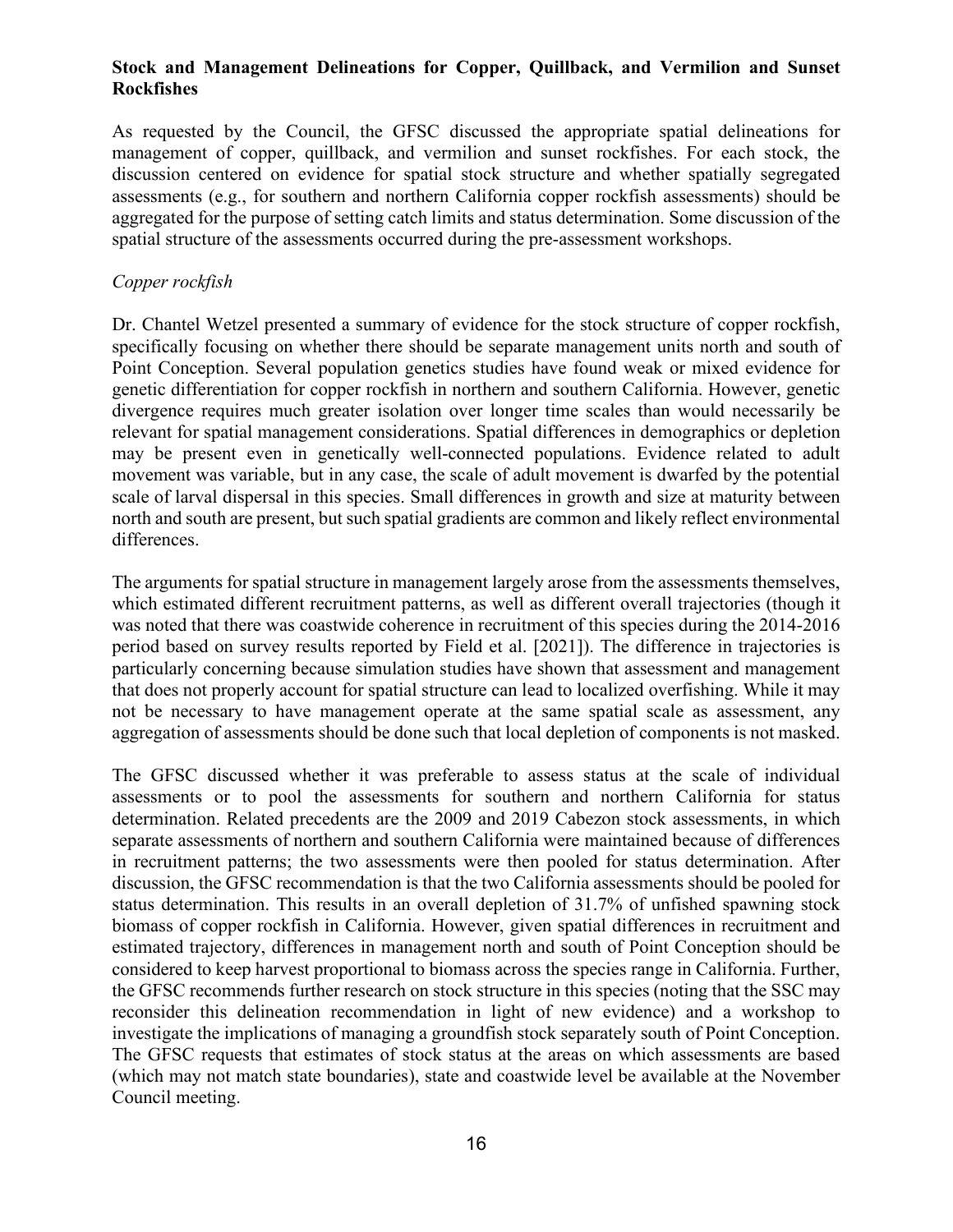Dr. Wetzel provided an apportionment calculation based on average historical total catch from 2005-2020 because no habitat or biomass estimates were available for this purpose. This results in an apportionment of 3.9% to the north and 96.1% to the south of 40º 10' N. lat. within California.

## *Quillback Rockfish*

Dr. Brian Langseth presented information on the spatial apportionment of quillback rockfish, based on a proposed management delineation at 40º 10' N. lat. The apportionment was based on average historical total catch from 2005-2020 because neither habitat nor biomass data were available for that calculation. The resulting split was 49.6% in the north and 50.4% in the south within California. At the GFSC's request, Dr. Langseth showed how that split would vary over different periods of available total catch data. There was no consistent trend in the division of catches, and the GFSC agreed that future calculations should apply a consistent approach in determining the averaging window.

The GFSC discussed the rationale for a management delineation at 40º10' N. lat., rather than at 42º N. lat. (the California-Oregon border), which is how the stock assessment areas were split. Dr. Langseth pointed out that the different history of management and catches in the two states led to that choice for the assessment areas, but that other divisions were possible. The GFSC proposed that the Terms of Reference for stock assessment be updated so that assessment reports specifically address the rationale for such decisions in the future. The GFSC also noted that while the California and Oregon assessments could be pooled for status determination, it would not be suitable to attempt to disaggregate an assessment for separate status determinations north and south of 40º10' N. lat.

The GFSC tabled further discussion of management delineation of quillback rockfish pending a request that the STAT provide a summary of evidence related to stock structure, similar to that provided for copper rockfish, at the November Council meeting. The GFSC also requested estimates of stock status at the assessment areas, California+Oregon and coastwide level be available at the November Council meeting.

#### *Vermilion & Sunset Rockfishes*

Dr. Melissa Monk (SWFSC) presented information on the spatial management allocation of vermilion and sunset rockfishes in California. Her calculations used a method developed in collaboration with Dr. E.J. Dick and used previously for blue and deacon rockfishes. The method uses the product of a fishery-dependent CPUE estimate and habitat availability to estimate a proxy for the proportion of biomass in each region. The CPUE used was from the CDFW California recreational fisheries survey (CRFS) private/rental boat mode index, averaged over 2016-2019 (2020 was excluded due to COVID-related sampling issues). The habitat proxy was based on a product developed at the SWFSC using the 2-meter bathymetry from the California Seafloor Mapping Program. The habitat proxy was only available north of Point Conception so the apportionment analysis is also restricted to that region. This method estimated that the relative biomass in the Central, Bay, Wine, and Redwood CRFS districts is 59.32%, 27.45%, 8.82%, and 4.41%, respectively. The GFSC endorses this method and the calculations, and notes that this approach is much preferred over catch-only apportionments.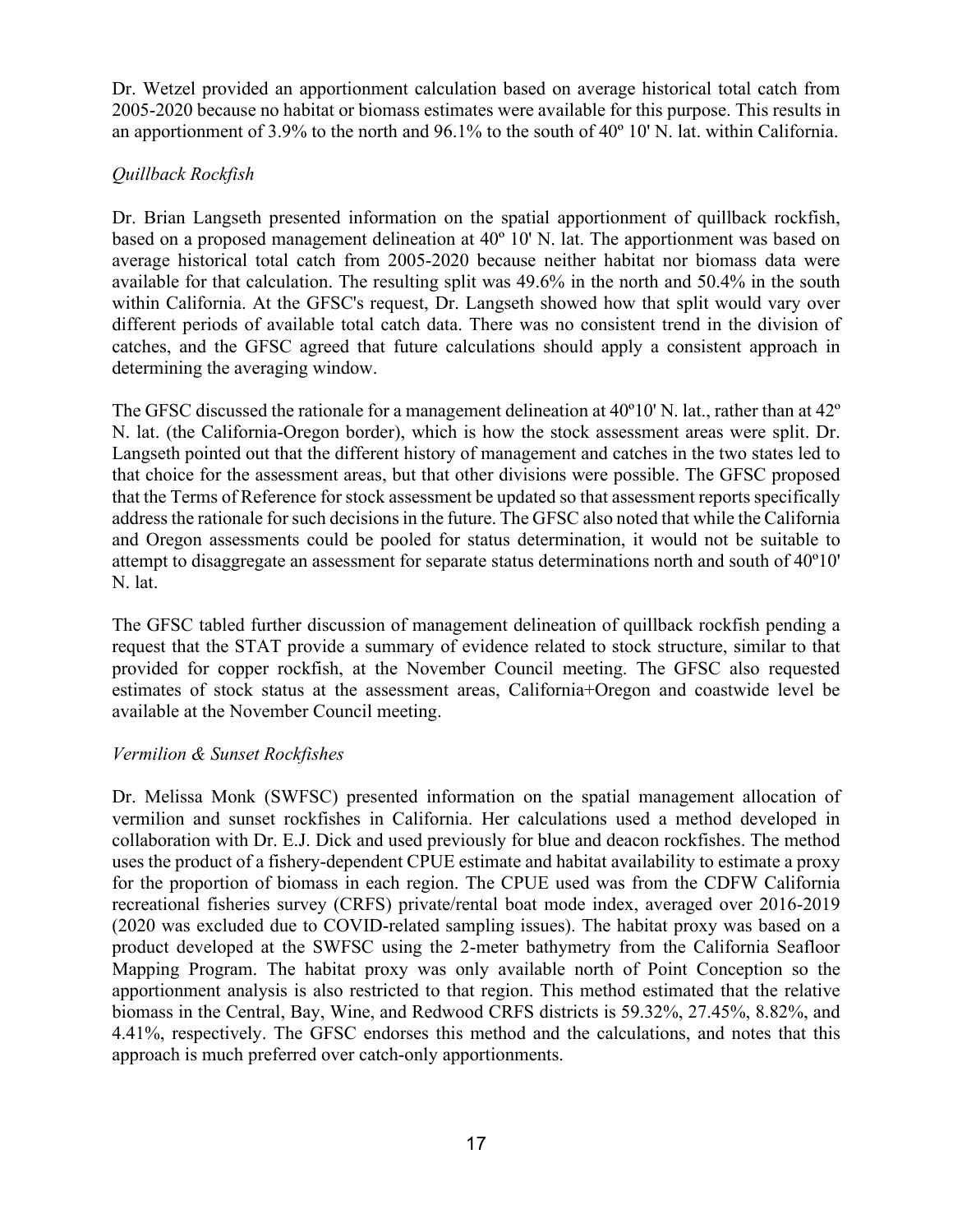The GFSC recognized that the Council seeks advice on the management of vermilion and sunset rockfishes as a complex. However, this topic was tabled until the Groundfish Management Team produces their own recommendation on the topic at their October meeting. The GFSC also tabled discussion of management delineation for vermilion and sunset rockfish pending a request that the STAT provide a summary of evidence related to stock structure, similar to that provided for copper rockfish, as well as estimates of stock status at the assessment area, state, and coastwide level at the November Council meeting.

*Notes:*

*Stratification of assessment areas to capture differences in data availability or considerations regarding historical exploitation to make use of informative regional data sources such as the Hook and Line Survey to appropriately capture differences in dynamics, does not necessitate determination of status or management at the assessment scale. Examination of depletion at multiple scales from coastwide to assessment area may help inform considerations at a species level as well as more regional depletion concerns.*

#### **Reference**

Field, J.C., Miller,R.R., Santora, J.A., Tolimieri, N., Haltuch, M.A., Brodeur, R.D., Auth, T.D. et al. 2021. Spatiotemporal Patterns of Variability in the Abundance and Distribution of Winter-Spawned Pelagic Juvenile Rockfish in the California Current. *PLOS ONE* 16 (5): e0251638. https://doi.org/10.1371/journal.pone.0251638.

#### **Review Panel Members Present**

- Dr. John Budrick, California Department of Fish and Wildlife, San Carlos, CA
- Dr. Fabio Caltabellotta, Oregon State University, Corvallis, OR
- Dr. Matt Cieri, Center for Independent Experts
- Dr. John Field, National Marine Fisheries Service Southwest Fisheries Science Center, Santa Cruz, CA
- Dr. Melissa Haltuch, National Marine Fisheries Service Northwest Fisheries Science Center, Seattle, WA
- Dr. Owen Hamel, National Marine Fisheries Service Northwest Fisheries Science Center, Seattle, WA
- Dr. Kristin Marshall, National Marine Fisheries Service Northwest Fisheries Science Center, Seattle, WA
- Dr. André Punt, University of Washington, Seattle, WA (Chair for this meeting)
- Dr. Jason Schaffler, Muckleshoot Tribe, Auburn, WA
- Dr. Tien-Shui Tsou, Washington Department of Fish and Wildlife, Olympia, WA
- Dr. Will White, Oregon State University, Corvallis, OR

#### **Stock Assessment Teams Present**

Dr. E.J. Dick; Vermilion and Sunset Rockfishes; National Marine Fisheries Service Southwest Fisheries Science Center, Santa Cruz, CA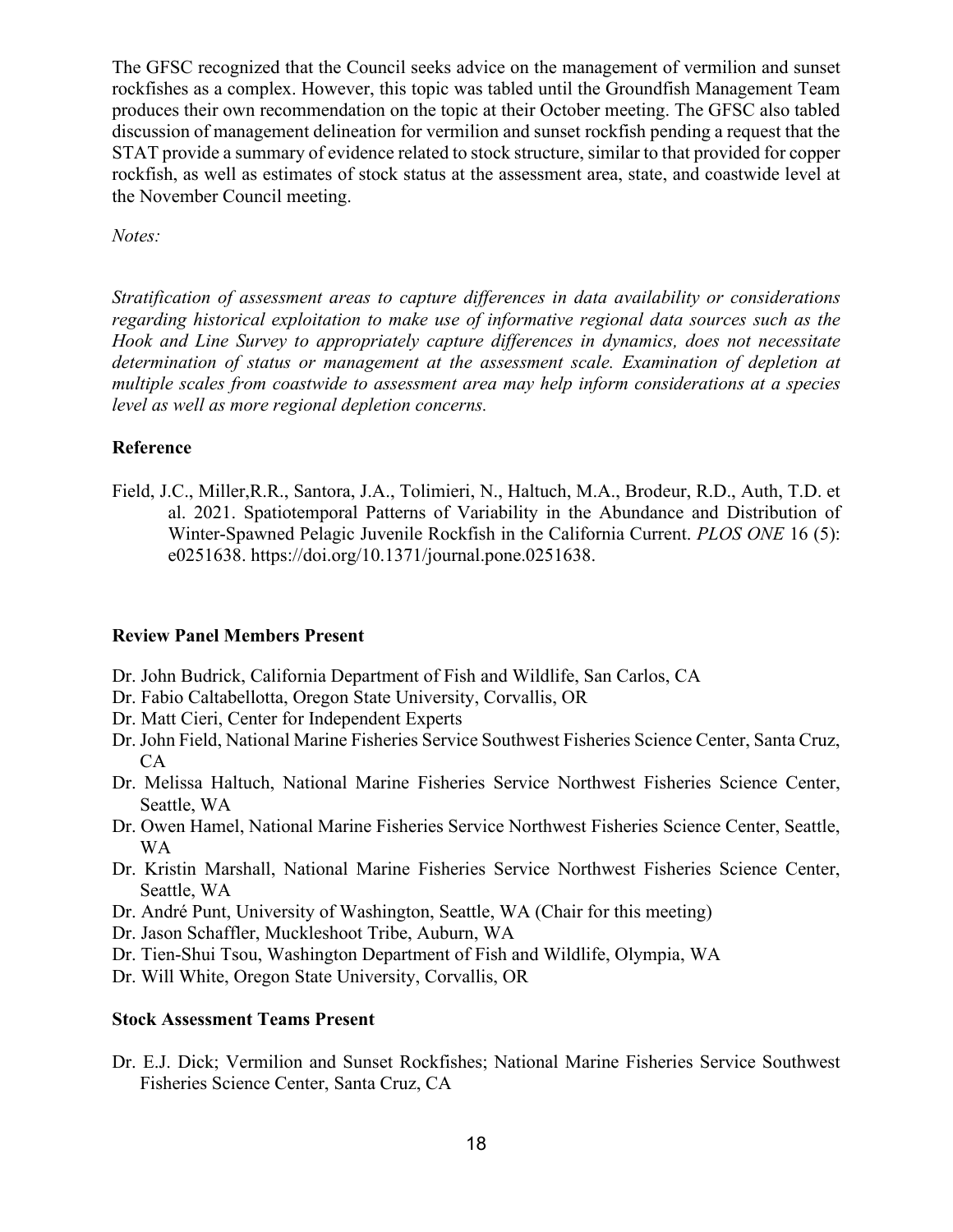- Dr. Brian Langseth; Copper Rockfish and Quillback Rockfish; National Marine Fisheries Service Northwest Fisheries Science Center, Seattle, WA
- Dr. Melissa Monk; Vermilion and Sunset Rockfishes; National Marine Fisheries Service Southwest Fisheries Science Center, Santa Cruz, CA
- Dr. Ian Taylor; Spiny Dogfish; National Marine Fisheries Service Northwest Fisheries Science Center, Seattle, WA
- Mr. John Wallace; Spiny Dogfish; National Marine Fisheries Service Northwest Fisheries Science Center, Seattle, WA
- Dr. Chantel Wetzel; Copper Rockfish and Quillback Rockfish; National Marine Fisheries Service Northwest Fisheries Science Center, Seattle, WA

#### **Other Attendees**

- Mr. Russell Barabe, California Department of Fish and Wildlife, San Diego, CA
- Mr. George Bradshaw, F/V Susan, Crescent City, CA
- Ms. Susan Chambers, West Coast Seafood Processors Association, GAP, Charleston, OR
- Dr. Jason Cope, National Marine Fisheries Service Northwest Fisheries Science Center, Seattle, WA
- Mr. John DeVore, Pacific Fishery Management Council, Portland, OR
- Ms. Jaime Diamond, Stardust Sportfishing, Santa Barbara, CA
- Mr. Ben Enticknap, Oceana, Portland, OR
- Mr. Ken Franke, Sportfishing Association of California, San Diego, CA
- Mr. Tom Hafer, Morro Bay Commercial Fishermen's Organization, Morro Bay, CA
- Mr. Don Hansen, Dana Wharf Sportfishing, Dana Point, CA
- Ms. Heather Hall, Washington Department of Fish and Wildlife, Pacific Fishery Management Council, Olympia, WA
- Ms. Gretchen Hanshew, National Marine Fisheries Service West Coast Region, Seattle, WA
- Dr. Jim Hastie, National Marine Fisheries Service Northwest Fisheries Science Center, Seattle, WA
- Mr. Christian Heath, Oregon Department of Fish and Wildlife, Newport, OR
- Mr. Brian Hooper, National Marine Fisheries Service West Coast Region, Seattle, WA
- Mr. Harrison Ibach, GAP, McKinleyville, CA
- Mr. Bob Ingles, Golden Gate Fisherman's Association, GAP, Half Moon Bay, CA
- Mr. Bill James, Salem, OR
- Mr. Will Jasper, Makah Tribe, Neah Bay, WA
- Mr. Steve Joner, Makah Fisheries Management, GAP, Neah Bay, WA
- Mr. Galeeb Kachra, National Marine Fisheries Service West Coast Region, Seattle, WA
- Ms. Keeley Kent, National Marine Fisheries Service West Coast Region, Seattle, WA
- Mr. Kris Kleinschmidt, Pacific Fishery Management Council, Portland, OR
- Ms. Traci Larinto, California Department of Fish and Wildlife, GMT, West Sacramento, CA Mr. Dan Lee
- Ms. Mel Mandrup, California Department of Fish and Wildlife, GMT, West Sacramento, CA
- Ms. Heather Mann, Midwater Trawlers Cooperative, Newport, OR
- Mr. Tom Marking, GAP, McKinleyville, CA
- Dr. Steve Martell, Sea State Inc., Seattle, WA
- Ms. Lynn Mattes, Oregon Department of Fish and Wildlife, GMT, Newport, OR
- Mr. Merit McCrea, Sportfishing Association of California, GAP, Santa Barbara, CA
- Mr. Pete McHugh, California Department of Fish and Wildlife, GMT, Santa Rosa, CA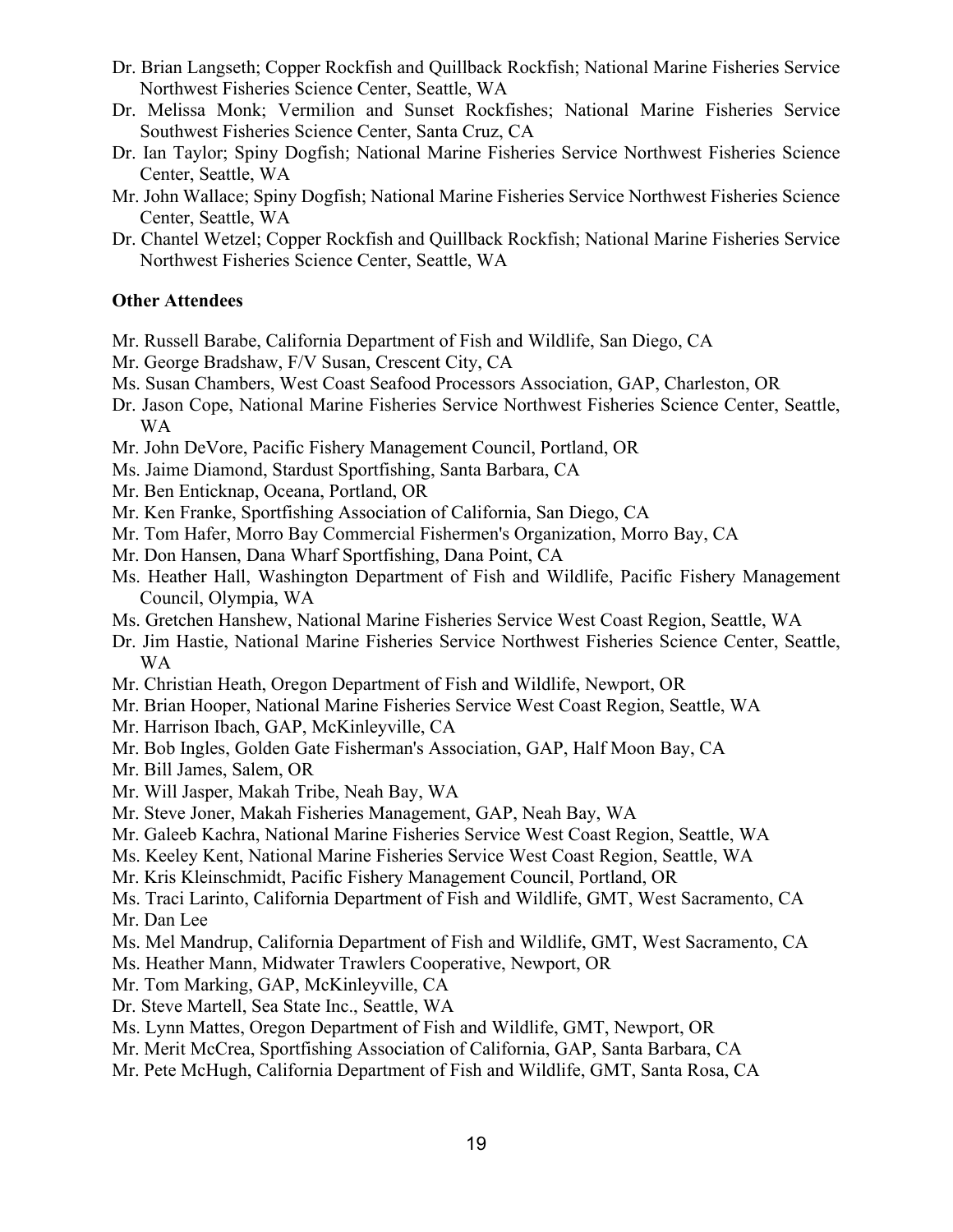- Mr. Corey Niles, Washington Department of Fish and Wildlife, Pacific Fishery Management Council, Olympia, WA
- Mr. Mike Okoniewski, Pacific Seafoods, CPSAS, Woodland, WA
- Mr. James Phillips, California Department of Fish and Wildlife, Santa Rosa, CA
- Mr. Todd Phillips, Pacific Fishery Management Council, Portland, OR
- Ms. Katie Pierson, Oregon Department of Fish and Wildlife, GMT, Newport, OR
- Mr. Dan Platt, Salmon Trollers Marketing Association, GAP, Fort Bragg, CA
- Mr. Rick Powers, Golden Gate Fisherman's Association, GAP, Bodega Bay, CA
- Mr. Gerry Richter, B & G Seafoods, Inc., GAP, Santa Barbara, CA
- Ms. Whitney Roberts, Washington Department of Fish and Wildlife, GMT, Olympia, WA
- Dr. Will Satterthwaite, National Marine Fisheries Service Southwest Fisheries Science Center, SSC, Santa Cruz, CA
- Ms. Maggie Sommer, Oregon Department of Fish and Wildlife, Pacific Fishery Management Council, Newport, OR
- Dr. Andi Stephens, National Marine Fisheries Service Northwest Fisheries Science Center, Newport, OR
- Mr. Daniel Studt, National Marine Fisheries Service West Coast Region, GMT, Long Beach, CA Mr. Nick Tharp, El Tiburon Sportfishing, Santa Barbara, CA
- Mr. Dan Waldeck, Pacific Whiting Conservation Cooperative, GAP, Portland, OR
- Ms. Marci Yaremko, California Department of Fish and Wildlife, San Diego, CA
- Mr. Louis Zimm, Sportfishing Association of California, San Diego, CA

| <b>SSC Recusals for this Meeting</b> |                                           |                                                                    |  |  |  |
|--------------------------------------|-------------------------------------------|--------------------------------------------------------------------|--|--|--|
| <b>SSC Member</b>                    | <b>Issue</b>                              | <b>Reason</b>                                                      |  |  |  |
| Dr. John Budrick                     | Copper Rockfish and Quillback<br>Rockfish | Dr. Budrick was on the<br>STAT for<br>these<br>assessments.        |  |  |  |
| Dr. Owen Hamel                       | All assessments                           | Dr. Hamel supervises<br>STAT members on these<br>assessments.      |  |  |  |
| Dr. Tien-Shui Tsou                   | Copper Rockfish and Quillback<br>Rockfish | Dr. Tsou was on the<br><b>STAT</b><br>for<br>these<br>assessments. |  |  |  |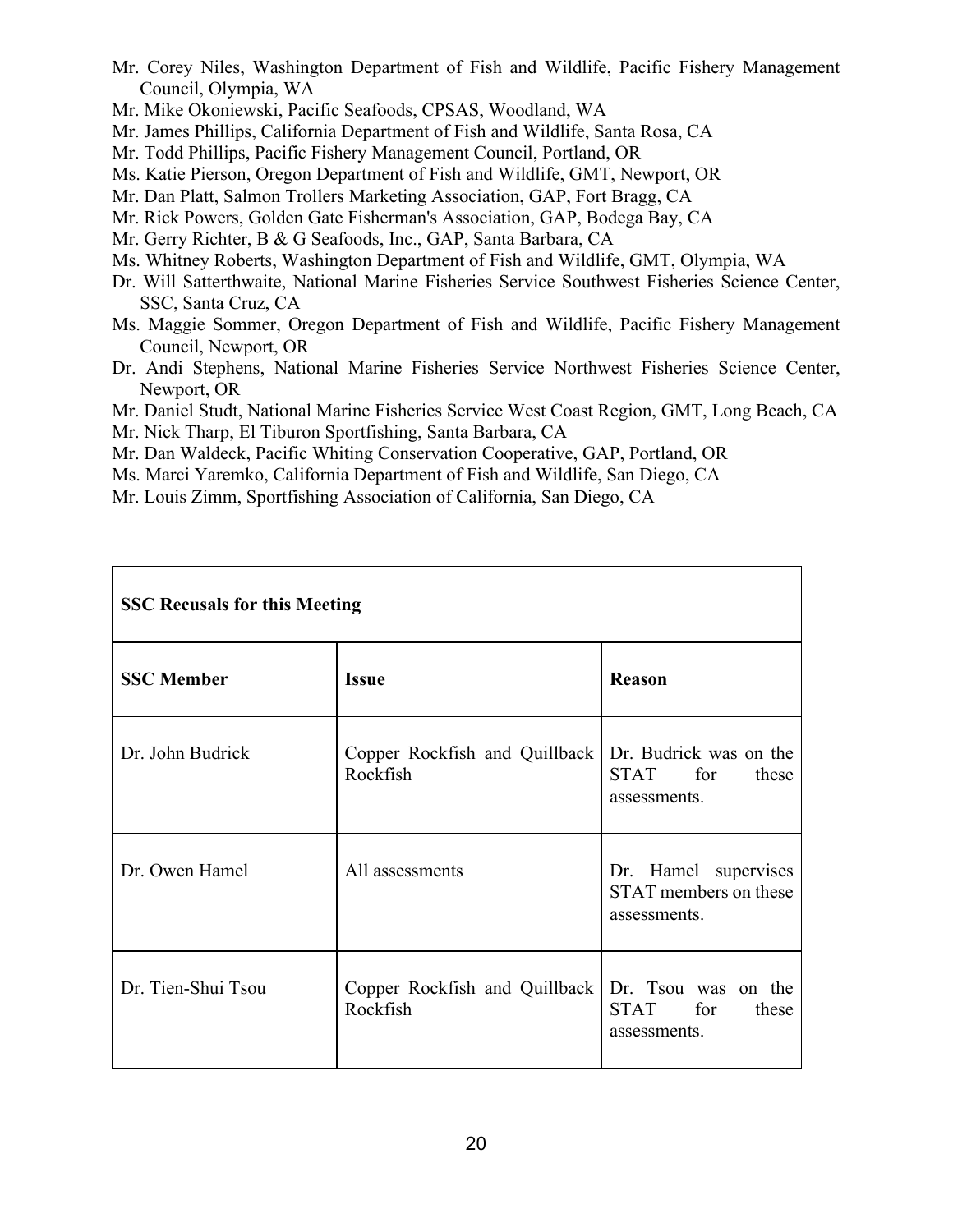#### F. Salmon Management

1. Final Methodology Review

The Scientific and Statistical Committee (SSC) received a report summarizing reviews of salmon methodology topics conducted by the SSC Salmon Subcommittee (SSCSS) via webinar on October 20-21, 2021 (SSCSS report appended). The SSCSS received presentations and documents on four topics:

- 1. Complete the documentation of the Chinook Fishery Regulation Assessment Model (FRAM) program and the development of the new Chinook base period, including algorithms and User Manual.
- 2. Evaluate post-season metrics of FRAM performance.
- 3. Provide documentation of the abundance forecast approach used for Willapa Bay natural coho.
- 4. Review Oregon Production Index Hatchery forecast.

#### *Complete the documentation of the Chinook Fishery Regulation Assessment Model (FRAM) program and the development of the new Chinook base period, including algorithms and User Manual.*

The SSC appreciates the new FRAM documentation provided by the FRAM analysts. The new, online, "living document" format of the FRAM user manual and associated documents is a significant step forward and will enable managers, scientists, and the public to better understand and critically evaluate the model. The SSC supports ongoing efforts to make the source code publicly available and provide a venue for future improvements to code and documentation. Overall, the SSC considers the FRAM documentation sufficient, though there remain components of the documentation that need additional detail, including further description of the estimation algorithms and the distinction between data and parameters within the model. Additionally, documentation for the Chinook and coho base periods should be completed and undergo methodology review. Over the long term, the SSC encourages moving from FRAM's current deterministic framework to a likelihood-based framework that can inform the uncertainty around model outputs.

#### *Evaluate post-season metrics of FRAM performance*

The SSC reviewed a report comparing exploitation rates calculated using the Exploitation Rate Analysis (ERA) conducted by the Pacific Salmon Commission's Chinook Technical Committee with exploitation rates derived by FRAM. The ERA and FRAM analyses share many similarities, relying on the same basic cohort-reconstruction structure and base data type (coded-wire tags [CWTs]), but make many different assumptions about the biological and statistical attributes of the Chinook salmon data. Overall, exploitation rate estimates between the two methods were moderately related for the 2009-2018 period but unrelated for 1999-2008, demonstrating the importance of the model assumptions in determining estimates of exploitation rates.

The SSC commends and thanks the analysts for their exploratory comparative analyses and looks forward to future analyses that may help direct improvements in each method. The SSC identified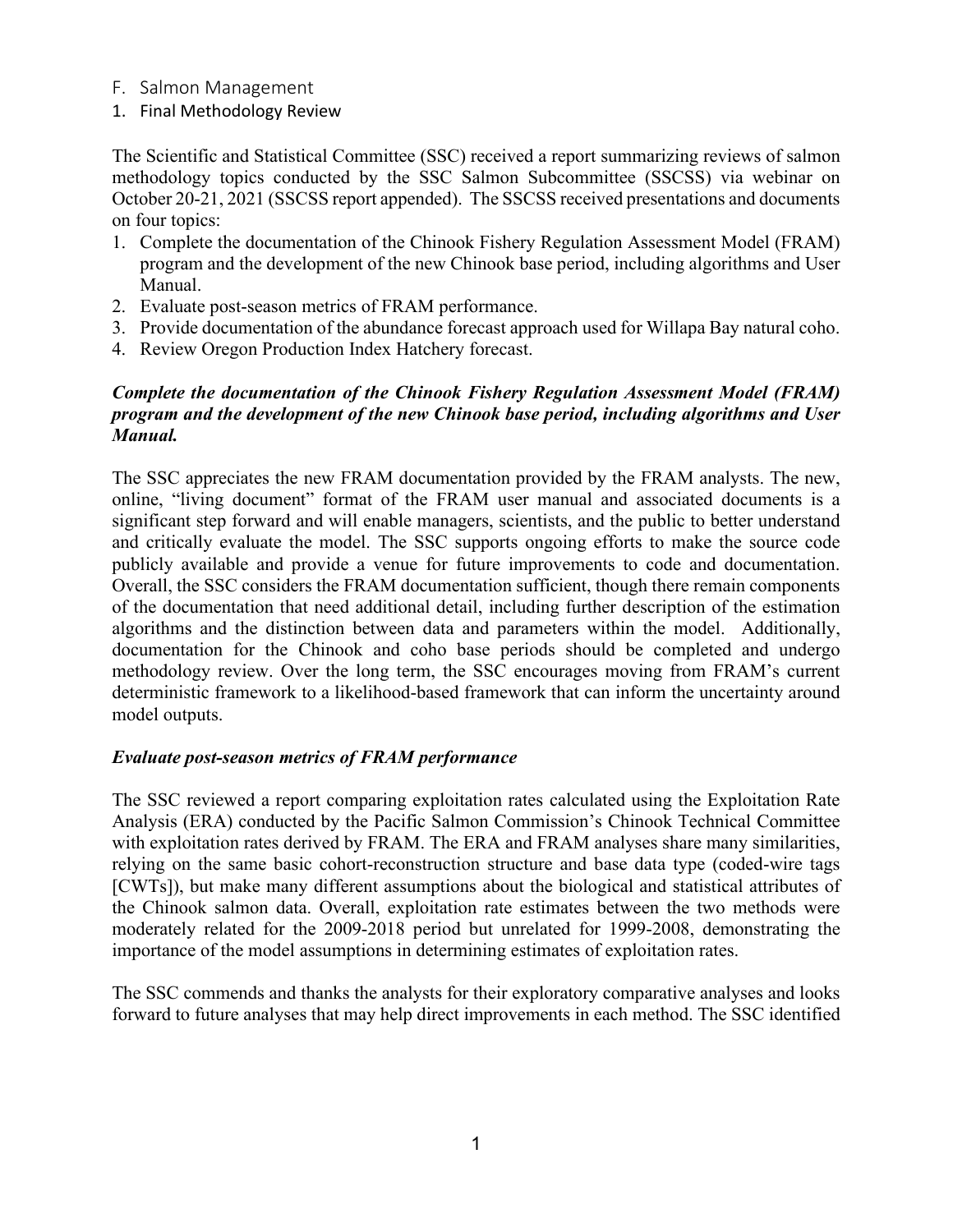four areas in particular that would be productive for improving exploitation rate analyses: 1) Genetic analysis to get CWT-independent estimates of catch by stock, including non-tagged stocks (often the case for wild stocks); 2) analysis of the benefit of updating the base period more often and determining the ideal update time interval; 3) updated analyses that include uncertainty estimates; and 4) pre- and post-season comparison of FRAM fishery impact estimates. The SSC also looks forward to future work aimed at validating model estimates of coho exploitation rates, exploitation rates on unmarked Chinook, and quantifying impacts of mark-selective fisheries.

#### *Provide documentation of the abundance forecast approach used for Willapa Bay natural coho*

During the SSCSS meeting, Dr. Dan Auerbach (Washington Department of Fish and Wildlife; WDFW) and Mr. Thomas Buehrens (WDFW) presented the proposed forecast methodology for natural-origin Willapa Bay coho. The Willapa Bay natural coho forecast is needed to set the annual Acceptable Biological Catch (ABC). The proposed approach is based upon a recent publication (DeFillippo et al. 2021) that developed a spatiotemporal integrated population model for coho management units in Washington state excluding Columbia River coho. The analysts extended and tailored the DeFillippo et al. model to make predictions for Willapa Bay natural coho. The model showed considerable forecast skill and provided uncertainty bounds on predictions. The SSC appreciates the comprehensive analyses presented by the analysts and endorses the forecast method for determining the ABC for Willapa Bay natural coho. The SSC also appreciates the open and reproducible approach to the data and statistical code adopted by the analysts including the publication of publicly accessible data and code repositories on GitHub.

The analysts discussed several possible extensions to their existing model that may be added in the coming years including 1) adding environmental covariates to improve prediction of marine survival and smolt production; 2) adding information from additional proximate coho stocks to the model; and 3) accounting for the contribution of natural-spawning hatchery fish to coho production. The SSC suggests that the addition of such model components generally should not require a full methodology review for use in future forecasts, but the use of any such alternate models should be contingent on the availability of documentation for the proposed model including metrics of forecast skill justifying the use of a new model. The analysts should notify the SSC by the September Council meeting prior to the year in which the forecast is to be used if changes to the Willapa Bay forecast are anticipated, and the appropriate level of further review, if any, can be assessed at that time.

#### *Review Oregon Production Index Hatchery forecast*

During the SSCSS meeting, Mr. Erik Suring (Oregon Department of Fish and Wildlife; ODFW) presented an overview of the Oregon Production Index Hatchery (OPIH) coho forecast methodology. The current model structure and data streams have been in use since 2008 and are now publicly available on a GitHub repository.

The SSC recommends continuing to use the current model structure for forecasting this stock as it is currently the only available forecast model for OPIH. However, there should be a high priority placed on investigating alternative models to compete against the current model. The OPIH forecast is particularly influential for properly modeling fishery impacts to less abundant natural stocks and therefore improved forecast performance for OPIH will likely improve management of many coho stocks.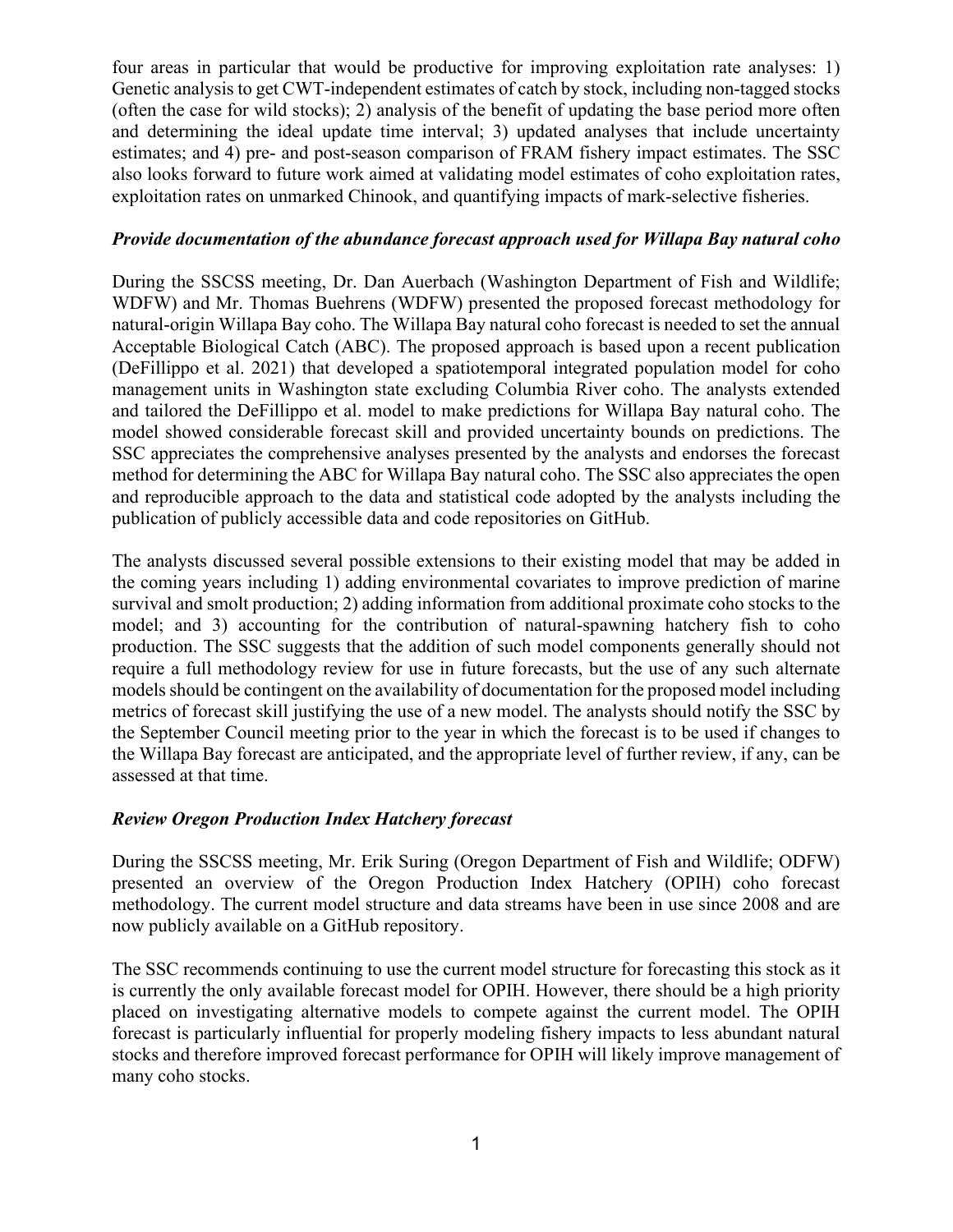In comparison to eight natural coho stocks (those included in Figures III-1a and III-1b of Preseason Report 1), the OPIH forecast performed relatively well – though OPIH is a hatchery stock, not a natural stock. Furthermore, across all stocks considered, a majority of forecasts were biased high, and some forecasts performed more poorly than simply using the previous year's abundance as a forecast. The SSC suggests that there is considerable value in compiling and reporting metrics of forecast performance as a component of Preseason Report 1, to identify forecasts in need of review and improvement.

#### *Additional topics*

Across the topics discussed, the SSC noted the increased use of non-permanent public repositories as a method for sharing code and data. This is an encouraging and commendable step toward transparency and reproducibility. At present, many code and data repositories are maintained on personal accounts that do not have long-term archiving capabilities, making it difficult to ensure data and methods are preserved. The SSC suggests that identifying a centralized platform or method that can be used to archive information used in Pacific Fishery Management Council (PFMC, Council) applications be a priority for development in the near future.

*SSC Notes:*

*There was considerable discussion about the potential for changing the schedule of release of the Pre-I report to allow for more time for SSC review before the current early March deadline. The possibility of the STT providing a draft of Pre-I for SSC review to allow for preliminary review may provide a solution for allowing sufficient review time, at least for estimates and forecasts associated with "major stocks" -- though "major stocks" still need to be identified, as described in the SSCSS report.*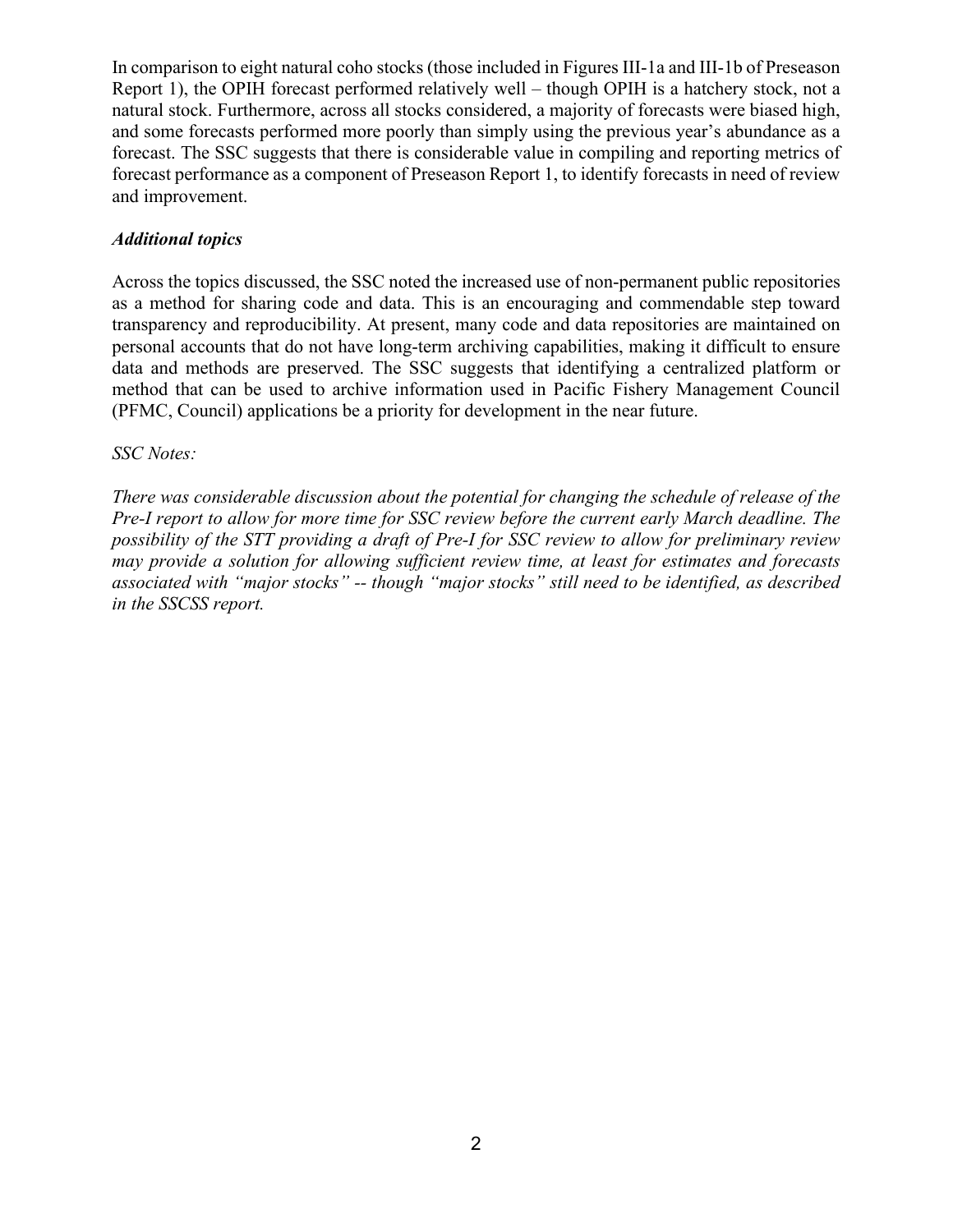#### SCIENTIFIC AND STATISTICAL COMMITTEE'S SALMON SUBCOMMITTEE REPORT ON SALMON MEHODOLOGY REVIEW

#### Pacific Fishery Management Council Via Webinar

October 20 – 21, 2021

The Scientific and Statistical Committee's Salmon Subcommittee (SSCSS) held an online meeting on October 20 and 21, 2021 with the Model Evaluation Workgroup (MEW), and the Salmon Technical Team (STT) to review salmon methodologies and to discuss planning for potential future salmon review topics. We discussed the four topics that were chosen at the September 2021 Council meeting for the methodology review: (1) Documentation of the Chinook Fishery Regulation Assessment Model (FRAM) program, including algorithms and the User Manual; (2) Evaluate post-season metrics of FRAM model performance; (3) Documentation of the abundance forecast approach used for Willapa Bay natural coho; and (4) Review the Oregon Production Index Hatchery coho forecast methodology. In addition, Ms. Angelika Hagen-Breaux (MEW) gave a FRAM tutorial at the end of the first day.

#### **1. Documentation of the Chinook Fishery Regulation Assessment Model (FRAM) program, including algorithms and the User Manual**

Mr. Jeremiah Shrovnal (Washington Department of Fish and Wildlife; WDFW) presented the updated overview portion of the FRAM model documentation. A FRAM User Manual was published previously, but since the documentation was last revised, FRAM has incorporated a number of changes including new algorithms, re-parameterization of the Chinook model base period, and re-coding the model using VisualStudio.Net to work with MS Access databases. The new documentation exists on a website [\(https://framverse.github.io/fram\\_doc/\)](https://framverse.github.io/fram_doc/) with plans for continued updating and the capability to integrate comments from interested model users.

The SSCSS finds the online FRAM user's manual and overview portion of the documentation to be well organized and user friendly and do not require further review. The SSCSS would like opportunities to review technical details such as the specific equations and data processes used in the model in the future. The documentation should clarify the relationship between "data" inputs and fixed "parameters", including additional details on how fixed parameter values are generated. The documentation should also note any exceptions to the documented algorithms that are hard coded into the program. Documentation of the Chinook and Coho base period construction should also be completed and undergo methodology review in the future.

The SSCSS commends the workgroup responsible for creating the documentation. The FRAM user manual and other documentation is a significant step forward and will enable managers, scientists, and the public to better understand and critically evaluate the model. The SSCSS also appreciates the steps that the workgroup has taken to make the source code publicly available and consider comments from interested parties to improve the code and documentation. Over the long term, the SSCSS encourages moving from the current FRAM deterministic projection framework to one that incorporates uncertainty around point estimates and documenting this well.

## **2. Evaluate post-season metrics of FRAM model performance**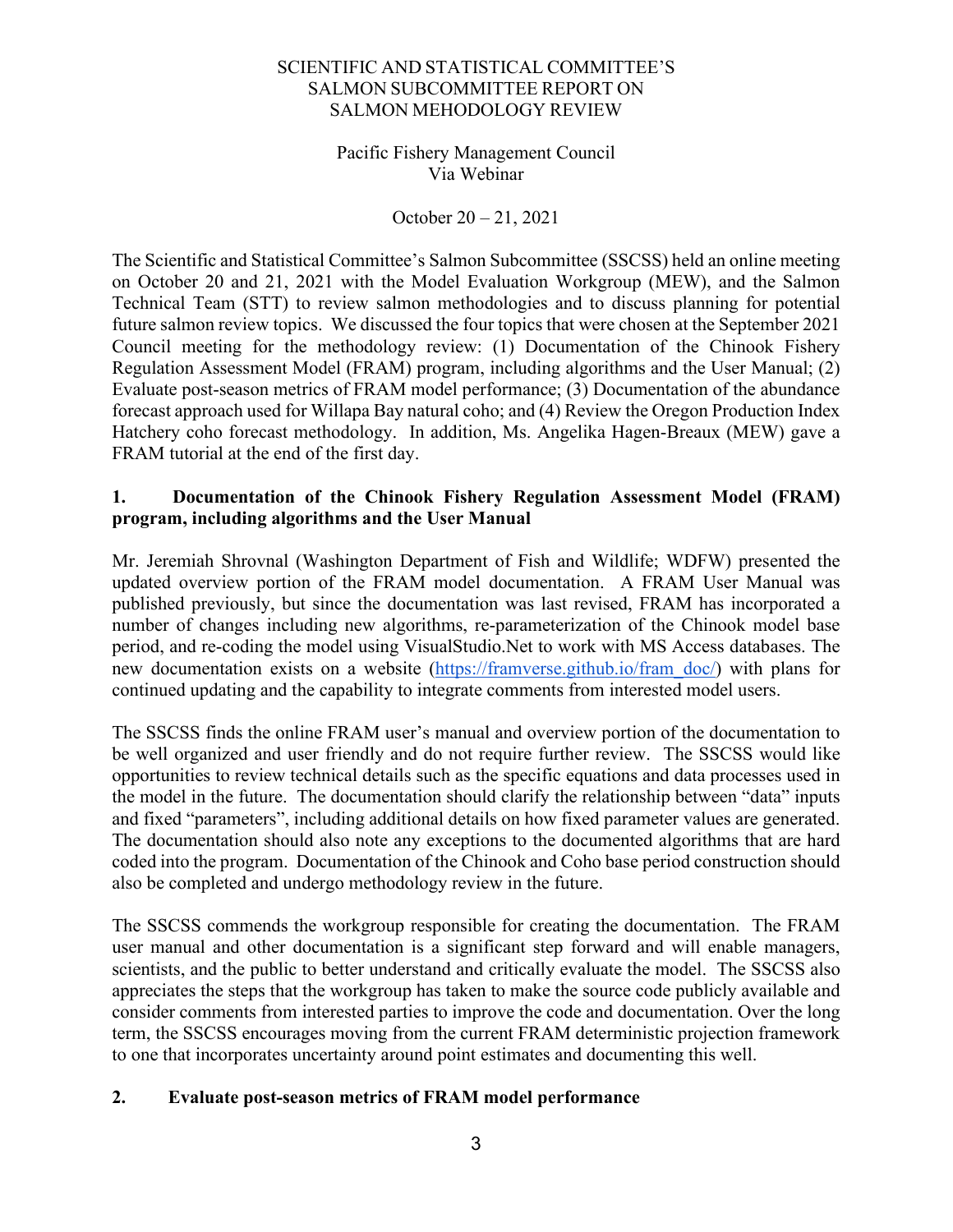Mr. Jon Carey (National Marine Fisheries Service, West Coast Regional Office) presented work on the evaluation of post-season FRAM performance. The evaluation was based upon comparison of FRAM exploitation rate estimates and static maturity rate estimates to those estimated by the Exploitation Rate Analysis (ERA) undertaken by the Chinook Technical Committee, for the years 1999-2018.

While both analyses are based upon data from coded wire tags (CWTs), they are derived independently from each other using markedly different analyses. FRAM is a deterministic single pool, multi-stock model designed to assess the effects of multiple mixed-stock fisheries on individual stocks, uses a base period, currently from 2005-2008, to estimate relative fishing rates of each fishery across stocks, and is used primarily for pre-season predictive analysis, although it can be used post-season as well. ERA is used only for post-season analysis for a calendar year and produces independent estimates for each year and stock.

FRAM and ERA use the same adult natural mortality assumptions and have stock definitions that can be matched up (or nearly so) for 25 of the 39 FRAM Chinook stocks. The time scales they use are not the same, however, with FRAM being run from October to September, in three time steps (although standard FRAM ERs are calculated May to April), and the ERA covering a full calendar year in a single time step. Only marked fish were used in this comparison, as ERA does not currently account for impacts of mark-selective fisheries on unmarked fish. For comparability, age 2 fish were included in the escapement for all ER computations, which is a deviation from standard practice when computing FRAM based ERs.

One would expect FRAM exploitation rate estimates to be less variable across years for each stock than those from ERA due to the constant relative exploitation rate assumption for each fishery within FRAM, along with the expected larger effect of sampling error in single-year datasets. While there was some evidence of this, it was also true that the mean exploitation rate estimate for each stock differed between the two methods. For both methods, the mean exploitation rate was between 0.2 and 0.5 for all stocks except for one outlier, which was close to 0.1 for both methods. For the period 1999-2008, there was no apparent relationship between the average rates for the two methods across stocks when not including that low outlier. For 2009-2018, there was a correlation between the means of the two methods, though, even then, the relationship was not especially tight.

The ERA analyses demonstrated a pattern of decreasing age at maturity (maturity rate for ages 2- 4 increasing across time). In contrast, the maturity rates in FRAM are fixed according to the years used for the base period. This maturity pattern could lead to biases (high or low) outside the base period years. The ERA maturation rate estimates depend on assumed values for adult natural mortality (an assumption shared with FRAM), and variation in maturation rates (and/or exploitation rates) could be confounded with changes in natural mortality.

The SSCSS would like to emphasize the importance of adequate CWT tagging and recovery efforts to support both methods.

The SSCSS commends and thanks the authors for their comprehensive analyses and looks forward to seeing future analyses to help direct improvements in each method. These might include: (1) Genetic analysis to get CWT-independent estimates of catch by stock, including non-tagged stocks (often the case for wild stocks); (2) analysis of the benefit of updating the base period more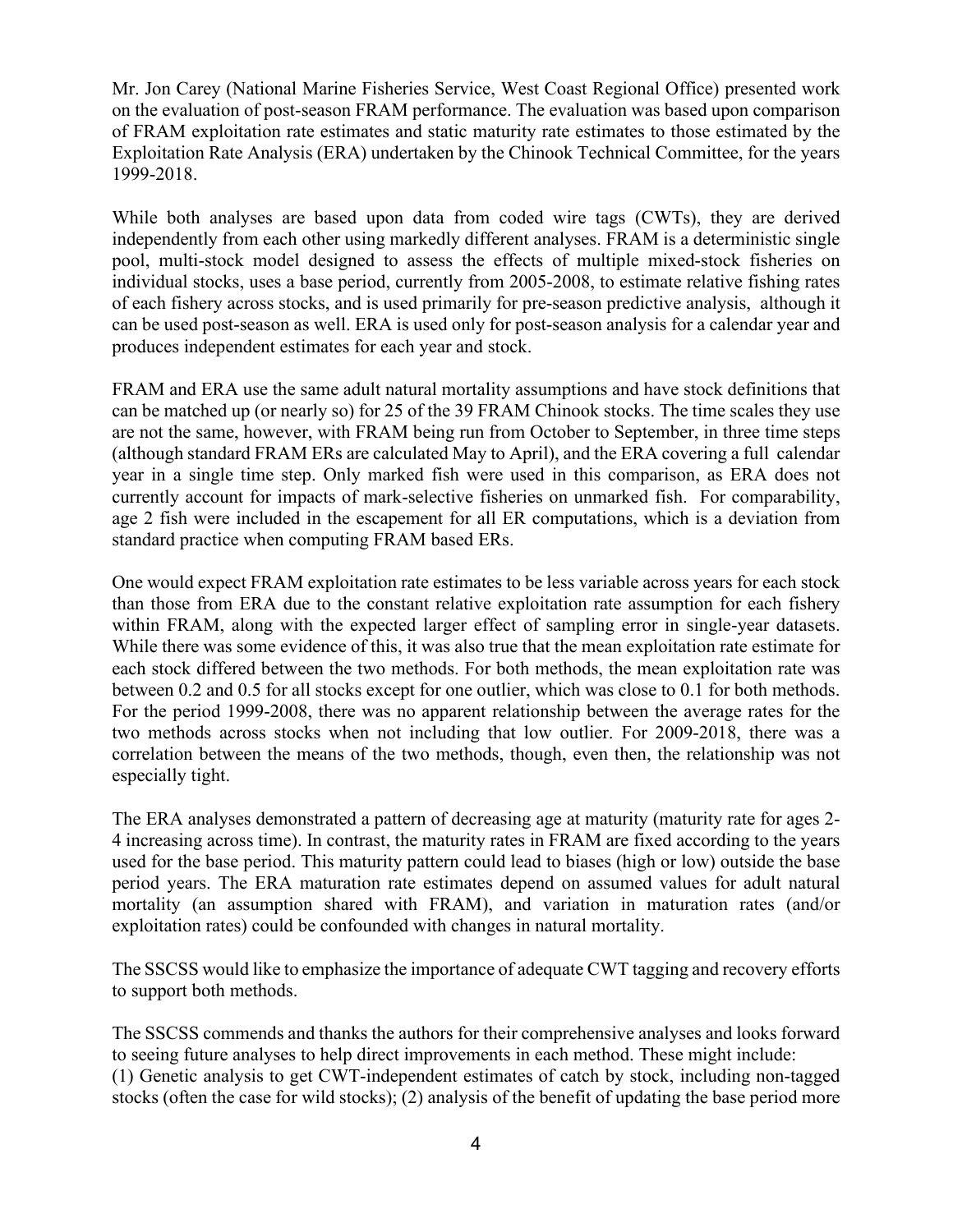often and determining the ideal update time interval; (3) updated analyses that include uncertainty estimates; and (4) pre- and post-season comparison of FRAM fishery impact estimates.

#### **3. Documentation of the abundance forecast approach used for Willapa Bay natural coho**

Dr. Dan Auerbach (WDFW) and Mr. Thomas Buehrens (WDFW) presented the proposed forecast methodology for natural-origin Willapa Bay. The Willapa Bay natural coho forecast is needed to set the annual Acceptable Biological Catch (ABC). The data, statistical approach, and model evaluation framework in the proposed methodology to forecast Willapa Bay natural coho are all substantial departures from previous analyses. Since full documentation for the previous approach(s) is not available, it is not possible to detail all the differences from the previous methods that were used to make forecasts.

The proposed approach is based upon a recent publication (DeFillippo et al. 2021) that developed a spatiotemporal integrated population model (ST-IPM) for all coho management units in Washington state except Columbia River coho. This state-space model integrates smolt, escapement, harvest, and coded wire tag (CWT) data from 36 coho salmon management units in Washington, including Willapa Bay, to estimate Beverton-Holt stock-recruitment relationships for each coho stock. The hierarchical structure of the model allows for information about stock productivity and marine survival to be shared spatially.

The proposed method builds off DeFillippo et al. (2021) in three ways. First, they updated the data to include information from 34 management units beginning in 1998, including use of marine survival data through 2018, smolt trapping through 2020, and harvest rate estimates from the Coho Technical Committee FRAM model runs through 2019. Second, they developed two parallel models in a Bayesian framework, a ST-IPM and a lag-one autoregressive (AR1) model for the time series. Third, they constructed a structure for evaluating forecast performance using one-step ahead evaluation methods and a range of forecast performance metrics. Due to the lag in data becoming available for use in forecasting, they investigated forecast skill using only data collected three years before the forecast year (lag-3, a conservative scenario), and data lags of two years (lag-2, an intermediate scenario) and one year (lag-1, an aspirational scenario).

The proposed methods (ST-IPM and AR1) improved the performance of forecasts of pre-fishery ocean abundance relative to the forecasts previously used and a forecast based upon a simple trailing mean. Forecasts that included more recent data (i.e., lag-one) outperformed forecasts without recent data (lag-three). The analysts noted that all forecast methods considered were relatively imprecise. The new methods provide estimates of forecast uncertainty, which were not available using the previous methods.

The SSCSS and analysts agree that there are several future avenues of research worth investigating to improve forecast skill. Three specific areas were discussed by the SSCSS: 1) adding environmental covariates to improve prediction of marine survival and smolt production; 2) adding information from lower Columbia River coho stocks to gain information from proximate populations; and 3) explicitly accounting for the contribution of natural-spawning hatchery fish to coho production. The SSCSS suggests that the addition of such model components generally should not require a full methodology review for use in future forecasts, but the use of any such alternate models is contingent on the availability of documentation for the proposed model including metrics of forecast skill justifying the use of a new model. The analysts should notify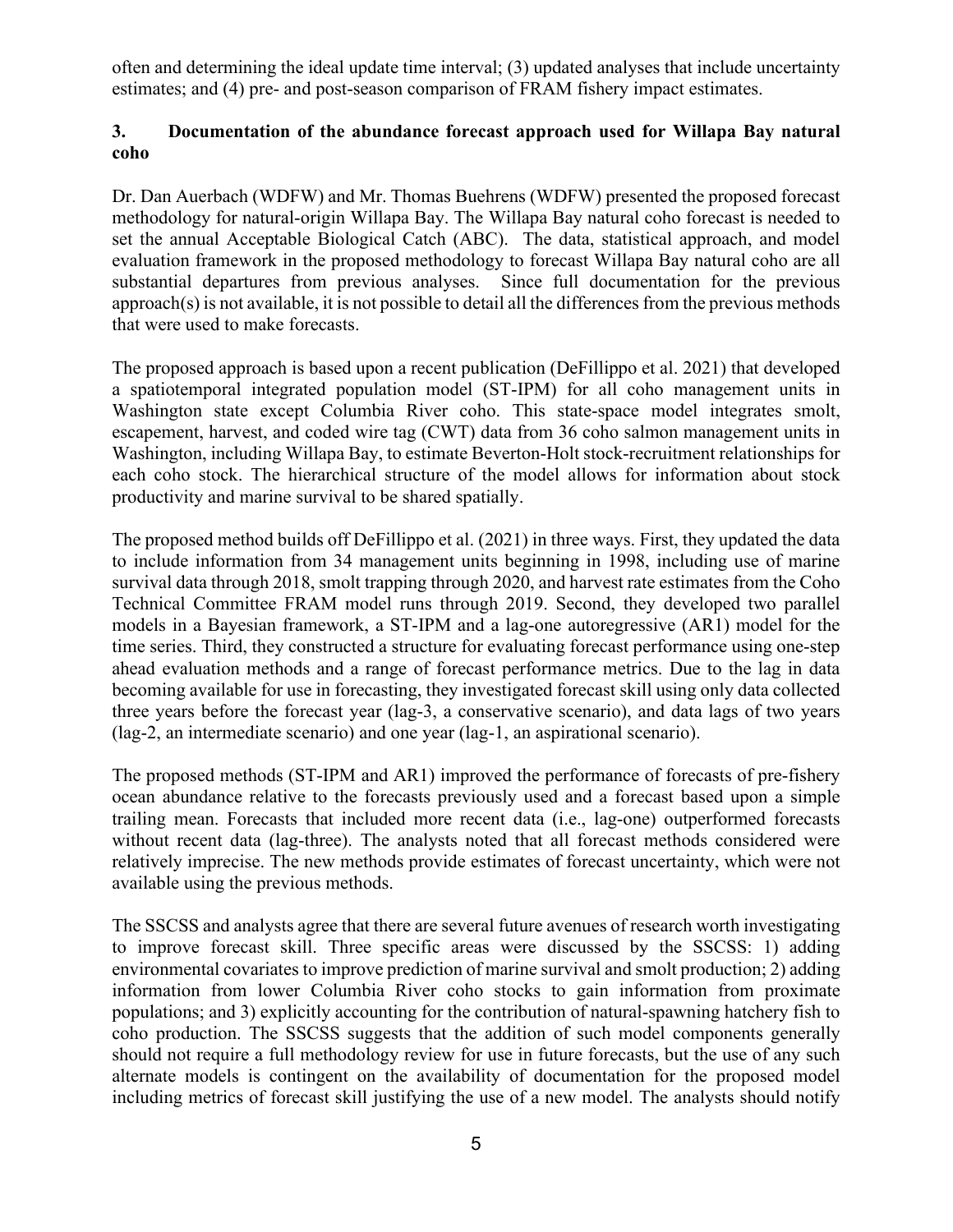the SSC by the September Council meeting prior to the year in which the forecast is to be used if changes to the Willapa Bay forecast are anticipated, and the need for, and appropriate level of further review can be assessed at that time.

The SSCSS appreciates the comprehensive analyses presented by the analysts and endorses the forecast method for determining the ABC for Willapa Bay natural coho. The SSCSS endorses using the single model with the highest forecast skill as measured by median symmetric accuracy (MSA) or mean absolute scale error (MASE) or using an ensemble of the ST-IPM and AR1 models with model weights determined by forecast skill. The SSCSS also appreciates the open and reproducible approach to the data and statistical code adopted by the analysts including the publication of publicly accessible data and code repositories on GitHub.

## **4. Review the Oregon Production Index Hatchery coho forecast methodology**

Mr. Erik Suring (Oregon Department of Fish and Wildlife; ODFW) presented an overview of the Oregon Production Index Hatchery (OPIH) coho forecast methodology. The current model structure and data streams have been in use since 2008 and are now publicly available at [https://github.com/ErikSuring/OPIH\\_Evaluation.](https://github.com/ErikSuring/OPIH_Evaluation)

The forecast model is a multiple linear regression that uses total jack (age-2 adult coho) returns to all OPIH facilities and a delayed smolt release ratio to predict total adult abundance from all OPIH facilities. To explore model performance through time, this model was fit to data from 1970-2020 in 30-year blocks (i.e., 1970-1999, 1971-2000, etc.) and showed a trend of better fits for early blocks than for latter blocks. Relative long-term model performance for the OPIH forecast was comparable to or better than a select group of natural coho forecasts. OPIH coho is a large stock and consequently, OPIH forecast error may be more meaningful for Council management.

The SSCSC appreciates the work that went into documenting the methodology and providing public access to the data used to parameterize the OPIH coho forecast. The SSCSC recommends continuing to use the current model structure for forecasting this stock. However, there should be a high priority to investigate other models that may perform better and to examine various performance metrics and model selection criteria that would inform the choice of a model that best fits the data and shows the least bias. A forecast for OPIH that performs well is important because its forecasted abundance is influential for properly modeling fishery impacts to less abundant natural stocks.

# **5. Future Workload and Meeting Planning**

The SSCSS and the STT had a discussion about future meeting and workload planning, with specific attention to the three major recommendations outlined in the SSCSS's June 2021 report [\(https://www.pcouncil.org/documents/2021/06/c-10-a-supplemental-ssc-report-1.pdf/\)](https://www.pcouncil.org/documents/2021/06/c-10-a-supplemental-ssc-report-1.pdf/). A summary of the recommendations of the SSC and the major discussion points are below, under the appropriate items. The SSCSS looks forward to working more with the STT on these issues in the future.

**1. Clarify the definition of "major stocks." COP 15 provides details on the process for conducting salmon methodology reviews and states that "forecasting methods for major PFMC stocks" is an issue that could merit a full review but does not define "major". The SSC proposes that the Council explicitly define which stocks are 'major".**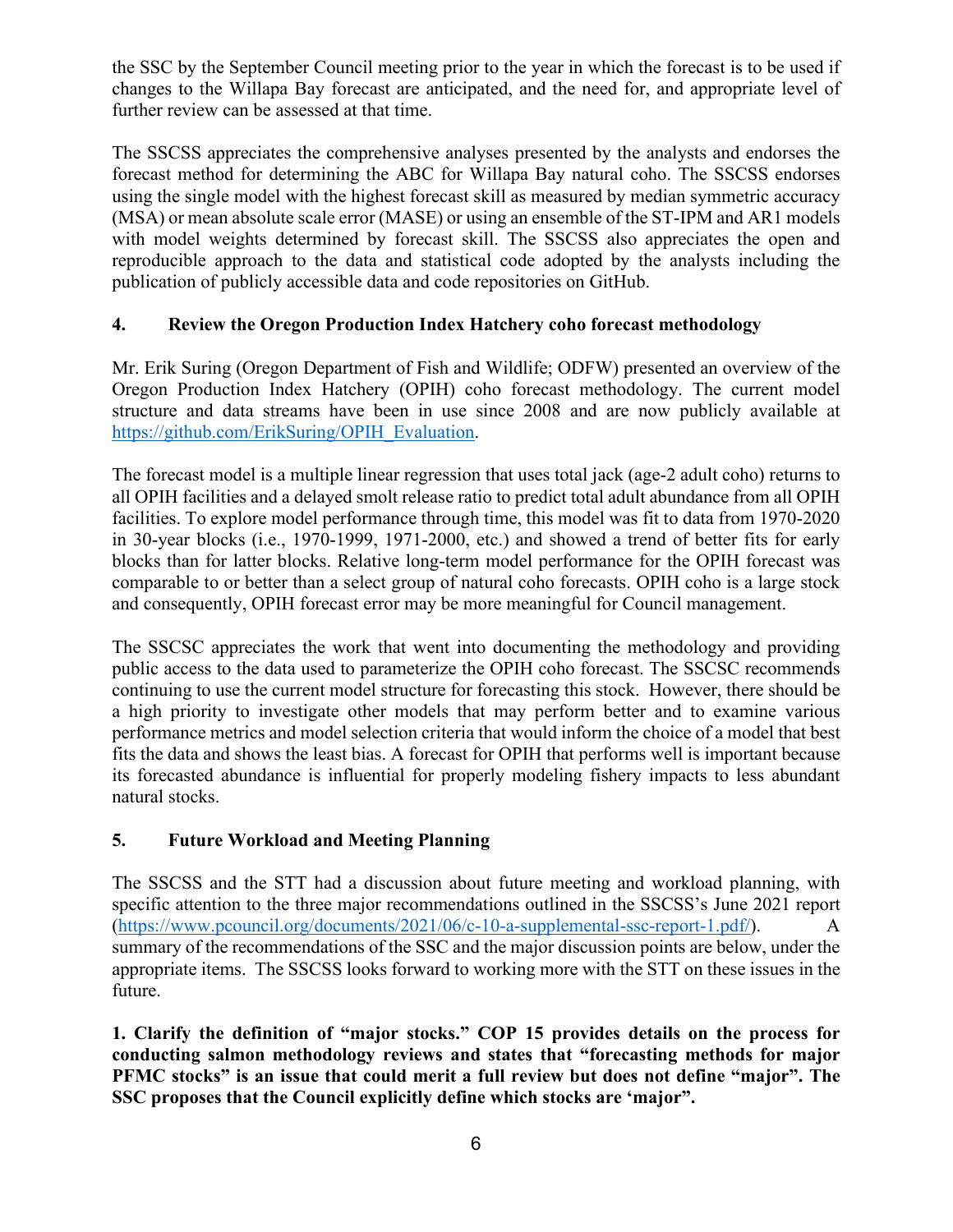The SSCSS and STT agreed that Council guidance is necessary for any of the advisory bodies to move forward on establishing a definition for "major stocks" and how those major stocks relate to the "target stocks" in Tables 1-1, 1-2, and 1-3 of the Salmon Fishery Management Plan (FMP). The SSCSS previously suggested that "major stocks" be defined as those salmon stocks for which the PFMC specifies ABCs ( Sacramento River Fall Chinook, Klamath River Fall Chinook, and Willapa Bay natural coho), all Chinook and coho stocks considered a fishery target stock in Tables 1-1 and 1-2 of the FMP, and all stocks with harvest control rules. The SSCSS is willing to help staff a working group to develop a definition of major stocks, which could include criteria like abundance, importance to Council fisheries, closely related stocks, and conservation concerns.

#### **2. Establish a database that describes the forecast methodology used for each "major" stock, when that method was adopted, and when it was last reviewed. Ideally the history of all forecast methods and reviews for each stock would be included. The performance of the forecast should be evaluated and reported on each year in Pre-1 and in the database.**

The SSCSS and the STT agree that this database would be helpful in the long term, but that in the short term populating the database with historical information on forecast methodology and performance may be time-consuming. The SSCSS recommends as a first step that a repository be established with the documentation of all currently used forecast methodologies, along with a way to track when changes are made to these methodologies going forward and document the reviews of these changes when reviews are performed. As time permits, information on past methodologies and performance metrics could be added. The SSCSS also recommends that the STT add one or more summary metrics of forecast performance and bias to the records of annual forecast performance already present in Preseason I Report (i.e., Tables II-4, II-8, II-9, III-1, III-3, and III-4; and/or the values presented in Figures II-4 and III-1). A number of metrics were discussed during other items at this Methodology Review which would be a helpful starting point for consideration.

#### **3. Establish a process that outlines how and when reference points and conservation objectives are reviewed and updated as appropriate.**

The SSCSS notes that in some of the FMP language and COP 15, it appears that there was an intention for reference points and conservation objectives to be periodically reviewed and updated as appropriate, but no firm process or timeline was established for doing so. To make it easier for the Council and other interested parties to see the rationale for the current values and when they were last reviewed the SSCSS recommends compiling all current documentation in a publicly accessible place and noting the year that the current analysis was developed. The current values are available in Table A-1 of Preseason Report 1 and citations are available in Table 3-1 of the FMP, but in many cases the cited documents are not publicly available. In some cases, the documentation cites previous work, so the date of the documentation is not always reflective of the age of the analysis. The SSCSS notes that for reference points and conservation objectives that are identified as possibly needing review or updating, the ideal first step would be for analysts from the relevant management agencies and/or other parties as necessary to develop reference points/conservation objectives using modern methodologies and updated data. This would allow for a review of alternatives that could lead to an adoption of a new objective(s)/reference point(s) or provide evidence that the current value(s) are still valid. These analyses could then be reviewed by the SSCSS and other advisory bodies and used by the Council for consideration to retain or change the reference points/conservation objectives.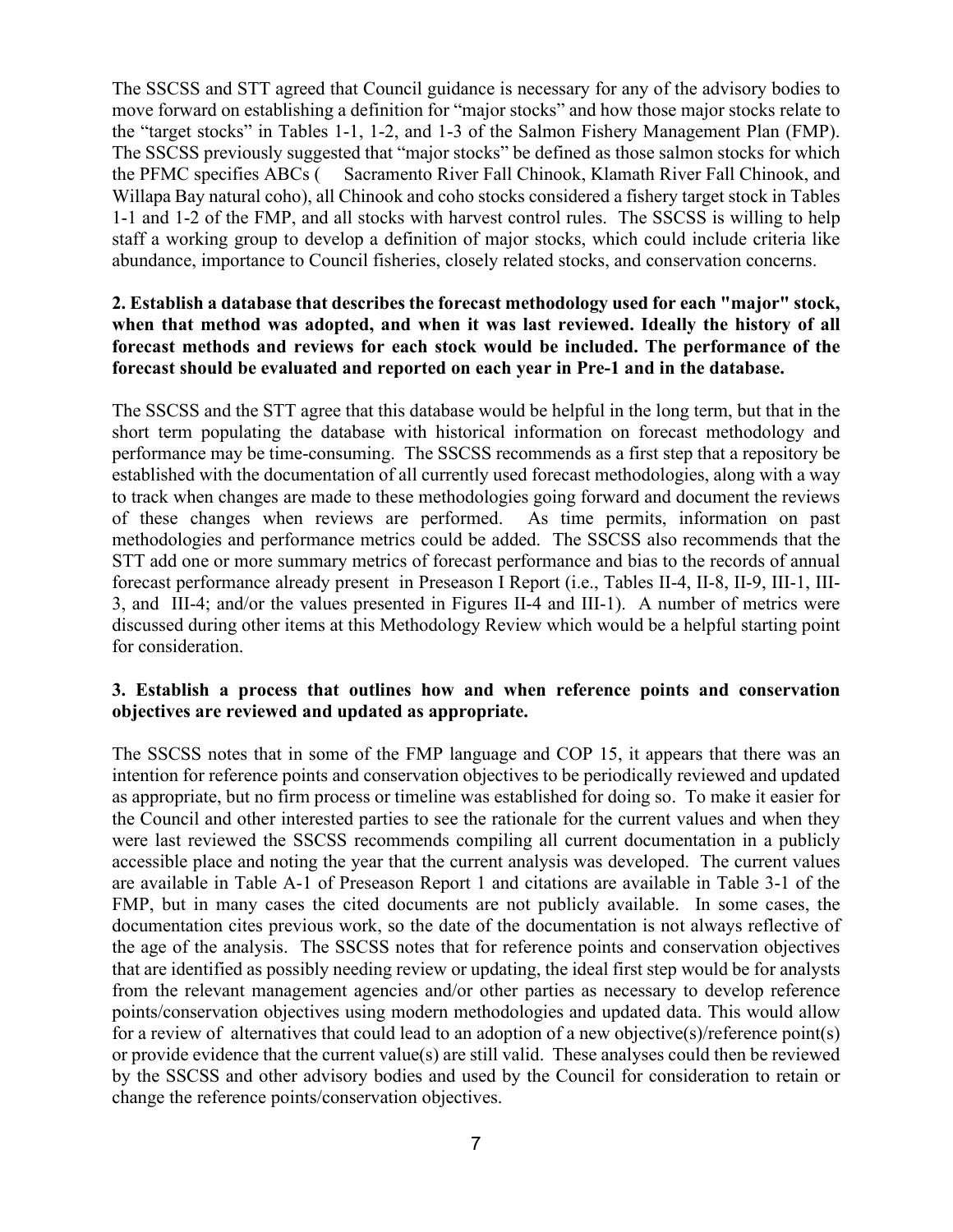#### *SSCSS Notes:*

*Documentation of the Chinook Fishery Regulation Assessment Model (FRAM) program, including algorithms and the User Manual*

*Co-authors of the documentation are jointly responsible for the FRAM documentation web site. It is unclear who will be responsible in the future. Possibly the MEW.* 

*The documentation could provide some information on where specific pre-season abundance forecasts come from. Perhaps explain when and why forecast methods change, and/or why forecasts are typically developed as terminal run sizes despite needing a pre-fishing abundance estimate from which to model the effects of fishing. These forecasts are developed external to FRAM, however, so FRAM documentation may not be the best place to capture this.*

*Additional documentation review discussion:*

#### *Model algorithm*

*Additional documentation of "exceptions" that are hard coded versus flexible inputs* 

*How do you fill in missing CWT/auxiliary CWT files info and are/will these be publicly available? Lay out all algorithms in equation form with documentation. For example, Appendix Table 10? How do algorithms interface with data versus fixed parameters?*

*Section 4.2, equation (1),(2),(3). E.g., is StockScaler estimated or is it data? In fact, it could be either - sometimes it is input by a biologist, sometimes estimated from data. These situations need to be clearly documented.*

*Procedures for documenting and archiving (at PFMC or elsewhere) model runs and inputs Base period documentation*

*How is model stock proportion calculated? Is it only calculated during the base period development? Are there cases where externally calculated MSPs are used in FRAM runs?*

*Details on what are the data and what manipulations are conducted on the data before they get used.*

*More details on how CWT data are used*

*Evaluate post-season metrics of FRAM performance*

*Not all escapement is comparable between ERA and FRAM.*

*A similar analysis should be conducted for Coho based on contemporary patterns of CWT recoveries where possible.*

*How much difference does including age 2 in escapements make – FRAM usually doesn't – would that make a difference for overfished determination, for example? In particular, is there a mismatch between what was used to determine MFMTs and what FRAM and ERA actually include?* 

*8 of 10 Puget Sound stocks had higher values from ERA than from FRAM.*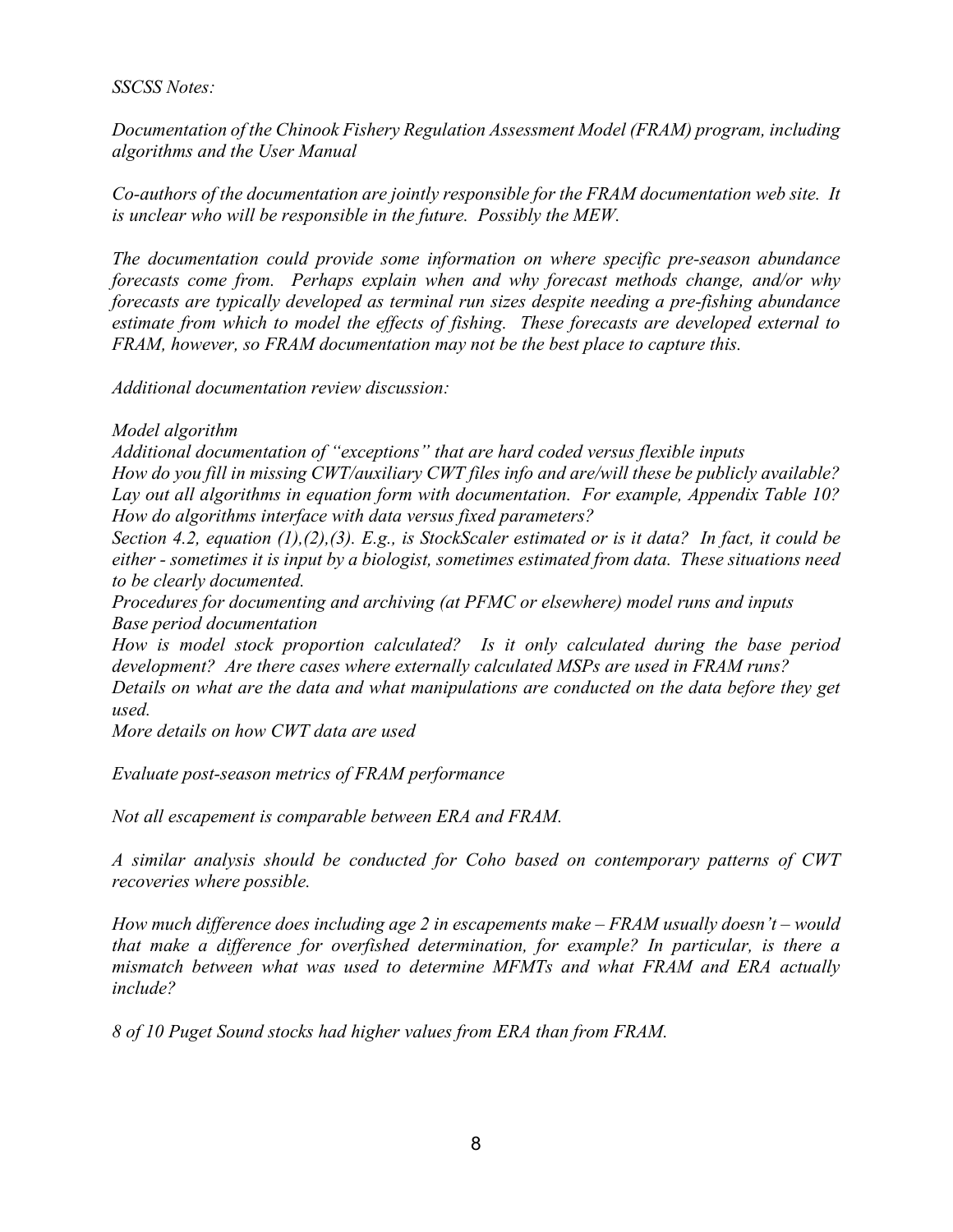*How much catch and escapement and how much variability in Oct-Dec (the months that are different across methods)? One fishery in Alaska, some sport fisheries in Puget Sound – not sure (no response about escapement).*

*SRKW analysis based on constant maturation rate – may be off, but also mortality of Chinook may change view of maturation, so relative impact of SRKW over time can affect it.*

*Individual stock case studies were undertaken to uncover differences that might explain the differing results from FRAM and ERA for selected stocks with the largest differences in estimated ERs. For West Coast Vancouver Island and Nooksack Samish Fall stocks, there were differences in treatment of near-terminal or in-river fisheries across the two methods, and when made consistent there was some degree of narrowing of differences in average exploitation estimates.* 

*We don't know the uncertainty of the estimates from either model.*

*Future considerations -*

*Comparing these two things both based on CWT when not clear either is correct, not sure what we are getting – lots of variability, within (across years) and across stocks in relationship – should we consider: Genetic analysis to get independent estimate of catch by stock Preliminary info in Chinook Technical Team's analysis Some genetic info used in some stock proportions in base period Consider FRAM without constant maturity (i.e., would these be closer if had same maturity). Angelika looked into this, and said it didn't make much different*

*Update base period more often (how quickly do they become "stale")*

*Documentation of the abundance forecast approach used for Willapa Bay natural coho*

*There was considerable discussion about how to provide flexibility to the analysts without providing a blanket endorsement for all potential changes to models.* 

*There was concern expressed about operational questions for Willapa Bay because the forecast is in terms of natural origin returns but there are hatchery contributions to the natural area returns that are currently unaccounted for.*

*The analysts introduced methods around stack-weighting as a method to construct ensembles. This topic deserves further consideration in the future*

*Review the Oregon Production Index Hatchery coho forecast methodology*

*The SSCSC appreciated posting this model and the data used to a GitHub account but noted that hosting this and other material on personal GitHub accounts may need to be reevaluated.*

*Comparisons of hatchery forecasts and natural forecasts as well as large aggregates versus small populations have different consequences to management.*

*Identification of jacks and adults based on a size criteria could change over time or in response to environmental perturbations. Table 1 states jack returns were corrected for small adults however methods to do so were not given.*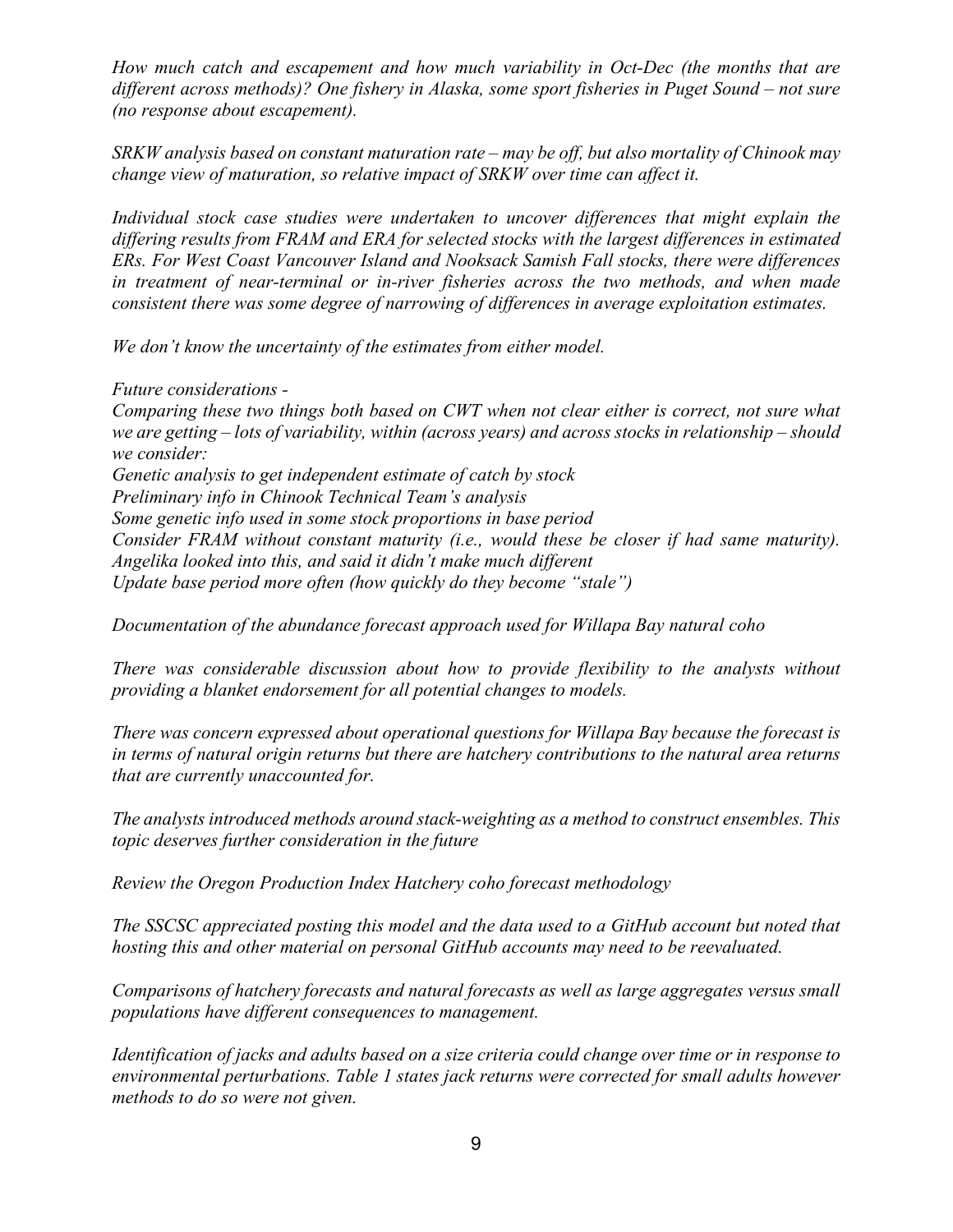*A number of alternative models could be explored that may increase performance and reduce bias such as truncated data series/moving window or a Kalman filter.*

*Forecast performance, including measures of bias, should be examined further for the OPIH forecast, perhaps with respect to other hatchery forecasts and more local natural forecasts.*

*Future Workload and Meeting Planning* 

## *Item 1*

*Advisory bodies that may want to be involved in workgroup/definition of "major stocks" include the STT, SAS, SSCSS.* 

*STT and SSCSS agreed that it is worth clarifying the definition of major stock, and target stock, and maybe those could be the same things? Why are similarly distributed stocks (similar spatial distributions) not always classified as the same? How can a mixed stock fishery that targets one not also be targeting the other? Who gets to decide what are the major stocks—science choice, Council choice, NMFS Region choice, hybrid?*

*Mike O (STT)--Council needs to decide if it is worth the time of their advisory bodies. And this may rise to level of needing a new amendment.*

*It was proposed that "major" stocks might only be ABC stocks and currently overfished stocks. However, we don't really want to only pay attention to stocks at low abundance—worry about some stocks only getting attention when in trouble, not a warning sign when they are headed that way, could lead to being caught flat-footed and forced into reactive management.* 

#### *Item 2*

*Going back in time it will be hard but should be easy going forward. Important to know the history of forecasts if we are using the performance metrics. Also, will make it easier to review Pre-I.* 

*Having this information summarized would be helpful for onboarding/orienting new STT members.*

*May need to have workshop about what summary statistic(s) to use, or this could be left to STT discretion, with possible further discussion when a Pre-1 report containing these metrics is first reviewed.* 

*Do we need to wait for major stock definitions? We already know ABC stocks are major, so could start there.* 

#### *Item 3*

*Some reference points/conservation objectives are based on recent work, some based on very old (decades old) work. Don't want to be revisiting them all the time but seems like FMP authors had the idea some review should take place periodically. What happens if we review something, and don't think the science supports it, and there is nothing else to do but use it? Will a review process maybe prevent getting into that situation? Is being proactive better than the status quo of not examining?*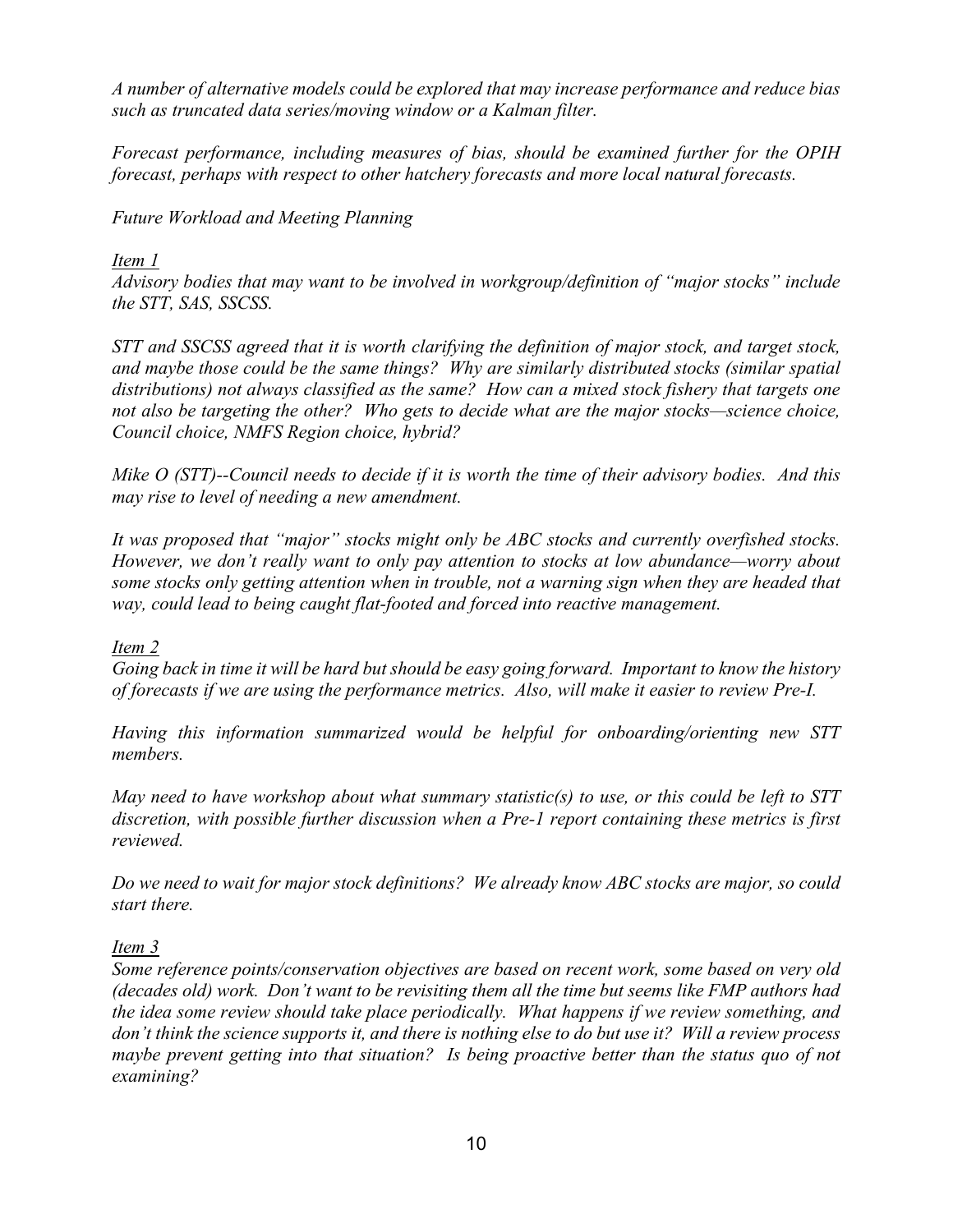*Strawman proposed but rejected in favor of "easing" into this issue: Should at least look at reference points/conservation objectives for "major" stocks, and maybe starting with the oldest.* 

*Review of Sacramento and Klamath Fall conservation objectives both shaded (i.e., tentative, subject to rescheduling) on September 2021 Council Planning document. https://www.pcouncil.org/documents/2021/09/e-7-supplemental-attachment-3-pacific-councilworkload-planning-preliminary-year-at-a-glance-summary-v-09-14-2021.pdf/)* 

*Need to have a better idea of what conservation objective is supposed to achieve—is that stockspecific? The FMP states that "conservation objectives for natural stocks may (1) be based on estimates for achieving MSY or an MSY proxy, or (2) represent special data gathering or rebuilding strategies to approach MSY and to eventually develop MSY objectives", but the basis for some current conservation objectives does not seem linked to MSY nor to a clear "rebuilding" or data gathering plan that would facilitate a clear link to MSY.*

*Table 3-1 of the FMP provides a table of all these reference points and conservation objectives and citations for the reports the reference points and objectives are based on and could sorted from oldest to youngest supporting documentation. Need buy-in from managers. Sometimes hard to tell how old the underlying analyses are from publication date alone, because some of the references just refer to previous works or use old (even at the time) data.* 

*Is it possible to come up with scorecard (age, importance to fisheries, economic importance, etc.) to prioritize? Could be analogies to the groundfish stock assessment prioritization process.* 

*Catch22: do we review and find something unacceptable but have no alternative, or do we make an alternative regardless to compare to old science, in case old thing is unacceptable? By analogy with Groundfish, if something rises to top of the prioritization list, we typically do a new assessment, even though there is no guarantee that the new assessment will be endorsed, nor that it will yield a substantially different result than simply projecting from the old assessment (which is the default fallback if the new assessment is rejected). This catch 22 applies to review of conservation objectives and reference points as well as review of forecasts.*

*There may also be an issue that the FMP table 3-1 MSY not be fully up to date in reflecting changes that were made without amending the FMP, which I think is within bounds and may well have happened. Hopefully Table A-1 in Pre-1 is fully up to date, unfortunately while there are author/date citations in the Pre-1 table, there is no bibliography.*

- E. Groundfish Management, Continued
- 3. Harvest Specifications for 2023-2024 Including Final Overfishing Limits and Acceptable Biological Catches

The Scientific and Statistical Committee (SSC) reviewed the 2023 and 2024 groundfish harvest specifications under default harvest control rules [\(Agenda Item E.3, Attachment 1\)](https://www.pcouncil.org/documents/2021/10/e-3-attachment-1-2023-and-2024-groundfish-harvest-specifications-under-default-harvest-control-rules.pdf/) and made some corrections. The harvest specifications for Oregon quillback rockfish have changed from those previously reviewed due to an assumed lower catch in 2022, as the Oregon Department of Fish and Wildlife will be implementing non-retention regulations. Catch-only projections for black rockfish [\(Agenda Item E.3, Attachment 3\)](https://www.pcouncil.org/documents/2021/10/attachment-3-catch-only-projections-for-black-rockfish-sebastes-melanops-off-oregon-in-2021.pdf/) were presented for two scenarios that differed according to the timeframe for which acceptable biological catches/annual catch limits (ACLs) of 512 metric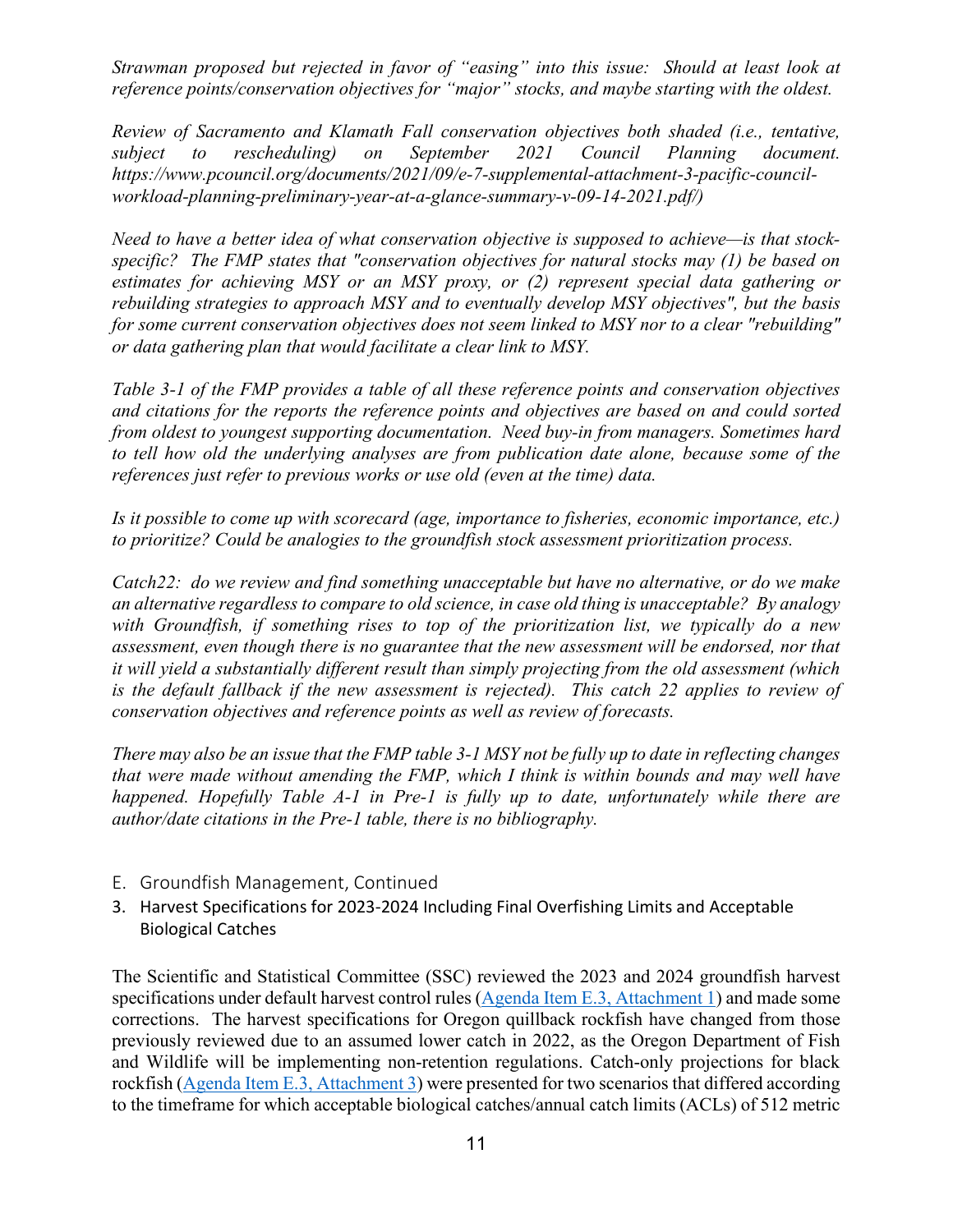tons (mt) were assumed (2021-2022 vs 2021-2024). For both scenarios previously assumed catch projections for 2019 and 2020 were replaced with the lower observed catches for those years. Additional harvest specifications for lingcod, sablefish, spiny dogfish, and vermilion/sunset rockfishes were reviewed [\(Agenda Item E.3, Attachment 4\)](https://www.pcouncil.org/documents/2021/10/e-3-attachment-4-harvest-specification-projections-for-select-west-coast-groundfish-stocks-under-alternative-harvest-control-rules-for-2023-and-beyond.pdf/). The SSC noted that a category 2 designation for vermilion and sunset rockfishes for the Northern California model was incorrectly used in this projection as well as in [Agenda Item E.3.a, GMT Report 1.](https://www.pcouncil.org/documents/2021/11/e-3-a-gmt-report-1-groundfish-management-team-report-on-biennial-harvest-specifications-for-2023-24-including-overfishing-limits-and-acceptable-biological-catches.pdf/) These projections will be updated to reflect the category 1 designation assigned and corrected in the PacFIN database. The California quillback rockfish projections were updated to reflect the 40-10 harvest control rule.

The SSC endorses the catch specifications now that the suggested corrections have been made (a supplemental revised Attachment 1 is anticipated). In addition, the SSC endorses the alternative projections in Attachments 3 and 4 except for those in Table 6 Attachment 4 (projections for Northern California vermilion/sunset rockfish).

Dr. Brian Langseth (Northwest Fisheries Science Center) provided the SSC with an update to a presentation from a Groundfish Subcommittee (GFSC) meeting held via webinar on September 29-30, 2021 that focused on available information to determine stock management delineation for copper and quillback rockfish off the U.S. West Coast. The new information was primarily related to quillback rockfish, which was found to differ very little from that for copper rockfish. In general, adult quillback rockfish exhibit limited observed movements with high site fidelity. There is little understanding of larval dispersal patterns for these species, which is likely the mechanism by which mixing would occur given evidence for limited adult movement. However, minimal genetic variation between Washington and Alaska has been observed, which suggests the potential for broad scale larval dispersal. The only notable genetic differences observed occur between Puget Sound and coastal regions. Estimated recruitment deviations for quillback rockfish showed some unquantified degree of spatial coherence. However, this alone does not necessarily imply connectivity during the larval stage as broad scale environmental forcing could be responsible.

The SSC had extensive discussions about when to aggregate assessments across stock delineation boundaries for status determination. During these discussions, at least three tiers of information to consider were evaluated. The highest tier is a genetic difference among meaningful markers which has not been demonstrated for quillback or copper rockfish. The next highest tier of information is exchange or movement of adults, followed by larval dispersal between areas. For both copper and quillback rockfish, adults exhibit high site fidelity and the magnitude of larval dispersal is uncertain. The lowest tier of information the SSC discussed was demographic differences such as size at age. The available data for these species do not suggest strong coast-wide differences in size at age. There appears to be differences in selectivity patterns between commercial and recreational fleets that is stronger than selectivity patterns between states.

The SSC recommends for quillback rockfish that three separate stock areas be maintained for status determination: California, Oregon, and Washington. For copper rockfish, the SSC recommends a reduction to two stock areas: pooling the biomass estimates from Southern and Northern California assessments to determine status in California and pooling the biomass estimates from the Oregon and Washington assessments for a northern area status determination. For sunset/vermilion rockfish, separate stock areas should be assumed for status determination for the Southern and Northern California assessments because of the presence of sunset rockfish primarily south of Point Conception. The Oregon and Washington assessments should be combined into a single stock area because of the lack of population structure within vermilion rockfish at the northern extent of its range. The SSC notes there is considerable uncertainty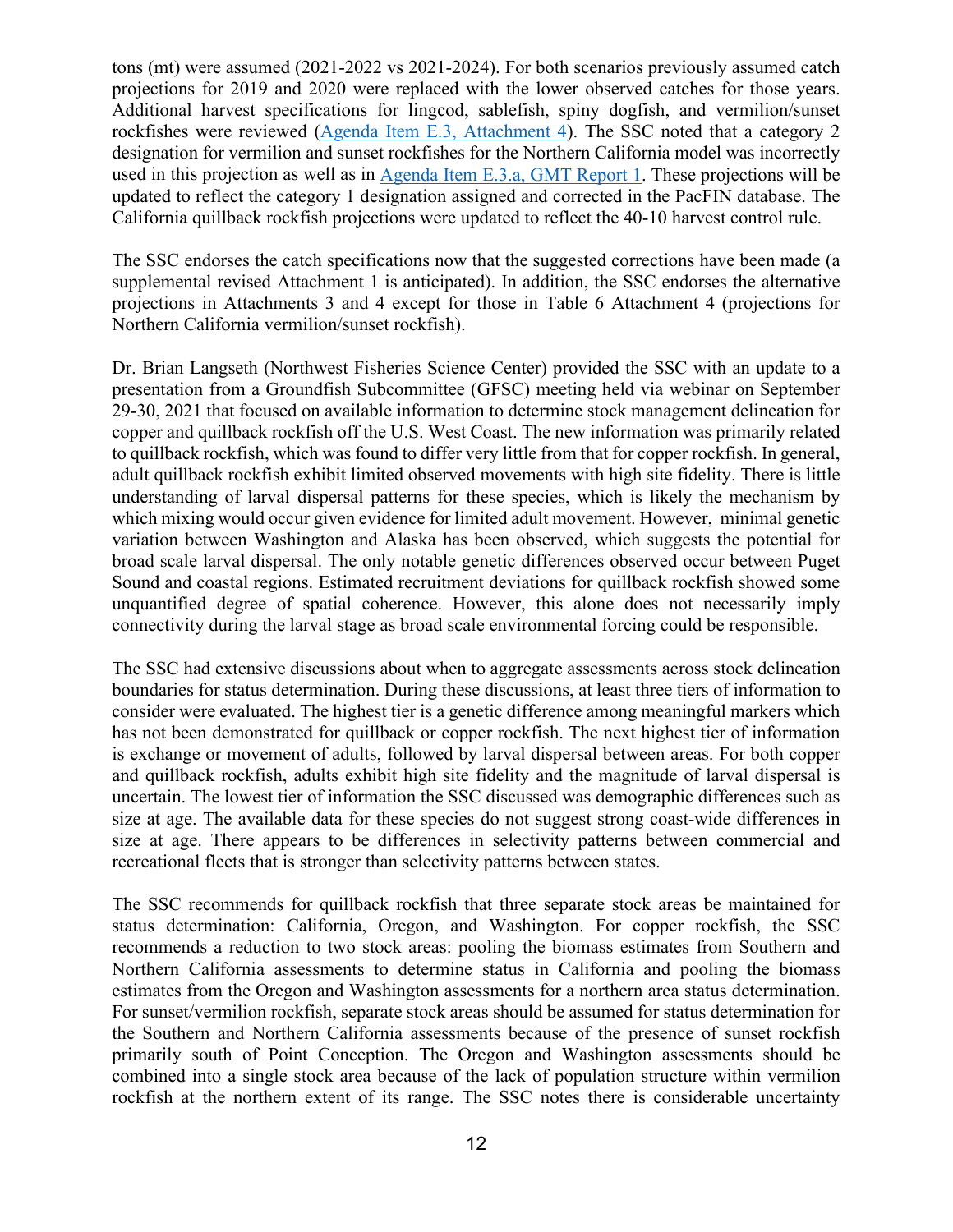regarding stock structure for the three species and that additional data may clarify the situation. The SSC reviewed and endorsed methods for catch allocation between regions. The SSC re-iterates that harvest should be spatially allocated proportional to relative biomass to reduce risk owing to stock structure uncertainty, particularly for the copper rockfish off California.

Mr. John DeVore (Council staff) provided a presentation on background and context for structuring groundfish stock complexes. GMT members were available to discuss their report on the topic [\(Agenda Item E.3.a, GMT Report 2\)](https://www.pcouncil.org/documents/2021/11/e-3-a-gmt-report-2-groundfish-management-team-report-on-stock-complexes.pdf/). The SSC thanks the GMT for their carefully constructed report on this topic, especially given the limited timeframe, and Mr. DeVore for his concise presentation.

While recognizing that data limitations and the nature of co-occurring stocks are the primary reason to continue to use stock complexes for management, current concerns include:

1. "Inflator stocks" which have large overfishing limit (OFL) and ACL contributions to complexes, yet catches that are lower than their ACL contributions.

2. Stocks where catches consistently exceed OFL contributions within complexes, including:

- a. Those that need management action
- b. Those that are caught primarily in areas outside the complex, and where coastwide management might be a better approach.
- 3. Stocks without OFL contributions and where targeting and retention of the species are not expected. These could be considered for designation as Ecosystem Component (EC) species.
- 4. Stocks with, or anticipated to have, an overfished designation

Responses to the above issues could include removing stocks from complexes and managing as individual stocks or designating as EC species, adding accountability measures, and/or prioritizing stocks for assessment, as appropriate. Impacts of such changes to quota shares should be considered in weighing alternative actions, and in general, proposed changes to complexes should consider broader management implications.

The SSC recommends management action to address the stocks with catches exceeding OFL contributions highlighted in Agenda [Item E.3.a, GMT Report 2](https://www.pcouncil.org/documents/2021/11/e-3-a-gmt-report-2-groundfish-management-team-report-on-stock-complexes.pdf/) as well as copper rockfish south of Point Conception due to new assessment results. In addition, given the anticipated overfished declaration for quillback rockfish off California, the SSC recommends that stock be removed from complexes and managed separately to facilitate rebuilding.

- C. Administrative Matters
- 4. Preliminary West Coast Regional Framework for Determining the Best Scientific Information Available

The Magnuson-Stevens Act (MSA) and the National Standard 2 guidelines interpreting the MSA require Regional Fishery Management Councils (RFMCs) and the National Marine Fisheries Service (NMFS) to base decisions on the best scientific information available (BSIA), and a recent procedural directive called for each region to document their process for determining BSIA. The focus of this process is on the current BSIA process for catch specifications and status determinations.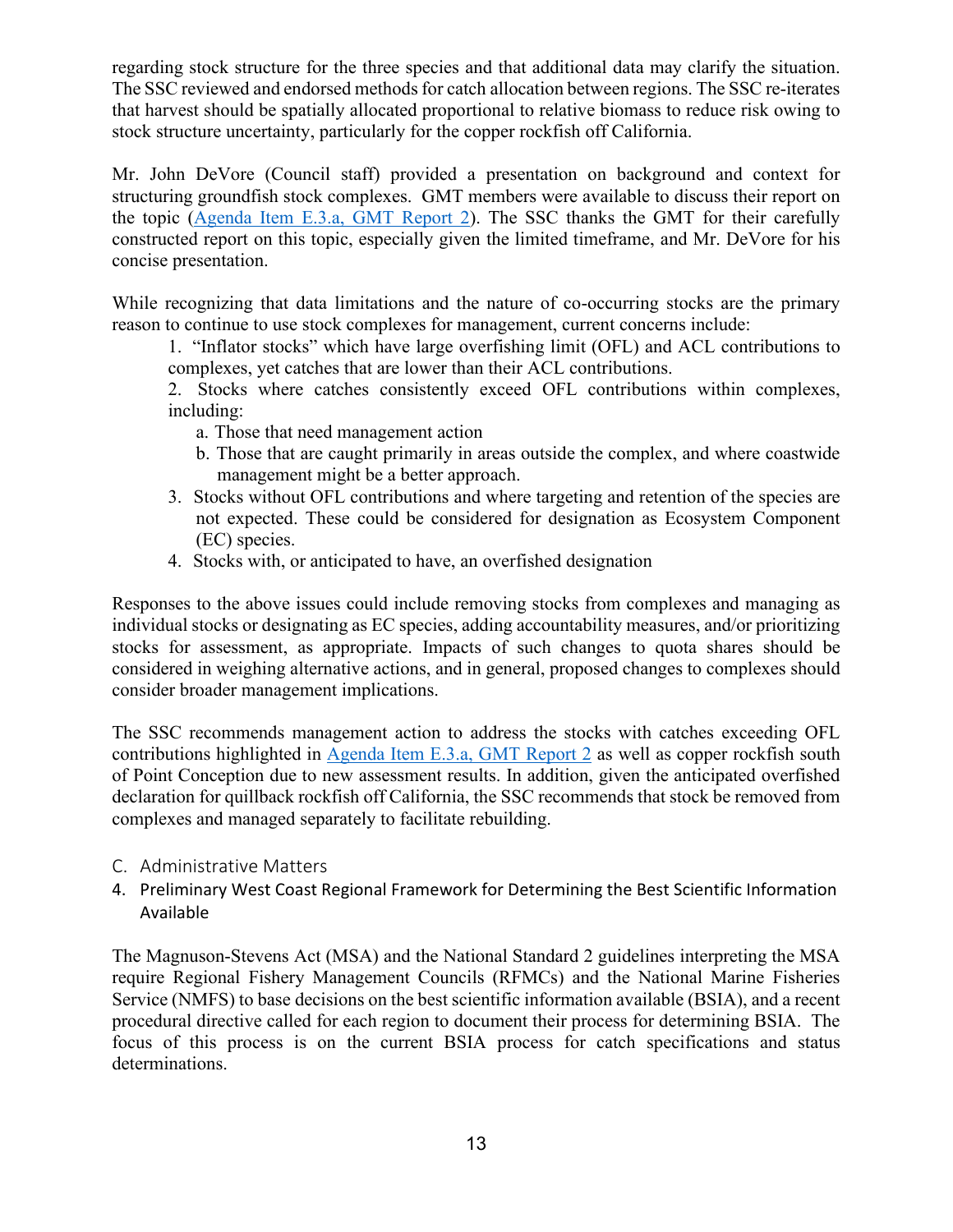The Scientific and Statistical Committee (SSC) provided feedback on a proposed Regional BSIA Framework in March and June 2021. The SSC received an update presentation on Developing a Regional BSIA Framework from Ms. Sarah Shoffler (Southwest Fisheries Science Center) and Dr. Jim Hastie (Northwest Fisheries Science Center). This included how NMFS has addressed issues previously raised by the SSC. Overall, the presentation and documents provided describe the existing BSIA process for annual catch specifications and status determinations well.

The SSC had requested more detail on the proposed approach to an arbitration process in the case of disagreements between the SSC and Science Centers. Documentation of this process now describes what the Science Centers will do in such cases, and at the SSC's request, NMFS has added the National Standard 2 criteria for BSIA to the framework.

Questions were previously raised by the SSC regarding the review and updating of the reference points used in salmon status determinations and about the process for initiating reviews of the processes and models providing inputs to annual salmon management, such as the forecasts used to inform catch specifications. National Oceanic and Atmospheric Administration Fisheries has yet to fully resolve these matters and will continue collaborative efforts to better document processes as the framework is refined leading up to the March/April Pacific Fishery Management Council (PFMC) meetings.

The process for designating a NMFS BSIA Point of Contact with the SSC for each Fisheries Management Plan has now been documented in the framework.

The SSC had identified differences between Coastal Pelagic Species (CPS) and Groundfish in the review and harvest specifications processes. These are now presented separately for CPS and Groundfish in the framework.

The SSC thanks NMFS for addressing its comments on the framework from the March and June 2021 meetings. The SSC notes that the development of the BSIA Framework is continuing with a final version to be considered by the PFMC in March or April 2022. The SSC asks that NMFS:

- Provide fuller documentation of the stock status determination process for CPS.
- Be consistent and clear in documenting the role of the SSC in the stock status determination process for each of the FMPs. The SSC notes that no role is described for the SSC or Council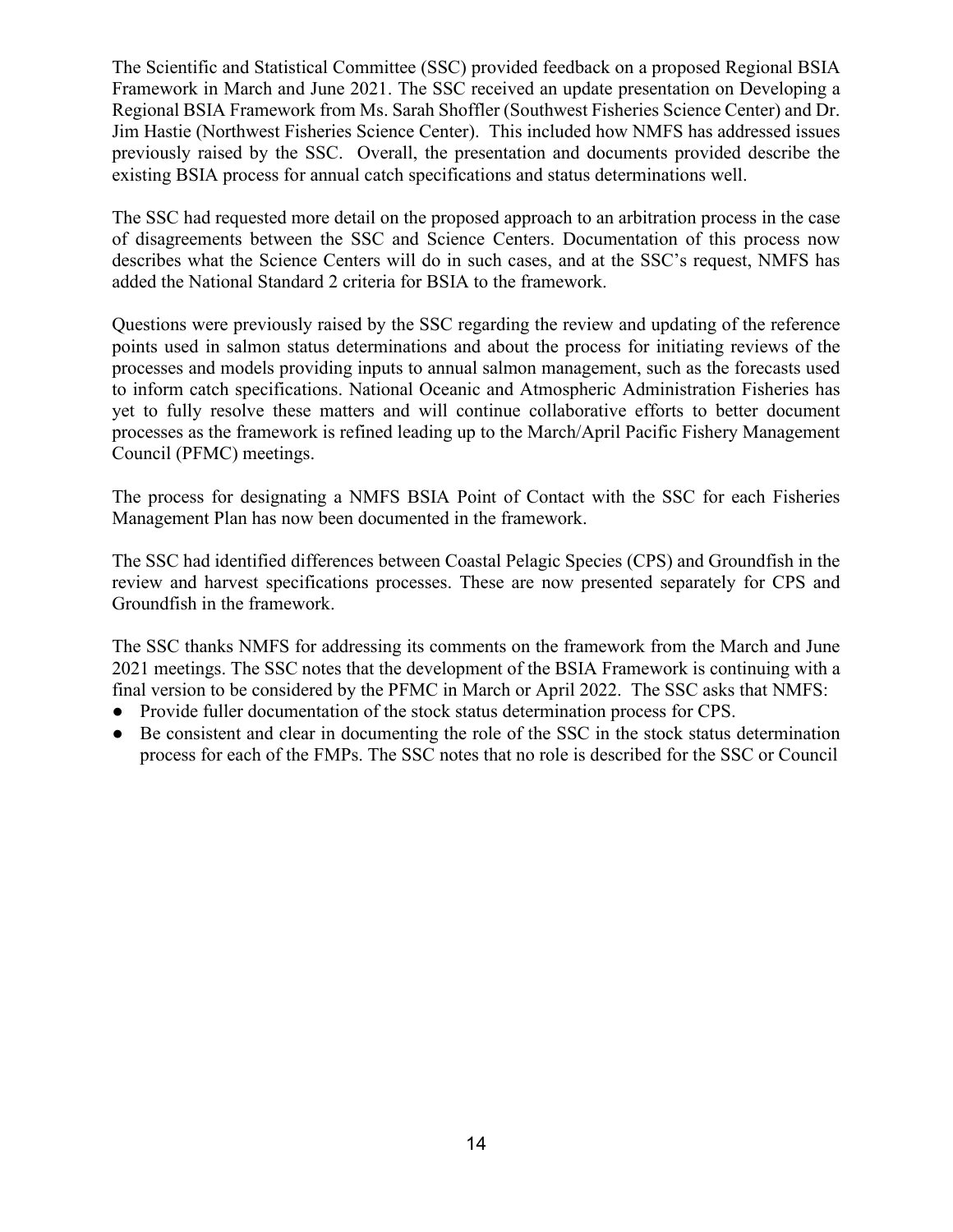in status determinations for CPS or groundfish and suggests that the final draft framework should add roles or describe why no roles are assigned.

● In the arbitration process documentation, clarify the definition of science providers and be specific about the role of the SSC versus other "science providers."

#### *SSC Notes:*

*The focus of this framework is on the current BSIA process for catch specifications (stock assessments and rebuilding analyses) and status determinations. Improvements to the BSIA process as applied to catch specifications and status determinations will be addressed in the future.* 

*There are processes that feed into catch specifications and status determinations that occur outside SSC and other PFMC subcommittee reviews and this could be made transparent in the BSIA frameworks. This is still being discussed by NMFS with a view to improving documentation as the Framework evolves. The goal for now is to focus on current processes.*

*International data, such as CPS information produced by Mexico that are produced outside of formal international process (e.g., HMS and Hake) are best brought into an assessment process via TOR for a PFMC CPS assessment process rather than via the BSIA framework.*

C. Administrative Matters, Continued

10. Future Council Meeting Agenda and Workload Planning

The Scientific and Statistical Committee (SSC) discussed workload planning and has the following updates to our September 2021 statement under this agenda item.

The SSC recommends continuing to convene the annual SSC Ecosystem Subcommittee meeting with the California Current Integrated Ecosystem Assessment (CCIEA) team to review additions to the IEA report in September and holding the annual Salmon Methodology Review in mid-October.

The SSC notes that the proposed salmon management schedule for 2022 [\(Agenda Item F.2,](https://www.pcouncil.org/documents/2021/10/f-2-attachment-1-pacific-fishery-management-council-proposed-schedule-and-process-for-developing-2022-ocean-salmon-fishery-management-measures.pdf/)  [Attachment 1\)](https://www.pcouncil.org/documents/2021/10/f-2-attachment-1-pacific-fishery-management-council-proposed-schedule-and-process-for-developing-2022-ocean-salmon-fishery-management-measures.pdf/) leaves very little time for the SSC to review the Salmon Technical Team's Pre-I report. It was suggested that a draft version of Pre-I might be provided to the SSC earlier than the final publication date to allow the SSC sufficient time to review forecasts and estimates informing status determinations for major stocks.

The SSC Groundfish Subcommittee (GFSC) will hold the "Post-mortem Review" of the groundfish assessment process in January of 2022 to discuss lessons learned from this assessment cycle and potential improvements for the future.

The SSC GFSC has three workshops and two methodology review topics planned for 2022 that they propose to address in two separate meetings, each with methodology review and workshop components. The SSC recommends a meeting in late 2022 to discuss the integration of remotely operated vehicle (ROV) survey data in assessments and to review Oregon Department of Fish and Wildlife's proposed acoustic/ROV survey methodology for semi-pelagic rockfish, with the participation of a Center of Independent Experts scientist on acoustic abundance estimation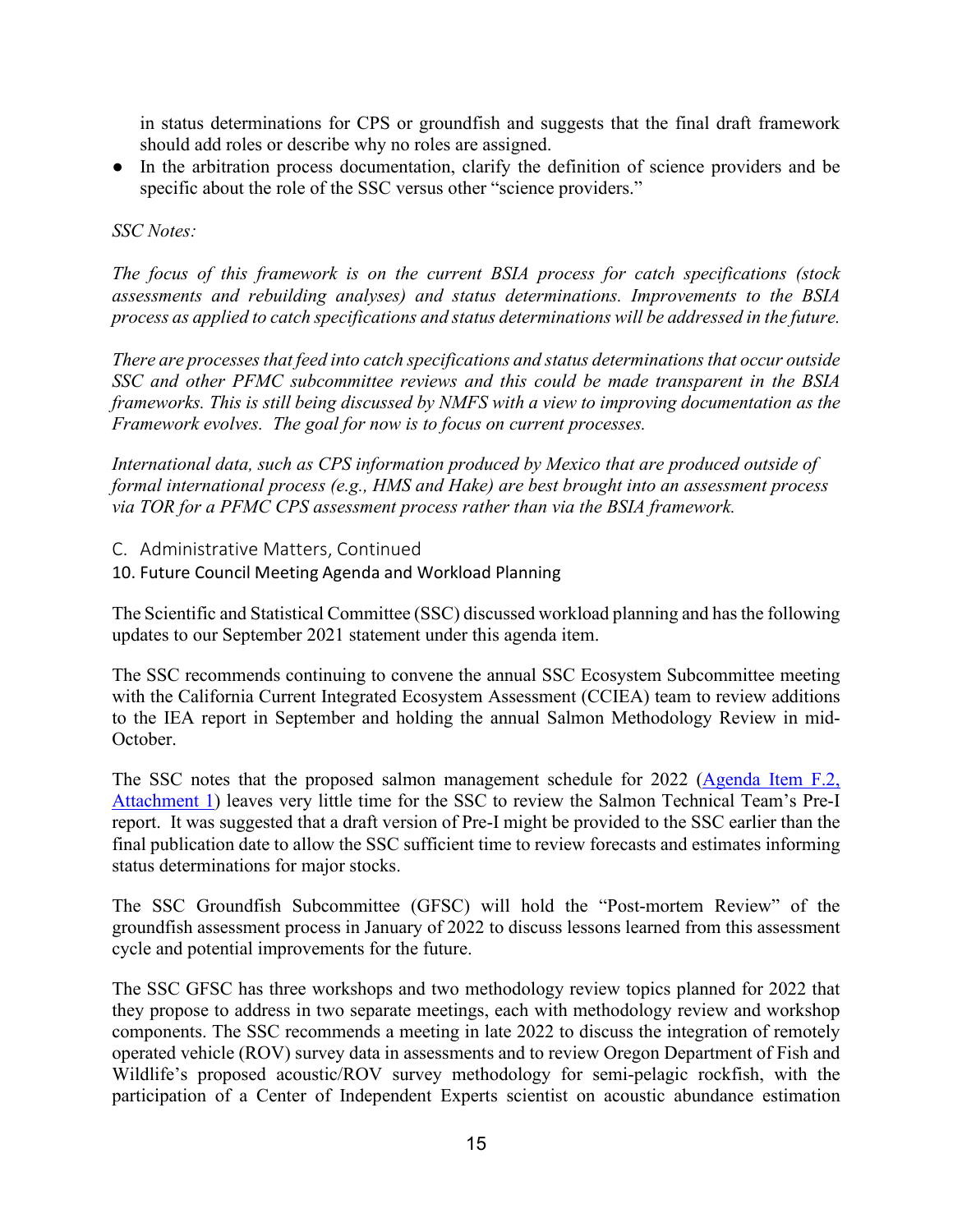methods. The other meeting to be held in Fall of 2022 would encompass review of the species distribution model in Template Model Builder along with the workshop on the treatment of indices for hook-and-line survey data and accounting for spatial closures in assessments. Pairing the methodology review with the related workshops will reduce the number of meetings and reports through consolidation and provides time for proponents to work on requests while other topics are discussed. The outcomes of the methodology review and workshop meetings will inform the groundfish stock assessment accepted practices but are unlikely to be held in time to inform revisions of the Terms of Reference for stock assessments for review by the Council in June 2022. In addition, a workshop is proposed for consideration of alternative harvest control rules for spiny dogfish to reflect its lower productivity and the finding from the most recent assessment that the spawning potential ratio 50 percent harvest rate may not be sustainable. Planning will be discussed further at a GFSC workshop planning meeting in January 2022 and the post-mortem review of the stock assessment process.

The SSC supports the idea of the Council engaging with the Climate Change Adaptation Tools for California Current Fisheries project presented by Dr. Piers Chapman under open comment [\(Agenda Item B.1.b, Supplemental Public Presentation 1\)](https://www.pcouncil.org/documents/2021/11/b-1-b-supplemental-public-presentation-1-climate-change-adaptation-tools-for-california-current-fisheries-catcch-chapman.pdf/). Members of the SSC Ecosystem Subcommittee could attend meetings or workshops with the research team in order to support the development of their decision support tools at the request of the Council.

*SSC Notes:*

In March, we may want to discuss an IEA Workshop to talk about whether we still need all the *indicators that are in the report-- we've been doing a lot of adding, without thinking about subtracting/overlap.*

*GFSC wants to have a ~1 hour workload planning call to talk about 2022 plans between the November 2021 and March 2022 meetings.*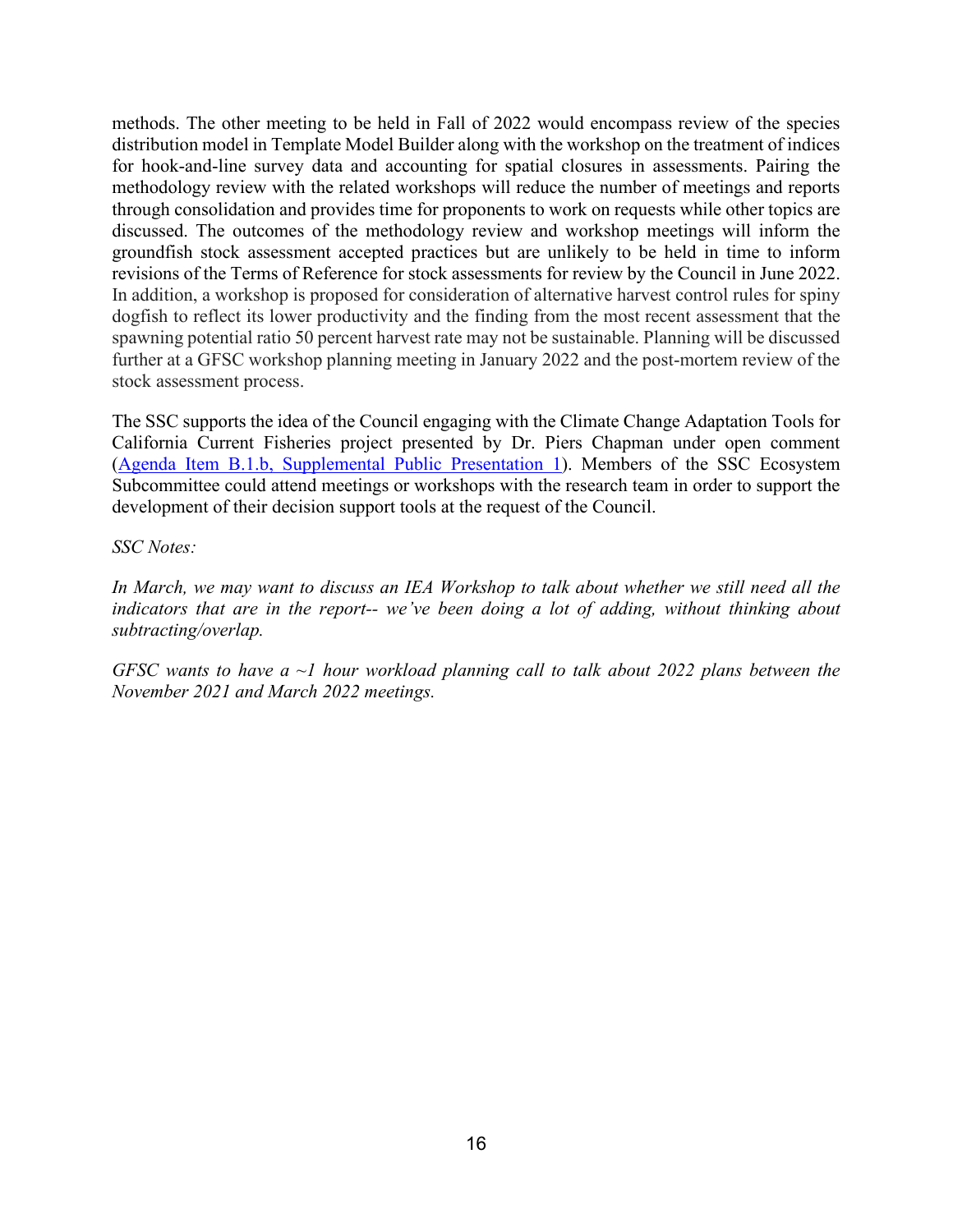| Proposed Workshops and SSC Subcommittee Meetings for 2021/22 |                                                                                                                                                       |                                  |                                                              |                                                                      |                                       |                              |                                |
|--------------------------------------------------------------|-------------------------------------------------------------------------------------------------------------------------------------------------------|----------------------------------|--------------------------------------------------------------|----------------------------------------------------------------------|---------------------------------------|------------------------------|--------------------------------|
|                                                              | <b>Workshop/Meeting</b>                                                                                                                               | <b>Potential</b><br><b>Dates</b> | Sponsor/<br><b>Tentative</b><br><b>SSC Reps.</b><br>Location |                                                                      | <b>Additional</b><br><b>Reviewers</b> | <b>AB</b><br>Reps.           | <b>Council</b><br><b>Staff</b> |
| $\mathbf{1}$                                                 | <b>CSNA STAR Panel</b>                                                                                                                                | Dec. 7-10                        | Council/Webinar                                              | Punt (Chair),<br>Satterthwaite,<br>Garcia-Reyes, &<br><b>Budrick</b> | 2 CIE                                 | <b>CPSMT</b><br><b>CPSAS</b> | Griffin<br>DeVore              |
| $\overline{2}$                                               | Post-mortem Review of the Groundfish<br><b>Assessment Process</b>                                                                                     | Jan. 2022, TBD                   | Council/Webinar                                              | Groundfish<br>Subcommittee<br><b>Members</b>                         | Cieri                                 | <b>GMT</b><br>Richter        | <b>DeVore</b>                  |
| 3                                                            | Proposed Workshop for Conducting<br>Nearshore ROV Surveys and Using ROV<br>Data in Stock Assessments                                                  | <b>TBD</b>                       | Council/TBD                                                  | <b>TBD</b>                                                           | <b>TBD</b>                            | <b>GMT</b><br>GAP            | DeVore                         |
| 4                                                            | Proposed Workshop to Develop<br>Methods for Constructing Abundance<br>Indices Based on Hook-and-line<br>Surveys                                       | <b>TBD</b>                       | Council/TBD                                                  | <b>TBD</b>                                                           | <b>TBD</b>                            | <b>GMT</b><br>GAP            | <b>DeVore</b>                  |
| 5                                                            | Proposed Groundfish Subcommittee<br>Meeting to Explore Approaches to Deal<br>with Large Closed Areas and Other<br>Spatial Issues in Stock Assessments | <b>TBD</b>                       | Council/TBD                                                  | Groundfish<br>Subcommittee<br><b>Members</b>                         | <b>TBD</b>                            | <b>GMT</b><br>GAP            | <b>DeVore</b>                  |
| 6                                                            | Proposed Workshop to Develop<br>Alternative Harvest Control Rules for<br>Spiny Dogfish                                                                | <b>TBD</b>                       | Council/TBD                                                  | Groundfish<br>Subcommittee<br><b>Members</b>                         | <b>TBD</b>                            | <b>GMT</b><br>GAP            | DeVore                         |
| $\overline{7}$                                               | 7 <sup>th</sup> National Meeting of the Scientific<br>Coordination Subcommittee of the<br><b>Council Coordination Committee</b>                       | Aug. 15-17, 2022                 | NPFMC/<br>Sitka, AK                                          | 4 TBD                                                                | <b>NA</b>                             | <b>NA</b>                    | <b>DeVore</b>                  |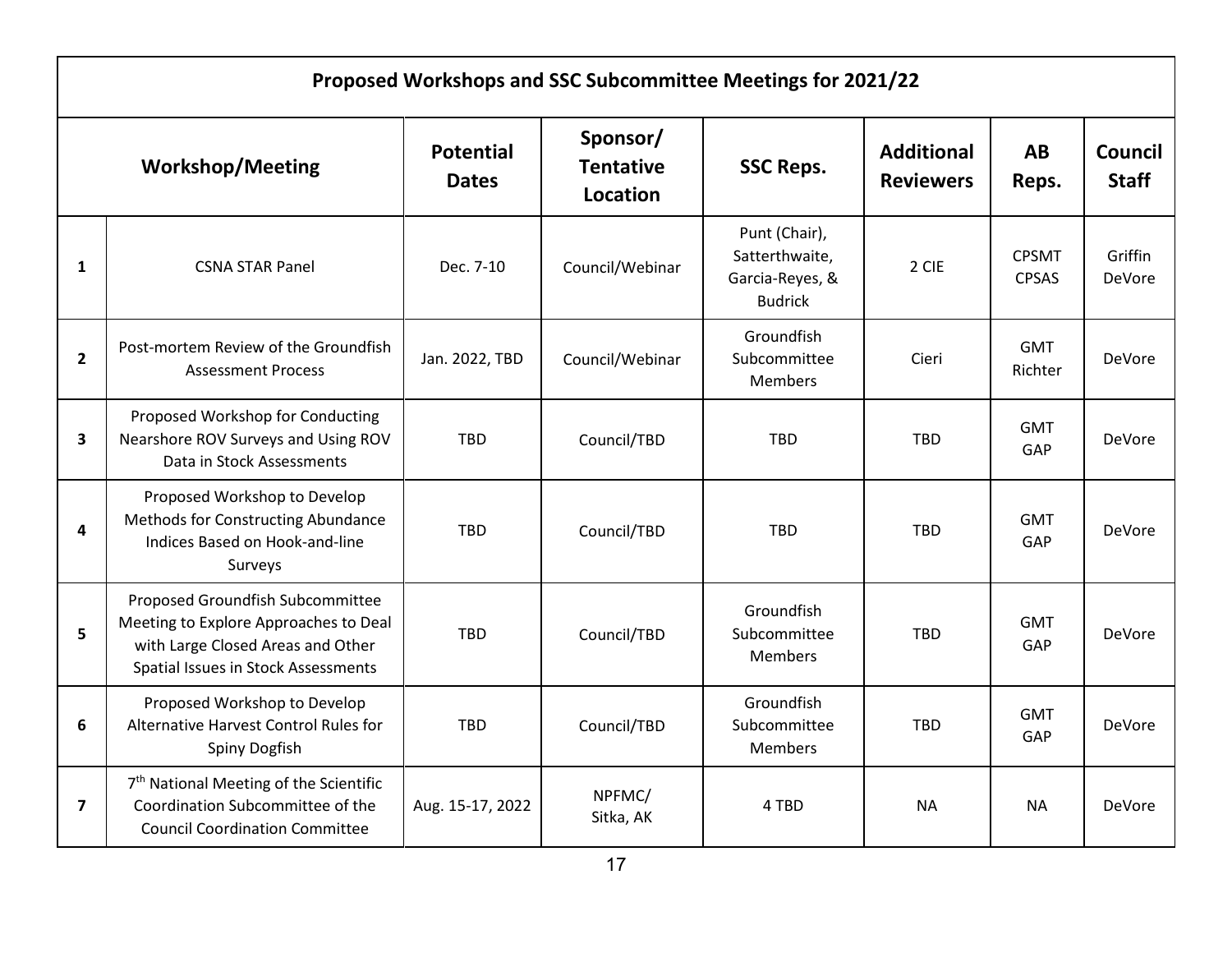| o<br>۰ | Ecosystem Subcommittee/CCIEA Team<br>Meeting | Sept. 2022 TBD | Council/TBD | Ecosystem<br>Subcommittee<br><b>Members</b> | <b>TBD</b> | EWG<br>EAS               | <b>DeVore</b><br>Dahl |
|--------|----------------------------------------------|----------------|-------------|---------------------------------------------|------------|--------------------------|-----------------------|
| Ω      | Salmon Methodology Review                    | Oct. 2022 TBD  | Council/TBD | Salmon<br>Subcommittee<br><b>Members</b>    | <b>TBD</b> | <b>STT</b><br><b>MEW</b> | Ehlke                 |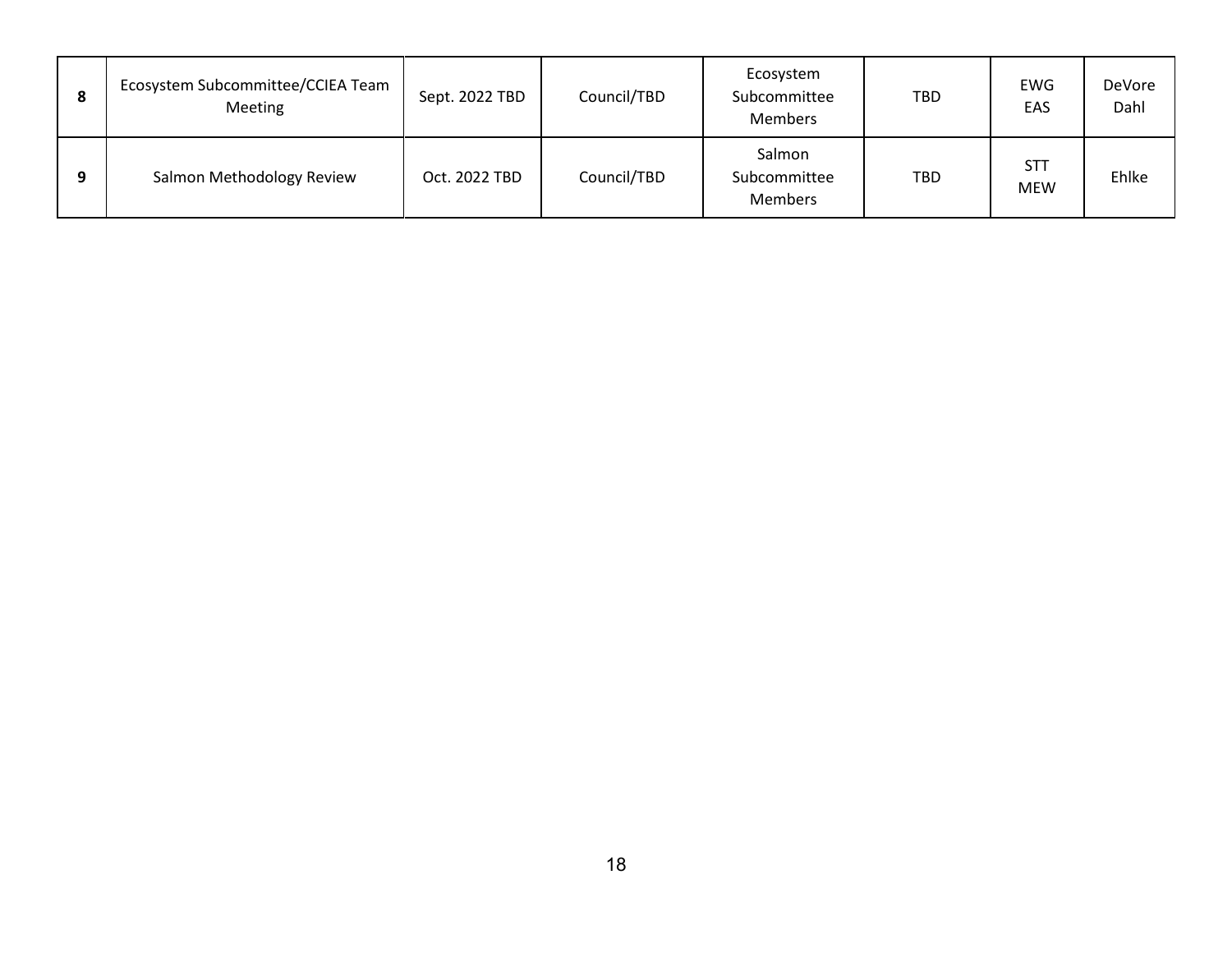| <b>Groundfish</b><br><b>Salmon</b> |                     | <b>Coastal Pelagic</b><br><b>Species</b> | <b>Highly Migratory</b><br><b>Species</b> | <b>Economics</b>     | <b>Ecosystem-Based</b><br>Management |
|------------------------------------|---------------------|------------------------------------------|-------------------------------------------|----------------------|--------------------------------------|
| <b>Alan Byrne</b>                  | <b>John Budrick</b> | <b>André Punt</b>                        | <b>Michael Harte</b>                      | <b>Cameron Speir</b> | <b>Kristin Marshall</b>              |
| John Budrick                       | Fabio Caltabellotta | John Budrick                             | Fabio Caltabellotta                       | Michael Harte        | John Field                           |
| Owen Hamel                         | John Field          | Alan Byrne                               | John Field                                | Dan Holland          | Marisol Garcia-<br>Reyes             |
| Michael Harte                      | Melissa Haltuch     | John Field                               | Marisol Garcia-<br>Reyes                  | André Punt           | Melissa Haltuch                      |
| Galen Johnson<br>Owen Hamel        |                     | Marisol Garcia-<br>Reyes                 | Dan Holland                               |                      | Michael Harte                        |
| Will Satterthwaite                 | Kristin Marshall    | Owen Hamel                               | Kristin Marshall                          |                      | Dan Holland                          |
| Jason Schaffler                    | André Punt          | Will Satterthwaite                       | André Punt                                |                      | Galen Johnson                        |
| Ole Shelton                        | Jason Schaffler     | Tien-Shui Tsou                           |                                           |                      | André Punt                           |
| Cameron Speir                      | Tien-Shui Tsou      | Will White                               |                                           |                      | Will Satterthwaite                   |
| Tien-Shui Tsou                     | Will White          |                                          |                                           |                      | Ole Shelton                          |
|                                    |                     |                                          |                                           |                      | Cameron Speir                        |

# SSC Subcommittee Assignments, November 2021

**Bold** denotes Subcommittee Chairperson

ADJOURN

PFMC 02/10/22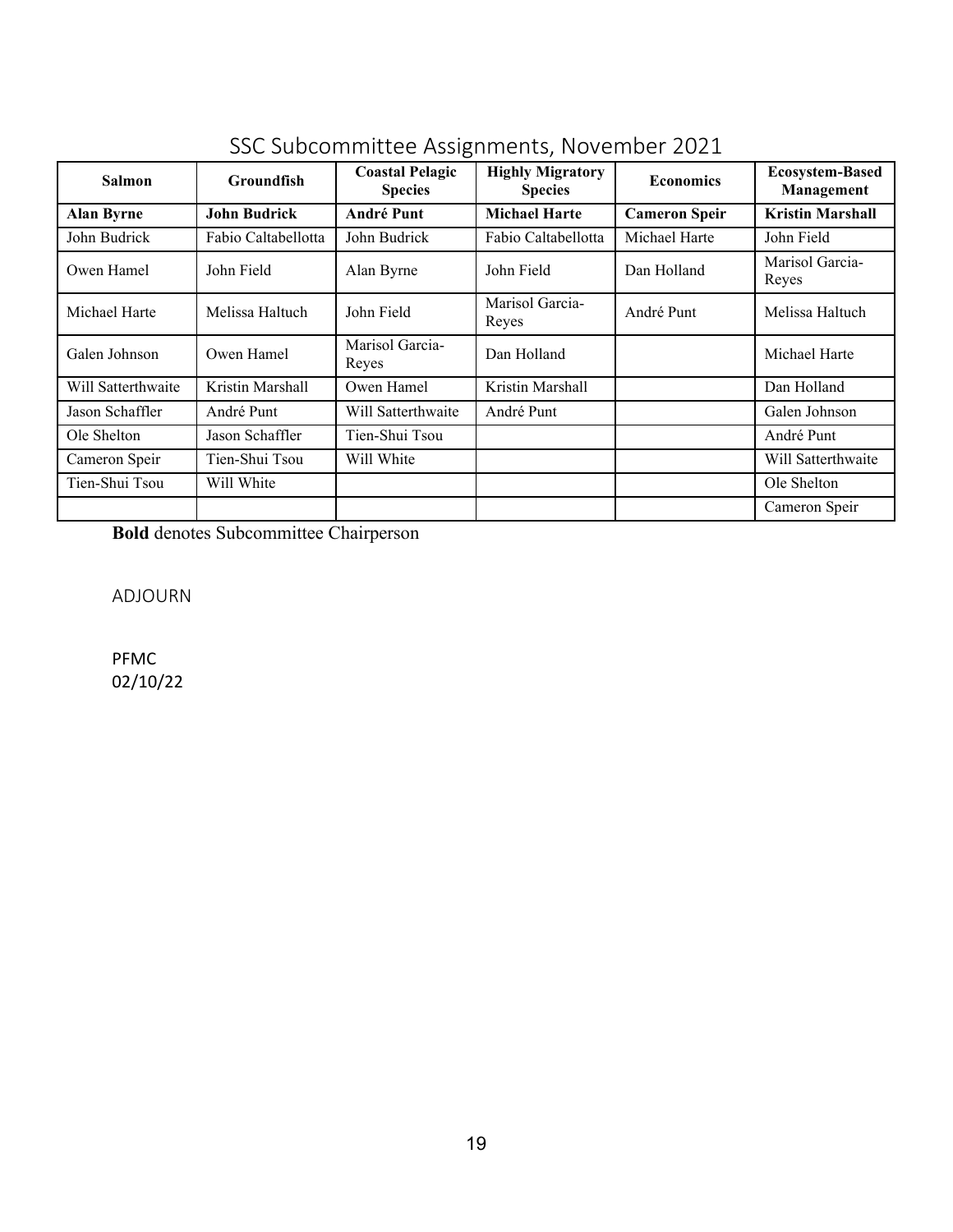**PROPOSED AGENDA**

# Salmon Technical Team

Doubletree by Hilton Hotel San Jose San Jose Room and Online 2050 Gateway Place San Jose, CA 95110

March 8-14, 2022

Pertinent information will be posted to the Council's [March 2022 meeting webpage](https://www.pcouncil.org/council_meeting/march-8-14-2022-council-meeting/) prior to the first day of the meeting. Salmon Technical Team (STT) meetings are open to the public and there will be one daily opportunity for public comment. Dates and times on this agenda are subject to change once the meeting begins. Agenda items listed under the STT Administrative Matters are in numerical order; other agenda items reflect their Council Meeting Agenda numbering. Times not specified for discussion and/or presentations will be allocated to STT's drafting and reviewing of statements, reports, etc.

#### **Tuesday March 8, 2022 — 8:00 a.m.**

|          | <b>STT Administrative Matters</b>                                                                                                                                                                        |                                                                   |
|----------|----------------------------------------------------------------------------------------------------------------------------------------------------------------------------------------------------------|-------------------------------------------------------------------|
| 1.<br>2. | Roll Call, Introductions, Announcements, etc.<br>Opening Remarks and Agenda Overview<br>3. Approve Agenda                                                                                                | Mike O'Farrell, Chair<br>Robin Ehlke, Staff Officer<br><b>STT</b> |
|          | D. Salmon Management                                                                                                                                                                                     |                                                                   |
| 1.       | National Marine Fisheries Service Report<br>(1:00 p.m. SAS/STT joint discussion with NMFS;<br>Report to the Council Wednesday, March 9)                                                                  | Susan Bishop                                                      |
|          | 2. Review of 2021 Fisheries & Summary of 2022 Stock Forecasts<br>(9:45 a.m. discussion with SSC,<br>1:30 p.m. discussion with SAS,<br>Report to the Council Wednesday, March 9)                          | Mike O'Farrell                                                    |
|          | 3. Identification of Management Objectives and Preliminary Definition of<br>2022 Salmon Management Alternatives<br>(2:00 p.m. SAS discussion with STT/NMFS,<br>Report to the Council Thursday, March 10) | Mike O'Farrell<br>Susan Bishop                                    |
|          | <b>Public Comment</b><br>(3:00 p.m.)                                                                                                                                                                     | Mike O'Farrell                                                    |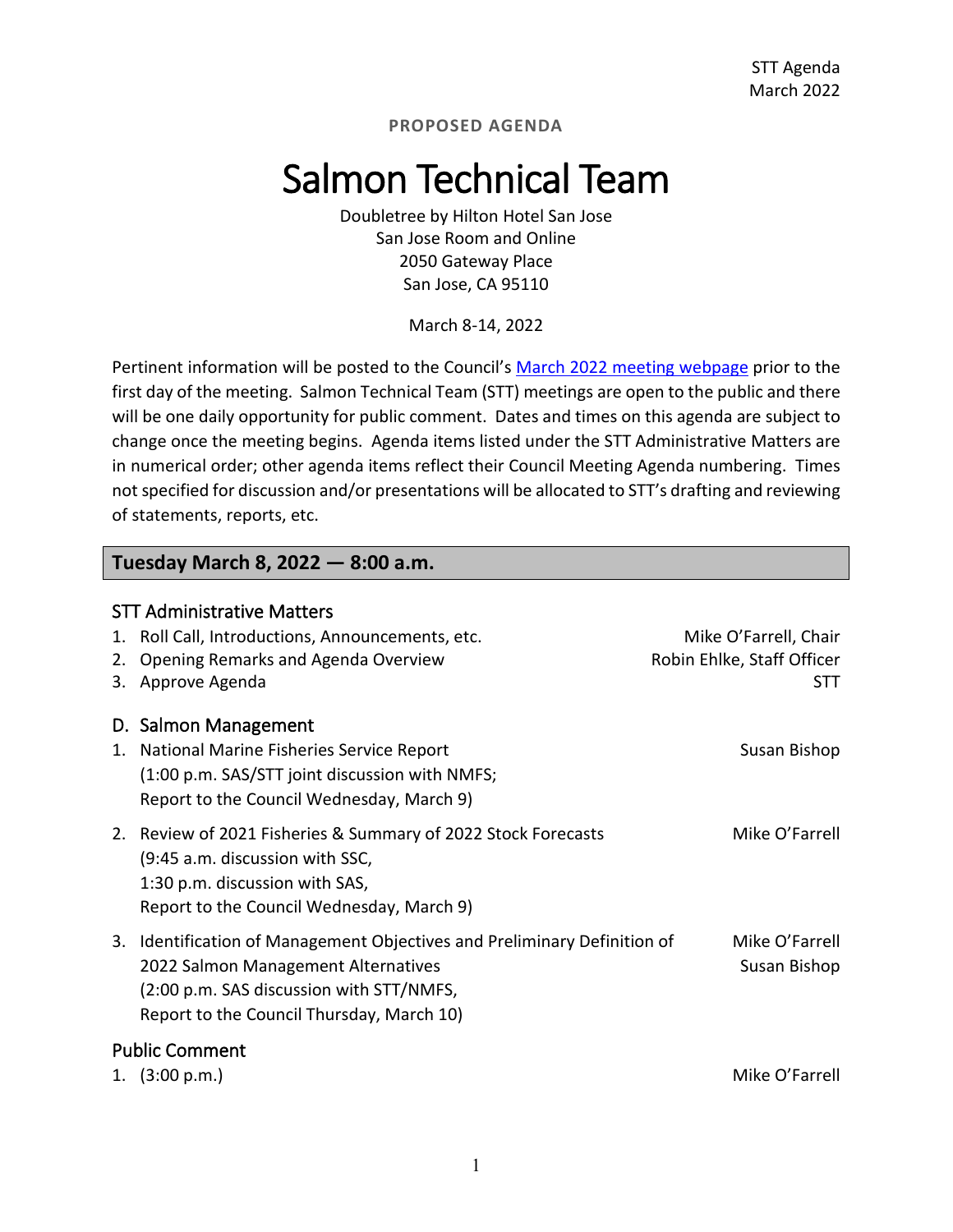# **Wednesday, March 9, 2022 — 8:00 a.m.**

# Public Comment

The STT will be either in a work session, attending the Council sessions, or assisting the SAS with the development of management alternatives.

| Thursday, March 10, 2022 – 8:00 a.m.                                                            |                |  |  |  |  |  |
|-------------------------------------------------------------------------------------------------|----------------|--|--|--|--|--|
| <b>Public Comment</b>                                                                           |                |  |  |  |  |  |
| 3. (3:00 p.m.)                                                                                  | Mike O'Farrell |  |  |  |  |  |
| D. Salmon Management (continued)<br>4. Recommendations for 2022 Management Alternative Analysis | Mike O'Farrell |  |  |  |  |  |
| (3:15 p.m., Report to the Council Friday, March 11)                                             |                |  |  |  |  |  |
| Friday, March 11, 2022 - 8:00 a.m.                                                              |                |  |  |  |  |  |
| <b>Public Comment</b>                                                                           |                |  |  |  |  |  |
| 4. (8:00 a.m.)                                                                                  | Mike O'Farrell |  |  |  |  |  |
| <b>Ecosystem Management</b>                                                                     |                |  |  |  |  |  |
| 1. California Current Ecosystem and Integrated Ecosystem                                        | Mike O'Farrell |  |  |  |  |  |
| <b>Assessment Report</b>                                                                        |                |  |  |  |  |  |
| (2:00 p.m., Report to the Council Sunday March 13)                                              |                |  |  |  |  |  |
| D. Salmon Management (continued)<br>5. Further Direction for 2022 Management Alternatives       | Mike O'Farrell |  |  |  |  |  |
| (4:00 p.m., Report to the Council Saturday, March 12)                                           |                |  |  |  |  |  |
|                                                                                                 |                |  |  |  |  |  |
| Saturday, March 12, 2022 - 8:00 a.m.                                                            |                |  |  |  |  |  |
| <b>Public Comment</b>                                                                           |                |  |  |  |  |  |
| 5. $(8:00 a.m.)$                                                                                | Mike O'Farrell |  |  |  |  |  |
| D. Salmon Management (continued)                                                                |                |  |  |  |  |  |
| 6. Further Direction for 2020 Management Alternatives                                           | Mike O'Farrell |  |  |  |  |  |
| (8:15 a.m., Report to the Council Sunday, March 13)                                             |                |  |  |  |  |  |
| 8. Appoint Salmon Hearings Officers<br>(8:30 a.m., Report to the Council Monday, March 14)      | Mike O'Farrell |  |  |  |  |  |

2. (8:00 a.m.) Mike O'Farrell